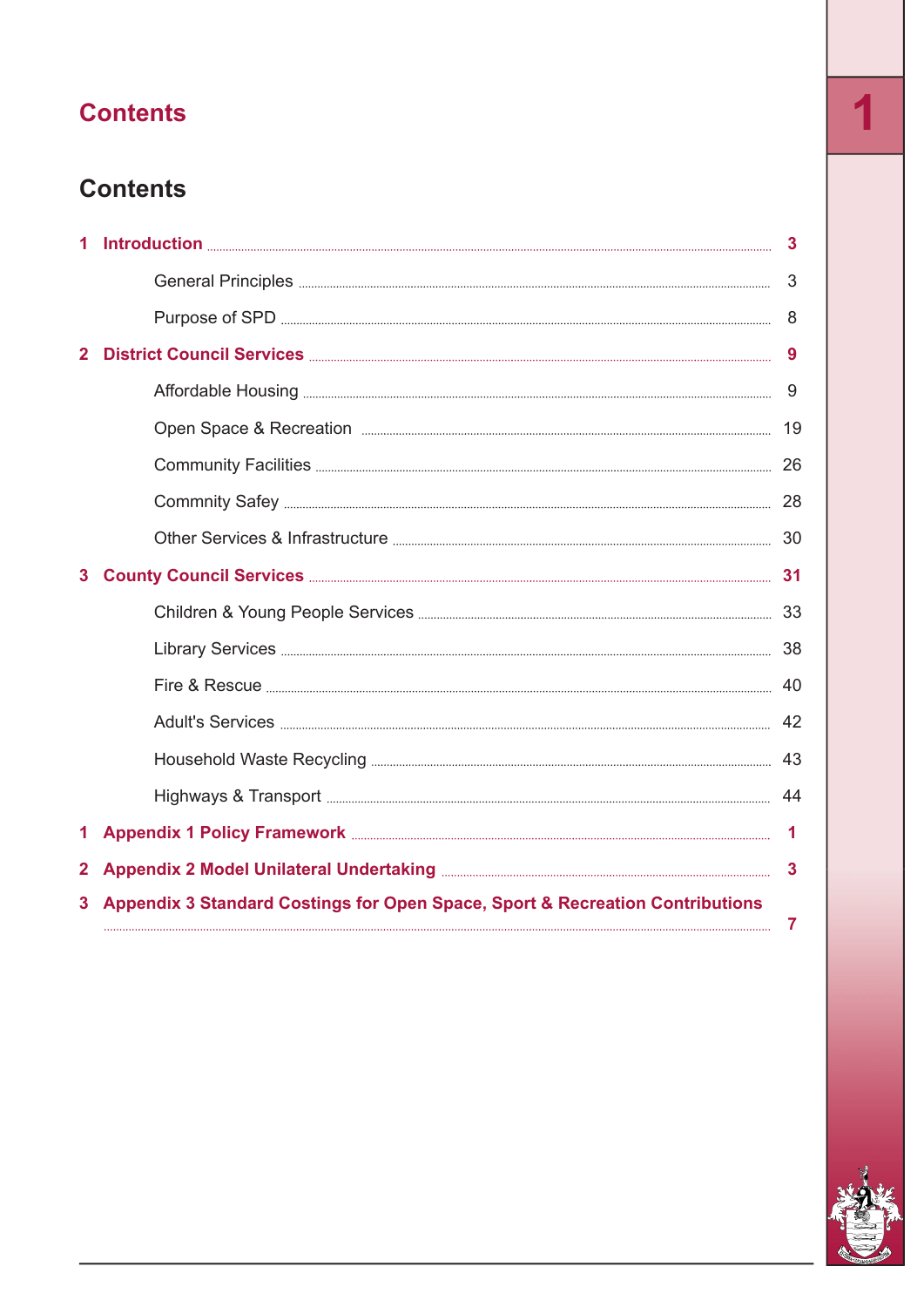## **Contents**

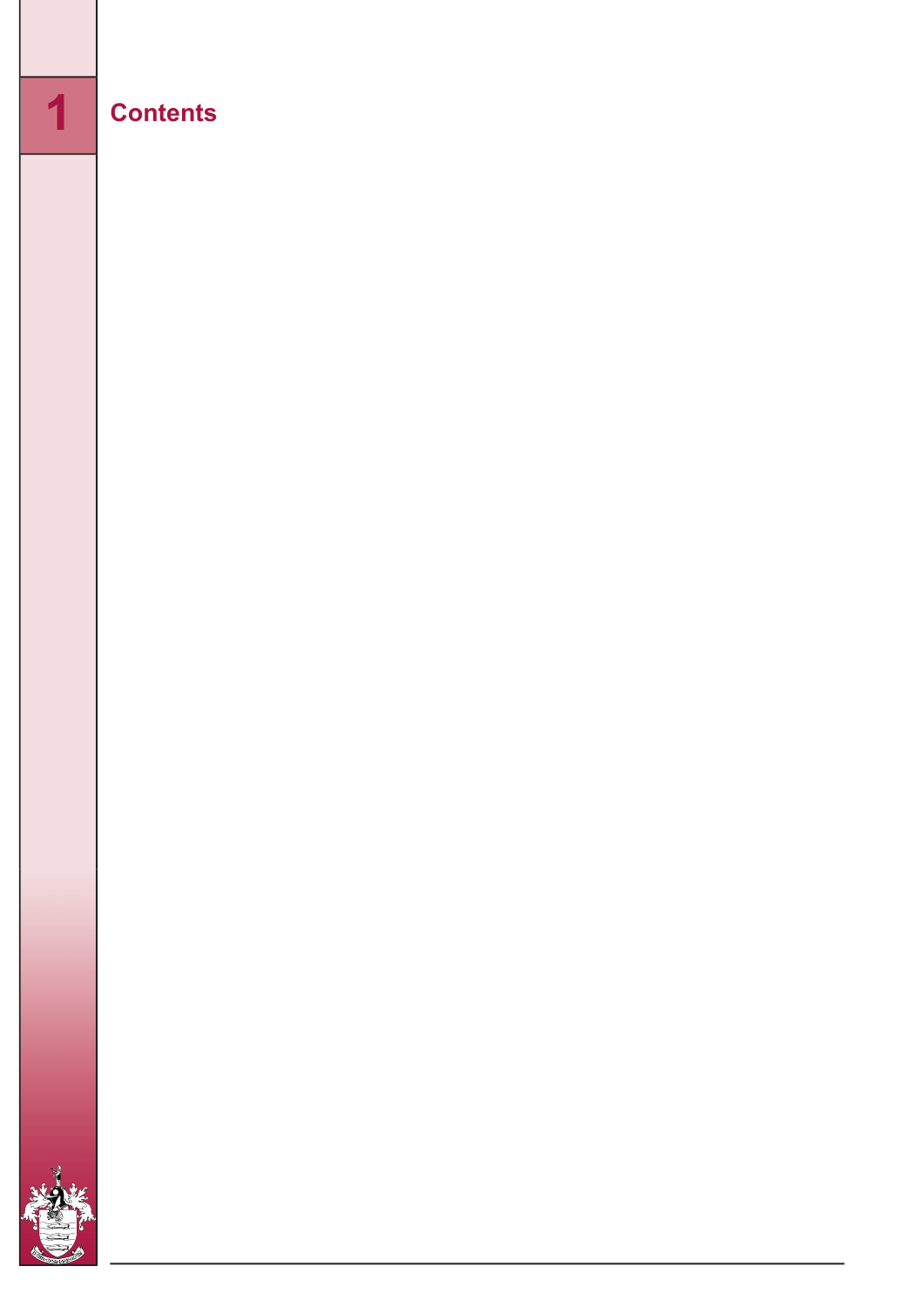<span id="page-2-0"></span>**1.1** National and regional planning policy requires that development should make appropriate provision of services, facilities and infrastructure to meet its own needs. This means that where sufficient capacity does not already exist within services, facilities or infrastructure to meet the need created by new occupiers or users of a development, the development should contribute what is necessary, either on site or by making a financial contribution towards provision elsewhere, or works in kind, as appropriate. As a separate issue, PPS3: Housing establishes a framework for the provision of affordable housing in association with market housing, This document explains the approach to be used by Worthing Borough Council towards the provision of the following types of service, facility and infrastructure, in association with development:

#### **Borough Council responsibilities.**

- Affordable Housing.
- Open space, Sport and Recreation.  $\bullet$
- Community Facilities. Ä
- Community Safety.  $\bullet$
- Other services.

#### **County Council responsibilities.**

- Children and Young People's Services.
- Library Services.
- Fire and Rescue.
- Adults' Services.
- Wastes Management.
- Highways and Transport.
- <span id="page-2-1"></span>**1.2** This guidance does not cover Utility Company facilities and services. Other necessary improvements to services or facilities not listed above will be considered on their merits. Details for each category are set out later in this document. Developers should use them to work out the specific requirements associated with their particular development. The following Section sets out certain general points.

#### **General Principles**

#### **The principles of requiring contributions.**

- **1.3** The Borough Council will only require the provision of infrastructure or affordable housing in association with a development where it is needed to bring that development into line with national, regional and local planning policy and any other material planning considerations, i.e. without it planning consent should not be granted. In the case of infrastructure, the facility to be provided must be necessary to meet the needs of occupiers / users of the new development and should be geographically or functionally linked to it. The Borough Council will not require development to meet any existing shortfall in infrastructure in the area, only one created or made worse by the development itself.
- **1.4** The requirements of this guidance will apply to all sites that in the Borough Council's view should be capable of meeting the relevant thresholds if they are developed to an appropriate density or are developed in conjunction with an adjoining, clearly available site. In the case of mixed development, a contribution requirement will apply if the total amount of residential or commercial development included in the scheme meets the relevant threshold.

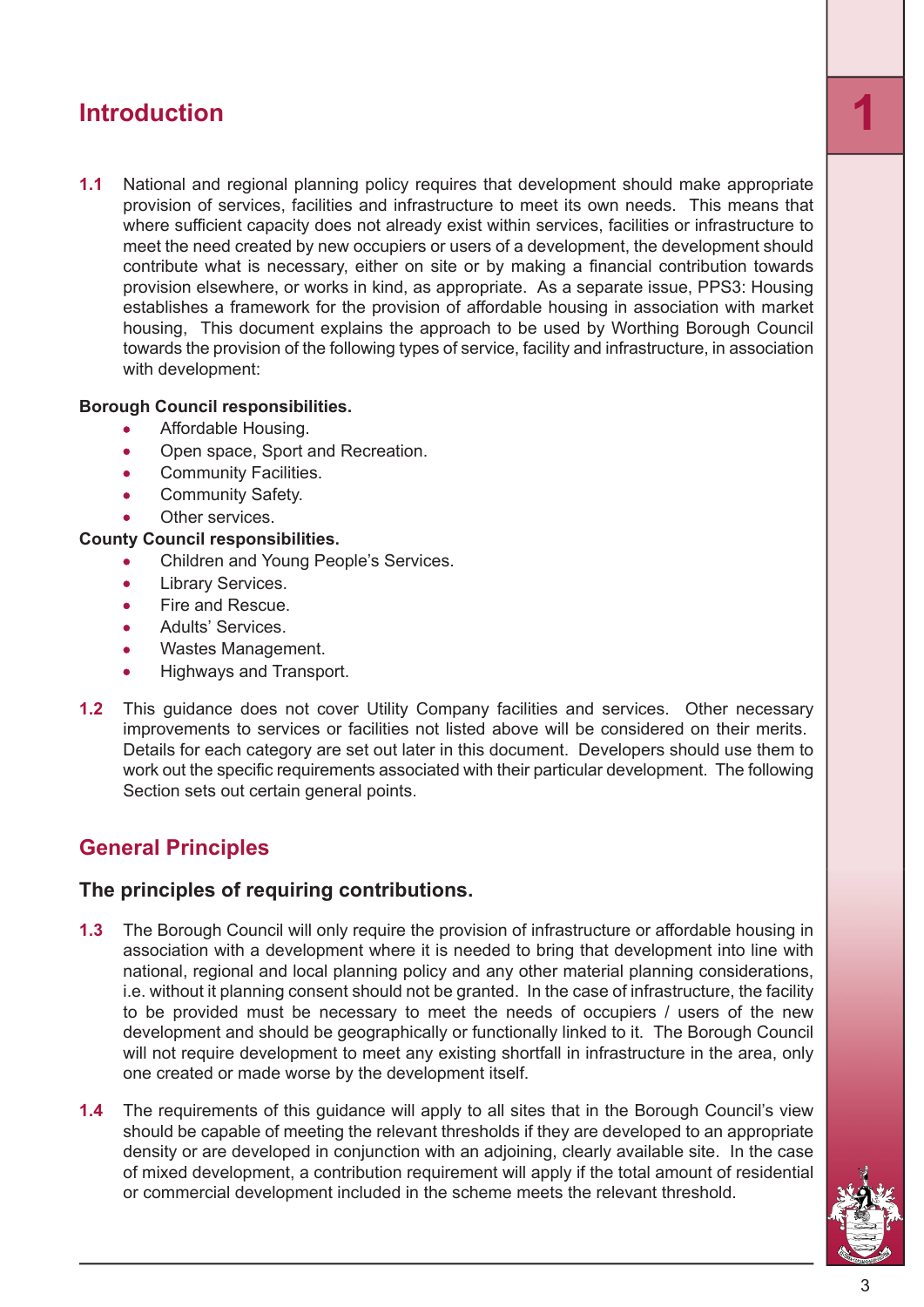- **1.5** The requirements set out in this Supplementary Planning Document are guidelines, to form the basis for negotiation between the relevant Local Authority and the developer. They will be adjusted where there are clear reasons why a development proposal should not meet a contribution in full. General exceptions and discounts are referred to in each Section, but there may be other specific reasons for exceptions that will be dealt with on a case by case basis. The Borough Council accepts that in certain cases meeting the requirement for contributions may result in a development becoming financially unviable. The Borough Council will require clear financial evidence that this is the case and would normally expect to have this evidence ratified by an independent third party, the cost being met by the developer. Once this evidence is established, the Borough Council will consider whether it would be appropriate to permit the development with a reduction in contributions.
- **1.6** The provision of infrastructure and affordable housing will be implemented through either a planning obligation – a multilateral Section 106 agreement or unilateral undertaking – or a planning condition. The type of control used will be the one most appropriate for the circumstances. As a consequence unilateral undertakings will generally be used for simple agreements such as those requiring a developer to make a financial contribution. A model unilateral undertaking is included in Appendix Two. A planning condition may be used by the Borough Council as an alternative to a unilateral undertaking in certain circumstances. A multilateral Section106 agreement is generally required in more complex cases. A model multilateral S106 agreement will be prepared by the Borough Council in due course.

#### **Thresholds.**

**1.7** Most development, however small, is likely to add to the demand for infrastructure. This needs to be balanced, however, against the practicalities of requiring smaller developments to contribute towards provision and the need to ensure that development is not discouraged from coming forward by contribution requirements. Taking these issues into consideration together with evidence from existing practice, the Borough Council proposes the following thresholds for planning contributions:

| <b>Type of development</b>                          | <b>Infrastructure Contributions</b>                                                                                                                                                         |
|-----------------------------------------------------|---------------------------------------------------------------------------------------------------------------------------------------------------------------------------------------------|
| All development.                                    | <b>Highways and Transport contributions</b><br>but see separate thresholds for TAD.                                                                                                         |
| Residential development of 5 or more<br>dwellings.  | Those set out above together with TAD<br>contributions and Community Facilities.                                                                                                            |
| Residential development of 6 or more<br>dwellings.  | Those set out above together with<br>Affordable Housing.                                                                                                                                    |
| Residential development of 10 or more<br>dwellings. | Those set out above together with Open<br>Space, Sport & Recreation; Children and<br>Young People's Services; Library<br>Services; Fire and Rescue; Adults'<br>Services; Wastes Management. |
| Commercial development.                             | TAD contributions.                                                                                                                                                                          |

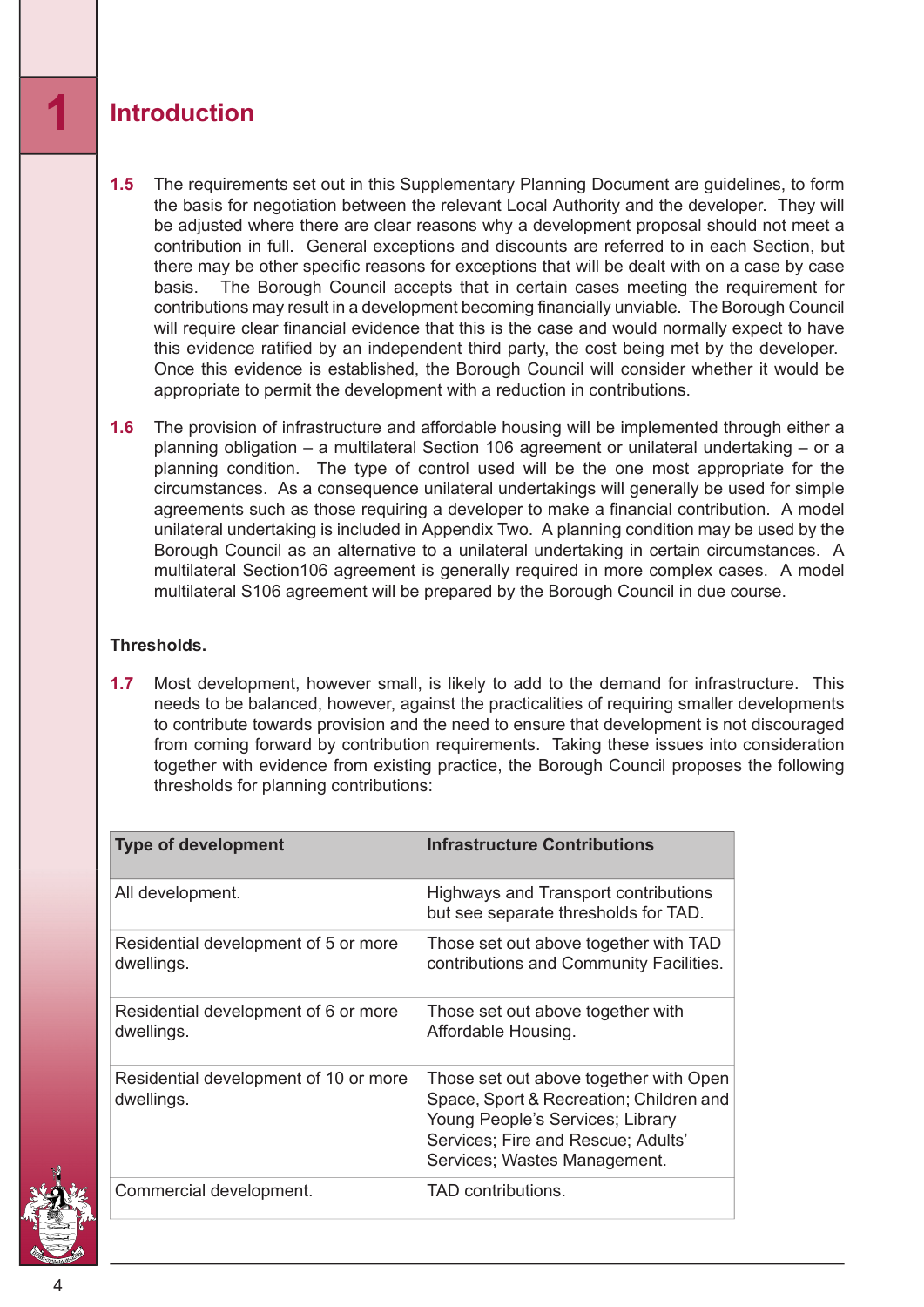| <b>Type of development</b>                                                                                                                  | <b>Infrastructure Contributions</b> |
|---------------------------------------------------------------------------------------------------------------------------------------------|-------------------------------------|
| Retail and leisure developments of 1000 Community Safety.<br>square metres or more.                                                         |                                     |
| Developments in the Town Centre that<br>serve alcohol and / or attract people to<br>the Town Centre after 8pm.                              |                                     |
| Retail and leisure developments of 1000 Public Realm and Seafront Strategy<br>square metres or more, located within the<br>Masterplan area. |                                     |

- **1.8** The thresholds set out above are gross i.e. they relate to the total amount of development to be built on a site. In acknowledgement of the fact that previous uses on a site will already have had an impact on infrastructure provision, however, in most cases the calculations of relevant contributions will be based on the net increase in occupation / activity. As an example, a development involving the demolition of one five – bed house and construction of 10 new two – bed houses would fall within the threshold of all contributions relating to residential development set out overleaf. Working out the level of contributions using the occupancy table below, the total number of occupants of the new houses would be calculated to be 18 people. However, the original house would be assumed to have had three occupants, so the increase in occupants as a basis for calculating most contributions would be 15.
- **1.9** There are exceptions to this approach. Affordable Housing is calculated using the gross amount of development, in accordance with PPS3: Housing. Advice on Wastes Management and Highways and Transport is set out in the County Council Section of this Supplementary Planning Document.

#### **Exceptions and Discounts.**

- **1.10** It is inappropriate in some cases to request a contribution because the occupiers / users of a site are not going to use the relevant facility. An example is open space provision for children and young people in association with accommodation for the elderly. Where such exceptions apply they are set out in the relevant section relating to the contribution.
- **1.11** West Sussex County Council allows a discount of 33% for affordable housing provided by an Registered Social Landlord for most of its contributions, (excluding Highways and Transport), on the basis that this percentage of occupiers of new development are likely to have been formed from hidden households already living in the area. The Borough Council has also adopted this discount in relation to certain services. Where the discount will apply it is set out in the relevant section relating to the contribution.

#### **Occupancy levels.**

**1.12** In determining the number of people likely to occupy a residential development, the Borough Council will use figures published by the County Council, as follows:

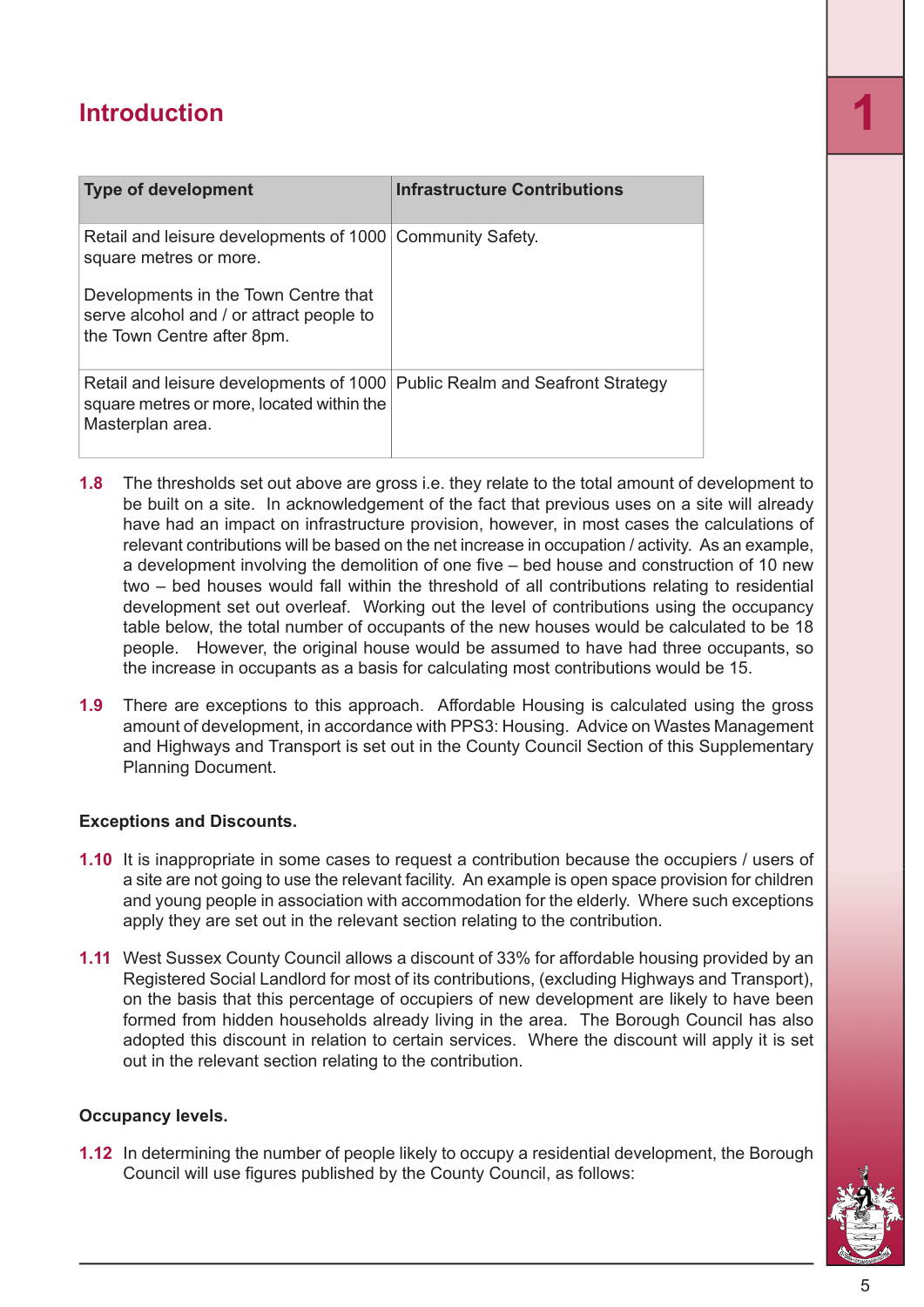| Size of dwelling | Occupancy for houses Occupancy for flats and<br>and bungalows | maisonettes |
|------------------|---------------------------------------------------------------|-------------|
| 1 bedroom        | 1.7                                                           | 1.2         |
| 2 bedroom        | 1.8                                                           | 1.3         |
| 3 bedroom        | 2.2                                                           | 1.7         |
| 4 bedroom        | 27                                                            | 2.4         |
| 5 bedroom        | 3.0                                                           | 2.0         |
| Size not known   | 2.5                                                           |             |

These figures will be up dated in line with any changes made by WSCC.

#### **Outline Applications**

- **1.13** In the case of outline applications for residential development, where the precise size of dwellings to be built is not known, generally the average occupancy figure of 2.5 will be used to calculate contributions.
- **1.14** In the case of TAD contributions where actual figures for floor space / dwelling numbers and parking spaces are required before a calculation can be made, where such information is not available the appropriate legal agreement or planning condition will require the TAD contribution to be calculated and paid at a later date, when the details are known.

#### **Updating of costs.**

**1.15** All of the costs set out in this Supplementary Planning Document for the purpose of calculating contributions will be updated yearly using appropriate indices.

#### **The procedure for dealing with planning applications requiring contributions.**

- **1.16** It is intended that this guidance should enable a developer to work out as early as possible in the development process what contributions will be required in association with their development. Ideally this should be at the pre application stage so that contributions are taken into account in determining the price paid for the site. Where the extent of a contribution is not clear from this guidance, advice should be sought from Borough Council Planning Officers, or where relevant West Sussex County Council.
- **1.17** At the planning application stage, the developer should submit a statement setting out how the relevant contributions are being met through the development. It is at this stage that any evidence in relation to viability should be submitted. The Borough Council will also expect at this time a draft unilateral undertaking or, where a multilateral S106 agreement is required, a draft agreement or heads of terms. In all cases, proof of title should be provided to ensure that all parties with an interest in the land sign any legal agreement.
- **1.18** Any necessary negotiations or assessments e.g. of viability will be carried out during the eight or 13 week target allowed for processing of the application. The application will then be determined by the Development Control Committee or under delegated powers as appropriate. Where a unilateral undertaking or a multilateral S106 agreement is required to implement the



6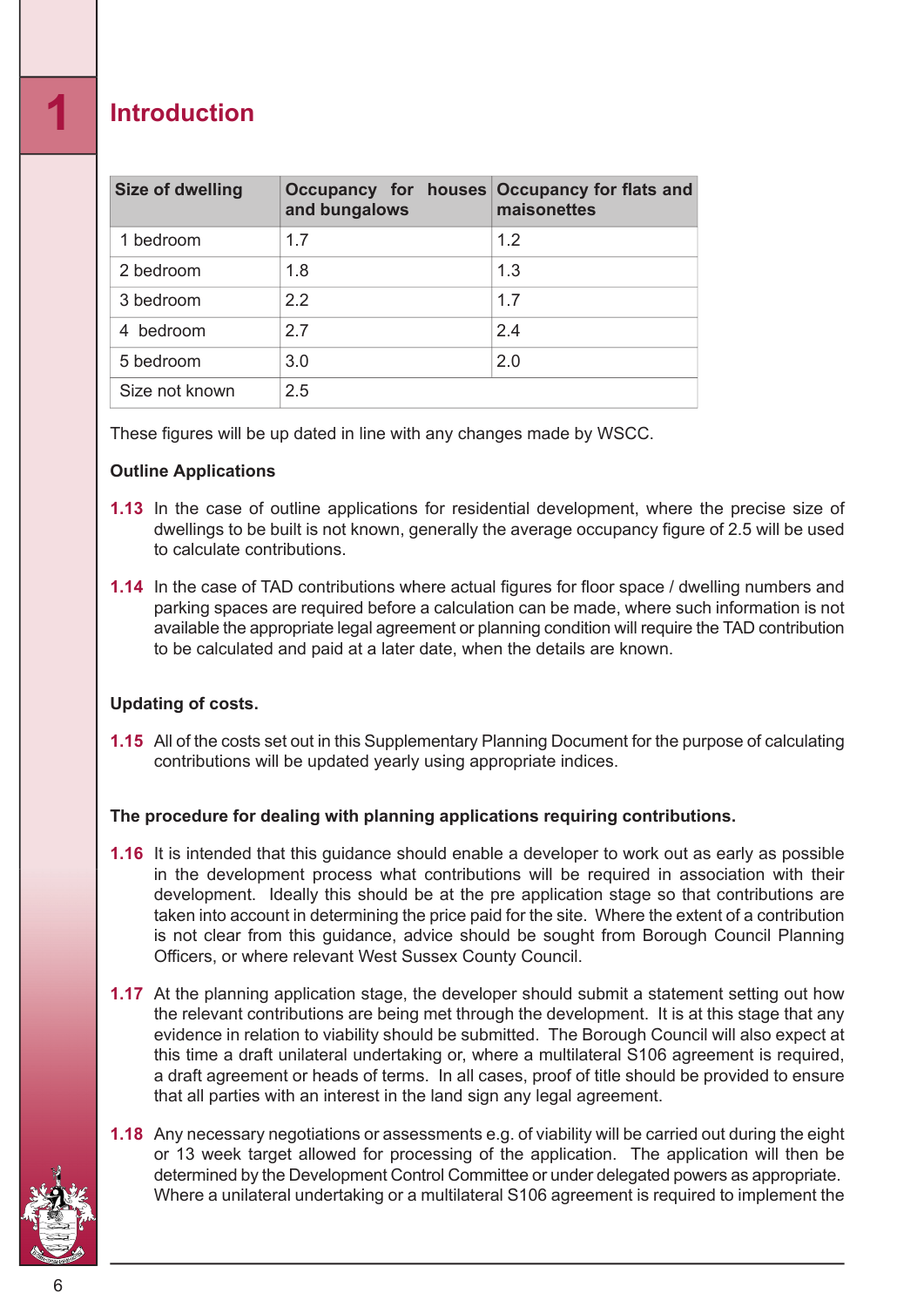contribution rather than a planning condition, any permission will only be issued once the legal agreement has been signed. If it is not signed within the relevant target period, the application will subsequently be refused.

**1.19** The developer will be required to pay the Borough Council's reasonable legal fees associated with preparing any legal agreement. These currently stand at £85.50 per hour. As mentioned on page 4, they will also be expected to pay the costs of any assessment by a third party of the financial viability of their development, in support of a request for a reduction in contributions.

#### **Financial contributions.**

- **1.20** Any contribution in the form of a financial payment will be required to be paid either once development starts, on first occupation or such other triggers as agreed with the Borough Council. If this is some time after the permission was granted, the payment will be increased in line with the General Tender Prices Index or alternative agreed in the document.
- **1.21** It is possible that the financial contribution from any one development will not be sufficient on its own to provide a particular piece of infrastructure. In this case, the money will be kept in a ring fenced account until sufficient other contributions have been made to undertake the work.
- **1.22** If a financial contribution has not been used by the appropriate service provider within 10 years of it being made, it will normally be returned to the developer together with an appropriate rate of interest for the period concerned, if requested in the agreement.

#### **Maintenance Costs.**

**1.23** Where the infrastructure provided by a developer is subsequently to be maintained by the Borough Council, a maintenance payment will be required from the developer if the infrastructure is to be used primarily by occupants / users of the development not the wider public.

#### **Financing of a dedicated Planning Contributions Officer.**

**1.24** The range of contributions set out in this Supplementary Planning Document is likely to increase the work associated with operating and monitoring the planning contribution process. The Borough Council will monitor the situation to assess whether a dedicated Planning Officer to deal with planning contributions is required and whether such a post should be funded in total or part from financial contributions.

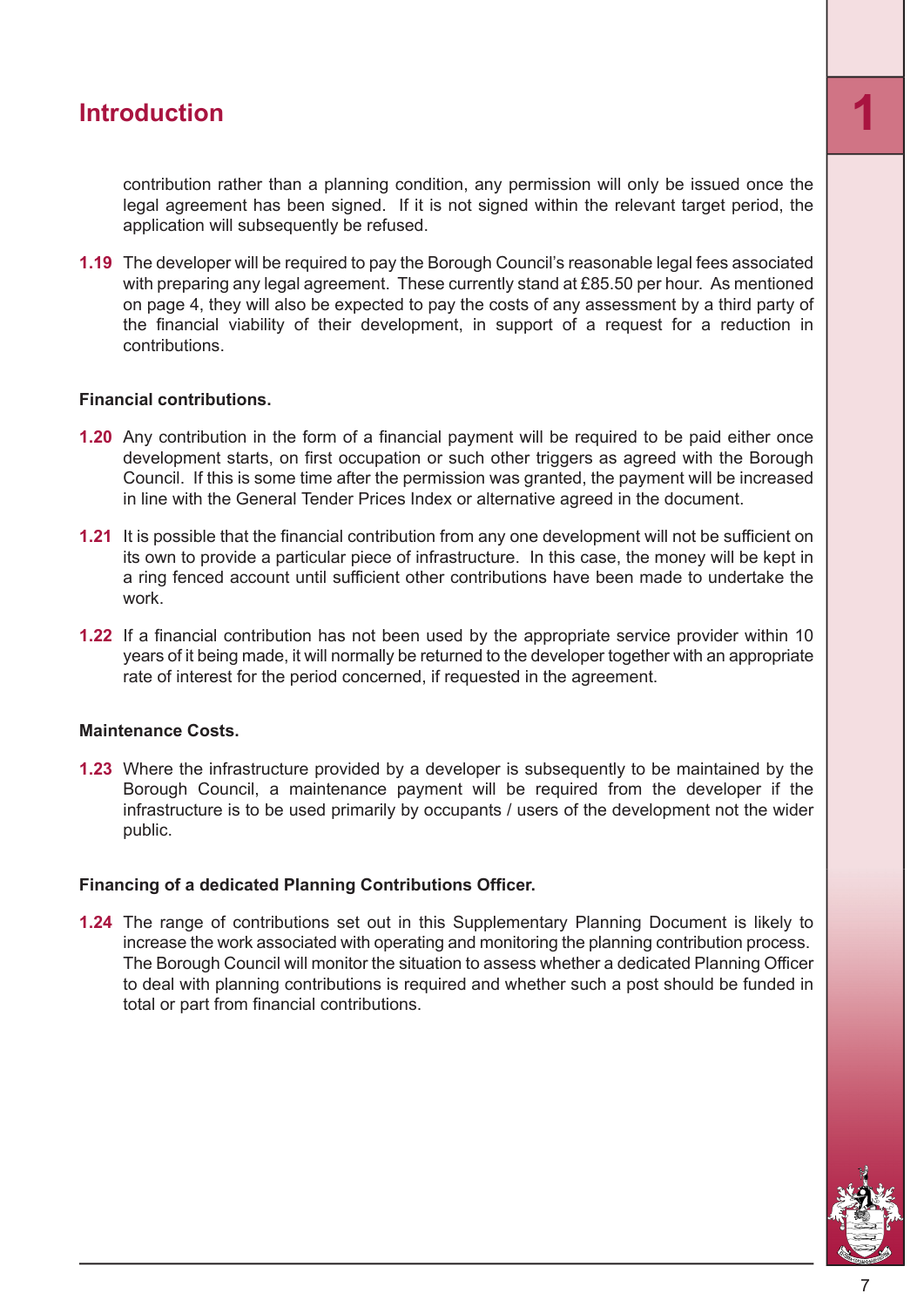#### <span id="page-7-0"></span>**Purpose of SPD**

#### **DRAFT PLANNING CONTRIBUTIONS SUPPLEMENTARY PLANNING DOCUMENT**

#### **Purpose.**

**1.25** Policy COM 1 and Policy COM 4 of the Core Strategy Submission Draft sets out the Borough Council's position in relation to the provision of infrastructure, including services and facilities, and affordable housing in association with development. The policies are reproduced in Appendix One. The purpose of this Supplementary Planning Document (SPD) is to expand upon those policies by setting out in detail how developers will be expected to contribute towards the provision of infrastructure and affordable housing in association with their development, either on-site or through a contribution to off-site provision.

#### **Status.**

**1.26** This document has been included in the Local Development Scheme and forms part of the Local Development Framework. It is being produced in compliance with requirements for community involvement and sustainability appraisal.The whole document will be subject to public consultation for a six week period from Monday 22nd October 2007 to Monday 3rd December 2007. Comments received will be taken into account prior to its final adoption in 2009. Because the document is a SPD, it will not be subject to examination.

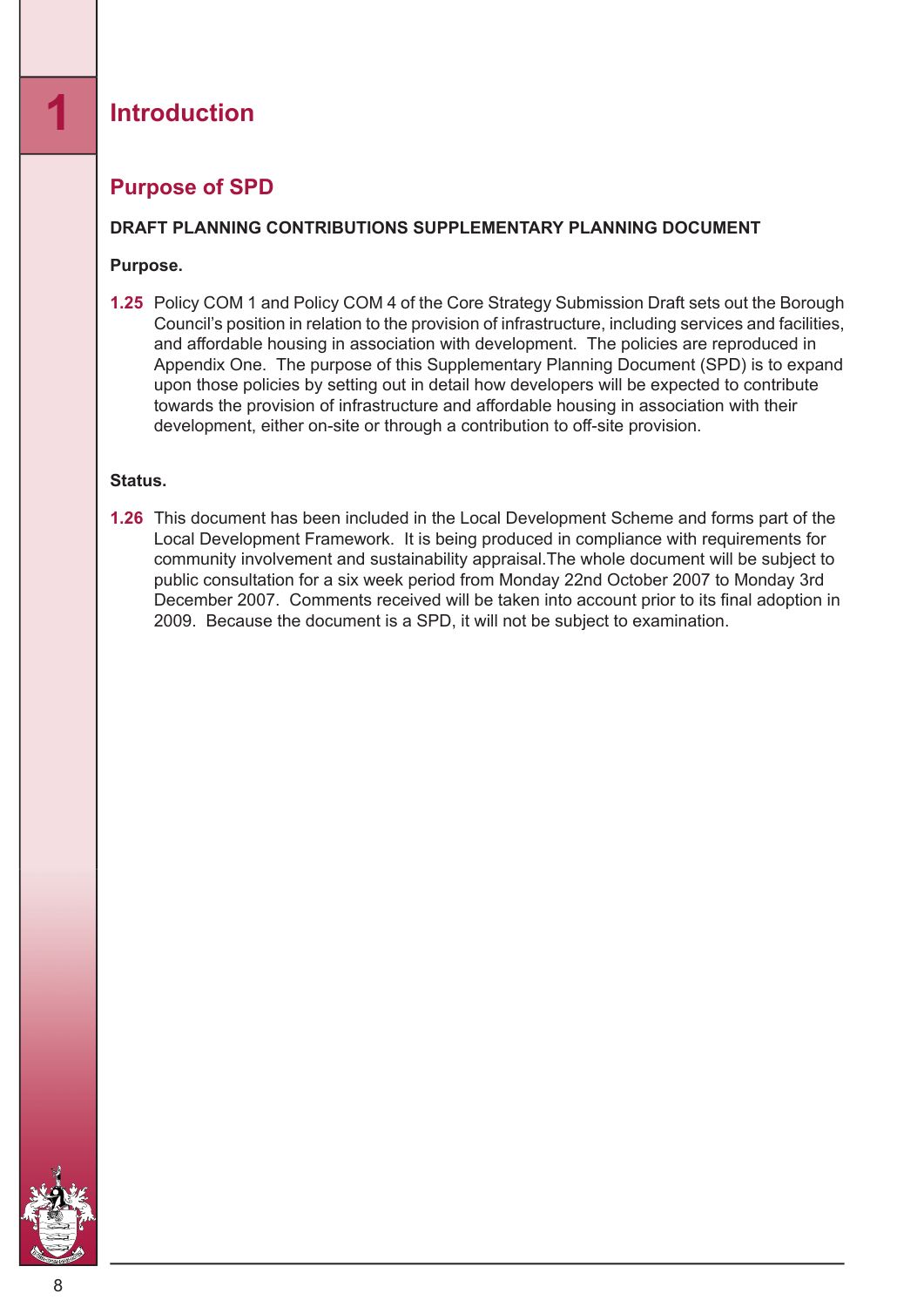### <span id="page-8-0"></span>**Affordable Housing**

#### **Application**

#### **To be applied to all residential development of 6 dwellings or more. The way in which the contribution is made will vary according to the size of the development.**

#### **What is Affordable Housing?**

- **2.1** Affordable Housing is defined in PPS3: Housing as follows:
- **2.2** "Affordable housing includes **social rented** and **intermediate housing**, provided to specified eligible households whose needs are not met by the market. Affordable housing should:
	- Meet the needs of eligible households including availability at a cost low enough for them to afford, determined with regard to local incomes and local house prices.
	- Include provision for the home to remain at an affordable price for future eligible households or, if these restrictions are lifted, for the subsidy to be recycled for alternative affordable housing provision"

#### **Social rented housing is:**

- **2.3** "Rented housing owned and managed by local authorities and registered social landlords (RSL), for which guideline target rents are determined through the national rent regime. The proposals set out in the three Year Review of Rent Restructuring (July 2004) were implemented as policy in April 2006. It may also include rented housing owned or managed by other persons and provided under equivalent rental arrangements to the above, as agreed with the local authority or with the Housing Corporation as a condition of grant".
- **2.4** Social rented housing is the main form of affordable housing likely to be suitable for most people on the Borough Council's Housing Register.

#### **Intermediate affordable housing is:**

- **2.5** "Housing at prices and rents above those of social rent, but below market price or rents, and which meet the criteria set out above. These can include shared equity products (e.g. HomeBuy), other low cost homes for sale and intermediate rent".
- **2.6** Intermediate affordable housing can include:
	- Shared equity. The occupier may buy a percentage of the equity of their home with the remainder staying in the ownership of the developer / housing management in perpetuity.

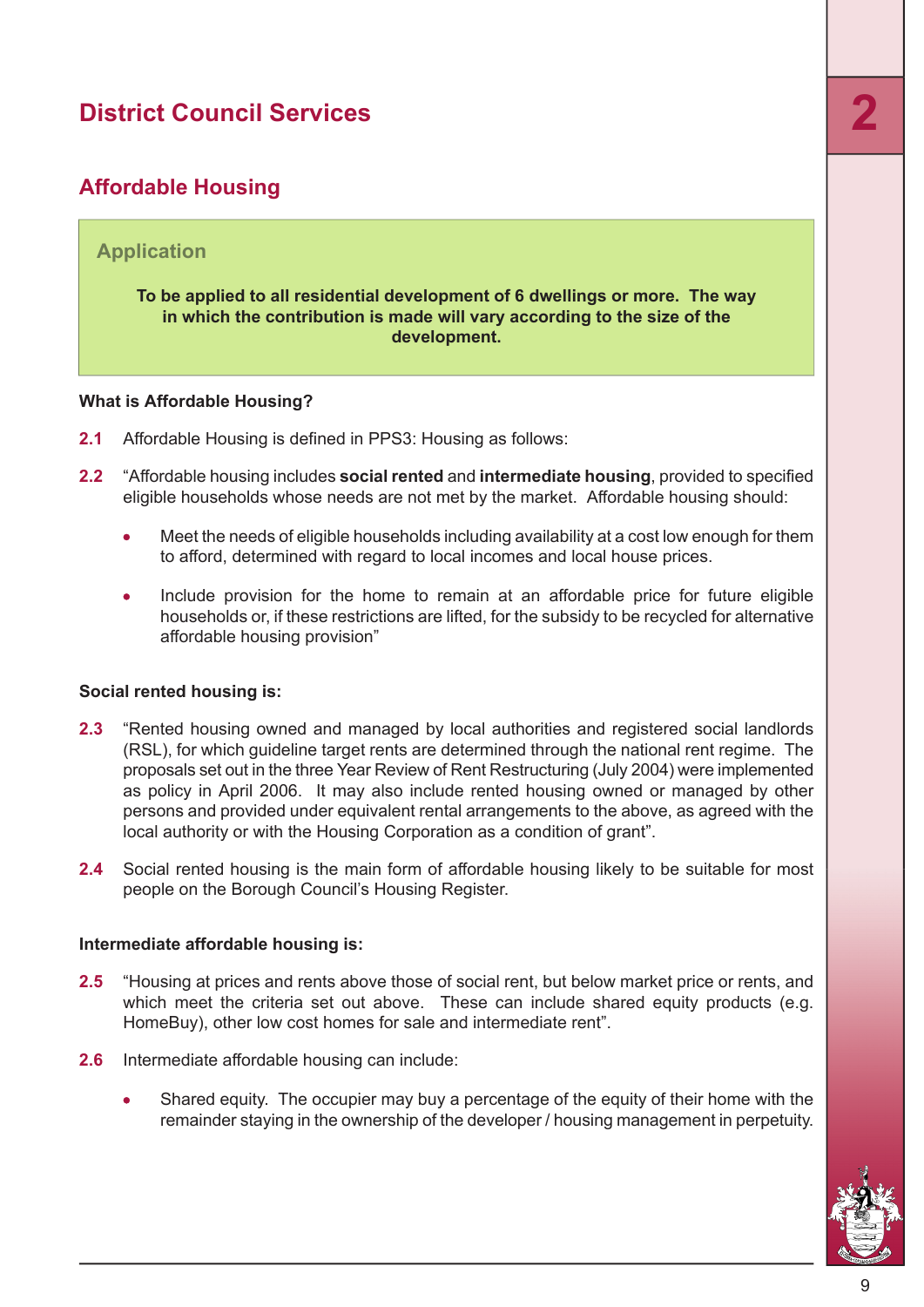- Shared Ownership. Similar to Shared Equity except the occupier pays rent in respect  $\bullet$ of the equity owned by the developer / housing management. The occupier may buy all of the outstanding equity so that they own the property outright. At this point the property would cease to be an affordable housing unit.
- HomeBuy. A range of schemes under which Housing Association tenants and people  $\bullet$ on the Housing Register can receive loans to help them buy existing market properties.
- Intermediate Rented. Properties where rents are lower than market levels but not as low as those for social rented accommodation. The Borough Council would expect rent levels to be no more than 75% of average market rents for the type of property concerned.
- **2.7** Intermediate affordable housing can be useful in meeting the needs of individuals who cannot afford full market prices or rents but who do not have sufficient priority for social rented accommodation, for example key workers.

#### **Targets for Affordable Housing in Worthing.**

- **2.8** The Housing Strategy Statement 2005 2010 sets out the Borough Council's plans for housing in Worthing over the next few years. It is based on a thorough assessment of housing needs in the town, notably through the Housing Needs Survey 2004, Housing Condition Survey 2004 and data from the Housing Register. The Strategy should be referred to with regard to the evidence base for this part of the guidance.
- **2.9** The Housing Strategy Statement 2005 2010 sets a minimum target of 70 new build social rented dwellings per annum together with 70 additional low cost home ownership affordable dwellings; an overall target of 700 affordable units over the 5 year period of the Strategy. This figure does not reflect the full extent of need for affordable housing in the Borough but is considered to be a realistic target. The low cost home ownership dwelling target does not require all units to be new build as it includes purchase of existing market housing through HomeBuy and Key Worker Living schemes.
- **2.10** Within the annual target, priority in terms of unit is for 70% (100) 2-bed; 10% (15) 1-bed; and 20% (25) 3+ bed. In addition, a minimum of 10% of all affordable dwellings should be wheelchair accessible / mobility accommodation.
- **2.11** In order to implement the approach set out in the Housing Strategy Statement, the Borough Council's Core Strategy Submission Draft includes Policy H6, set out in full in Appendix One. It is this policy that sets out the approach for affordable housing contributions in association with market housing development.

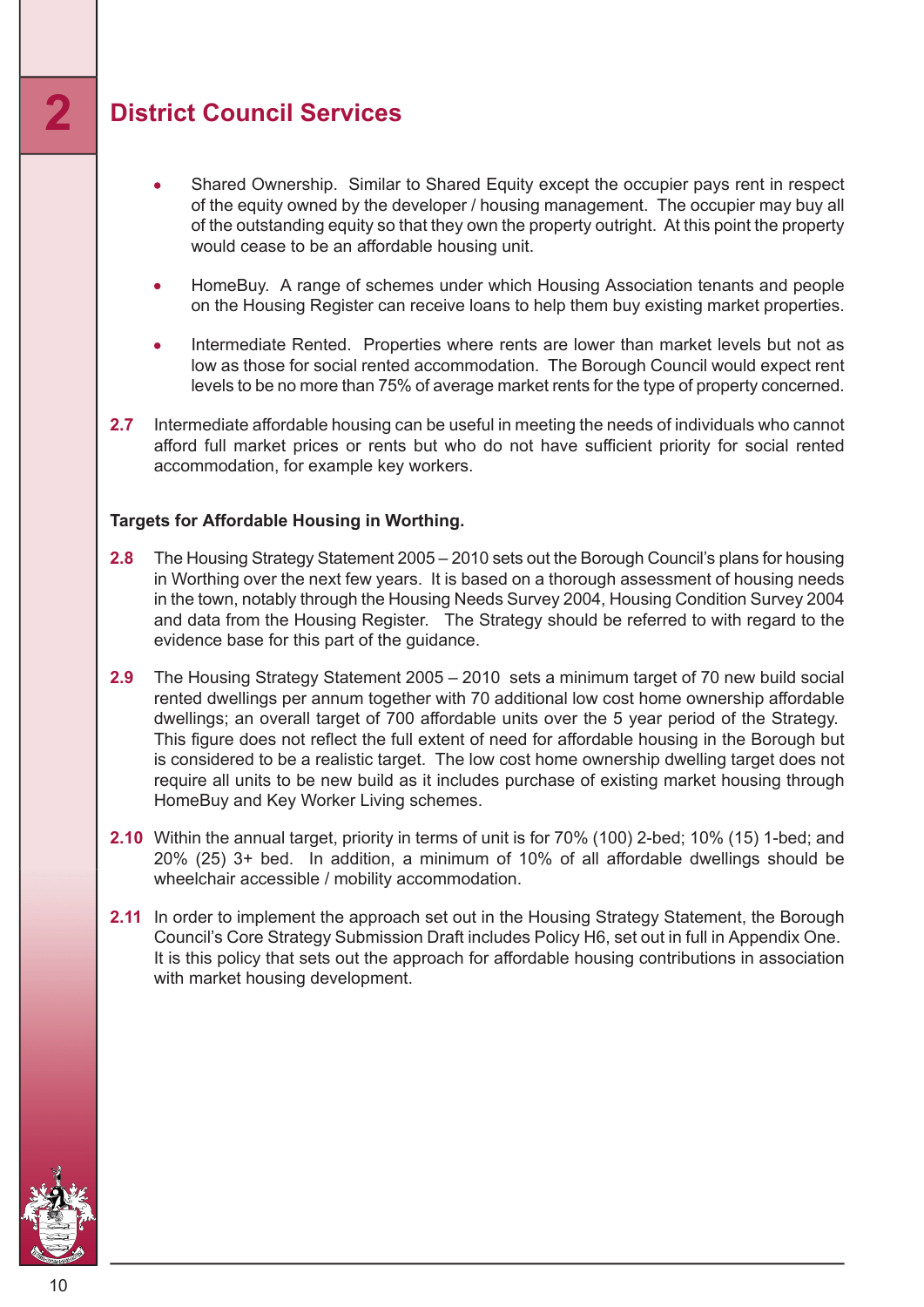#### **Thresholds.**

**2.12** The thresholds for Affordable Housing operate within three bands as follows:

| Size of residential development                           | <b>Target contribution</b>                                        |
|-----------------------------------------------------------|-------------------------------------------------------------------|
| $6 - 10$ dwellings.                                       | A financial contribution based on 10% of<br>the development size. |
| $11 - 14$ dwellings.                                      | A financial contribution based on 20% of<br>the development size  |
| 15 or more dwellings or sites of 0.5<br>hectares or more. | Provision on site based on 30% of the<br>development size         |

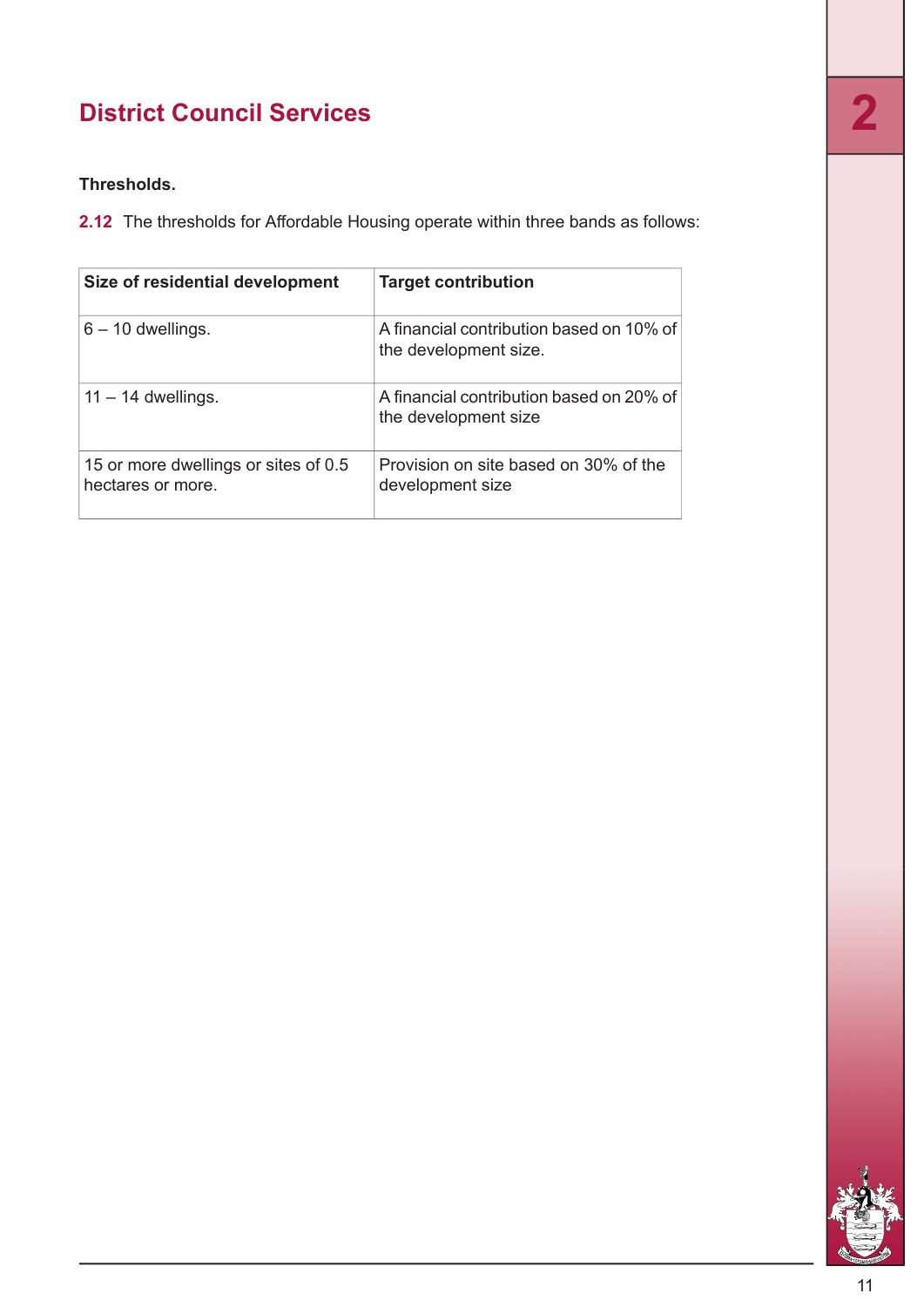- **2.13** This represents the target for affordable housing as a basis for negotiation. In determining the precise amount, type of tenure and size of affordable housing, the following issues will be considered:-
	- The need to achieve a successful housing development in terms of layout, design and subsequent management;
	- The community's need for a mix of housing types. This will take account of Supply /  $\bullet$ Demand analysis undertaken in the Borough.
	- Whether the site is accessible to local services and facilities, and public transport;
	- Particular costs associated with development of the site. All development sites involve certain costs in relation to infrastructure, land acquisition, planning requirements etc. These should be taken into account in negotiating the purchase price of the site. Only where there are exceptional costs in bringing forward a site for development will any consideration be given to a reduction in the affordable housing requirement;
	- Whether the provision of affordable housing would prejudice the realisation of other planning objectives;
- **2.14** With specific regard to tenure, the Borough Council will normally expect at least 50% of affordable units associated with any scheme to be available for social rent. This will apply to both on site and financial contributions.

#### **Exceptions and discounts.**

**2.15** An affordable housing contribution will not be required in association with planning applications for rest homes and nursing homes within Use Class C2 or for hostel accommodation.

#### **How a contribution will be made.**

**2.16** In all cases, at the pre application stage a developer should discuss with Borough Council officers the number, tenure and size of affordable housing units required in association with their housing development.

#### **On site provision.**

- **2.17** All affordable housing associated with developments of 15 or more units or on sites of 0.5 hectares or more should be provided on site. This is in accordance with Government guidance seeking to achieve mixed communities. It is also the most effective way of achieving supply in the Borough; an important issue given the level of need for such accommodation in Worthing.
- **2.18** The developer's affordable housing contribution will involve giving the area of land needed to accommodate those affordable units to a registered social landlord or other body appropriately qualified or experienced to own and manage the units, who will arrange for construction of the units. The land should be fully serviced so that construction of the dwellings can begin, and should be given at nil cost.

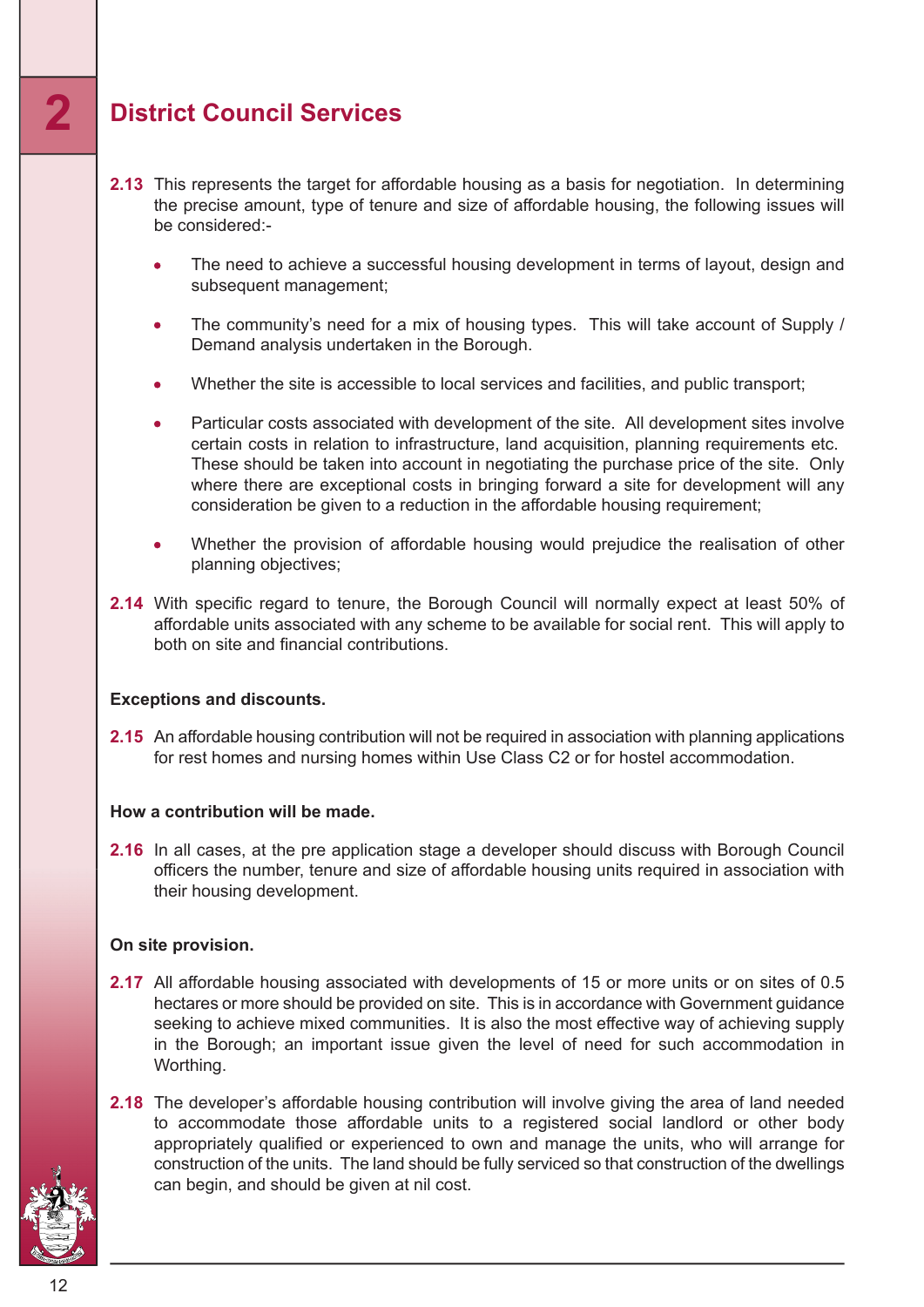**2.19** Alternatively it could be agreed that the developer builds the units on behalf of the RSL or affordable housing provider. In order to properly reflect provision of serviced land at nil cost, the build costs paid by the RSL or affordable housing provider should be in the region of £1150 per square metre for flatted or mixed development schemes and £1000 per square metre for houses. These base build cost figures derive from work carried out for the Borough Council by Adams Integra on the implications of the Core Strategy affordable housing policy for viability of residential development. Typical build costs for affordable housing units are illustrated in the table below.

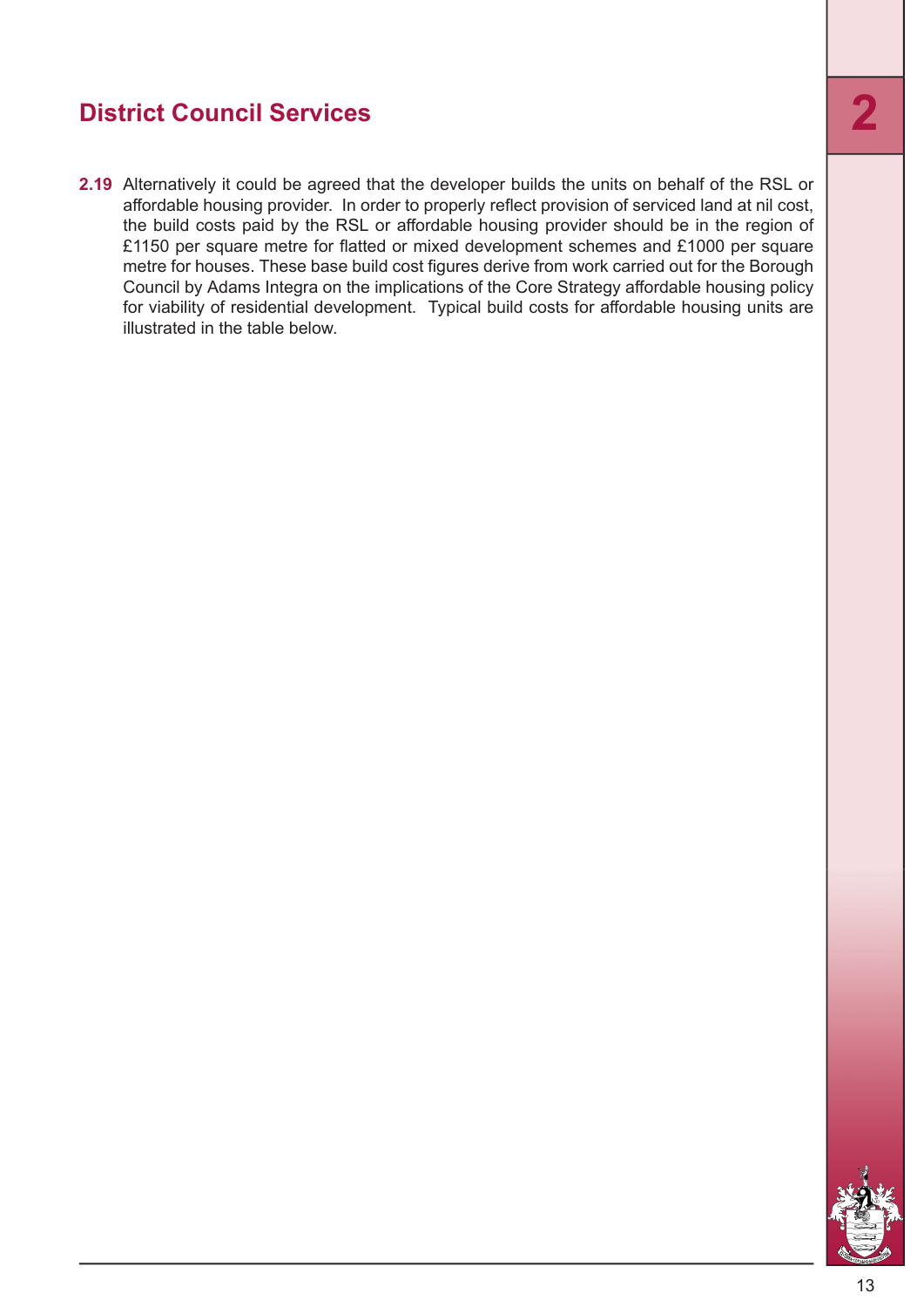| <b>Unit Type</b> | <b>Unit size</b>  | Price to be paid by<br><b>Affordable Housing</b><br><b>Provider</b> |  |  |
|------------------|-------------------|---------------------------------------------------------------------|--|--|
| 1 bed flat       | 51 square metres  | £58,650                                                             |  |  |
| 2 bed flat       | 66 square metres  | £75,900                                                             |  |  |
| 2 bed house      | 76 square metres  | £76,000                                                             |  |  |
| 3 bed house      | 86 square metres  | £86,000                                                             |  |  |
| 4 bed house      | 101 square metres | £101,000                                                            |  |  |

#### **Table 1.1 Typical Costs of Affordable Housing**

**2.20** If the affordable housing units to be built are of a different size than set out above, or depart from normal specifications, pricing will be adjusted accordingly.

- **2.21** It is open to a developer to provide and manage affordable housing on its own, without an RSL or other affordable housing provider. The Borough Council would, however, require evidence that the developer was able to appropriately manage the units as affordable housing as defined in this guidance. In addition, a planning obligation would be used to ensure that the units were made available and managed as affordable housing.
- **2.22** The provision of the agreed number of affordable housing units may be dependent upon the availability of Social Housing Grant or some other form of external finance. If that funding is ultimately not available, changes may have to be made to either the number or tenure mix of the affordable housing. The particular approach to be adopted will be set out in advance in the appropriate legal agreement so that the nature of the development can be readily adapted in line with final funding arrangements.

#### **Design and siting.**

- **2.23** To ensure the creation of mixed and integrated communities the affordable housing should not be visually distinguishable from the market housing on the site in terms of build quality, materials, details, levels of amenity space and privacy.
- **2.24** The affordable housing should be tenure blind i.e. it should not be possible to distinguish between social rented and intermediate affordable units, and fully integrated with the market housing. It should be distributed evenly across the site or in the case of flats, in small clusters distributed evenly throughout the development. Tenure blind integration should be considered at an early stage of the detailed design and layout of the site.
- **2.25** All social housing and intermediate housing requiring Housing Corporation Social Housing Grant must be built to meet the relevant Housing Corporation standards. The latest standards can be downloaded from the Corporation's website and the Housing Corporations regional offices can provide further clarification.

#### **Off site provision.**

**2.26** A developer will only be permitted to provide the affordable housing associated with their development on an alternative site where

14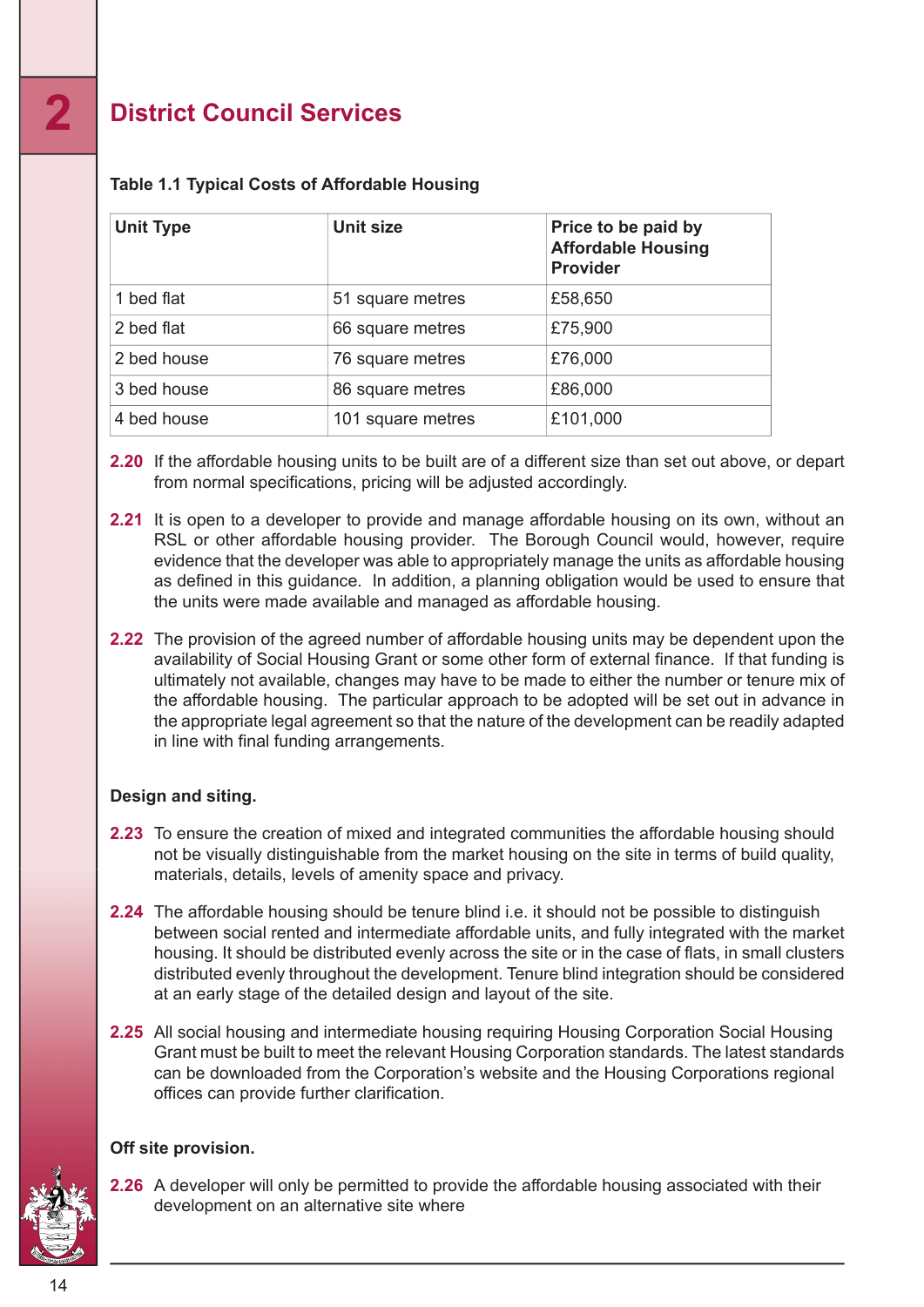- There is already a large amount of affordable housing in the vicinity of the original site,  $\bullet$ and the Borough Council considers that a more mixed community would be achieved by providing the affordable housing elsewhere in the Borough; or
- There will be high, long term management costs for the dwellings built on site which would make affordable housing unviable.
- **2.27** In these circumstances, the developer will be expected to provide the affordable housing on an alternative site within their control. The basis for provision will be the same as set out for on site provision, with one exception. The total affordable housing requirement must take into account the total number of dwellings to be built on **both** sites. For example, an on site development of 50 dwellings will have an affordable housing target of 15 units. If those 15 units are provided off site, with no other dwellings, the total dwellings becomes 50 + 15 i.e. 65 units. The affordable housing requirement in this case becomes 20 units. This could be met by providing the 15 affordable housing units on the off site and a financial contribution in relation to the remaining 5 units.

#### **Financial contribution.**

**2.28** A financial contribution will be accepted in lieu of on site affordable housing only where;

- The development is for  $6 14$  dwellings; or
- The Borough Council has agreed that both on site and off site provision are inappropriate and the financial contribution will enable an RSL partner to bring forward an affordable housing scheme.
- **2.29** The financial contribution will be calculated using the figures set out below as prepared by the District Valuer Services. This assumes that the payment should reflect the cost to the RSL or other affordable housing provider of buying serviced land on an alternative site in the Borough. The figure therefore includes a land value per unit which is then enhanced by 15% to reflect the cost of servicing the site and additional costs associated with the purchase.

| <b>Dwelling Type</b> | <b>Size</b>          | <b>Payment per</b><br>unit | <b>Payment per</b><br>m2 | Payment as a<br>% of market<br>value |
|----------------------|----------------------|----------------------------|--------------------------|--------------------------------------|
| 1 bed flat           | 51 square<br>metres  | £45,000                    | £870                     | 35%                                  |
| 2 bed flat           | 66 square<br>metres  | £50,000                    | £760                     | 31%                                  |
| 2 bed house          | 76 square<br>metres  | £69,000                    | £905                     | 37%                                  |
| 3 bed house          | 86 square<br>metres  | £79,000                    | £920                     | 38%                                  |
| 4 bed house          | 111 square<br>metres | £104,000                   | £940                     | 38%                                  |

#### **Table 1.2 Cost per unit**

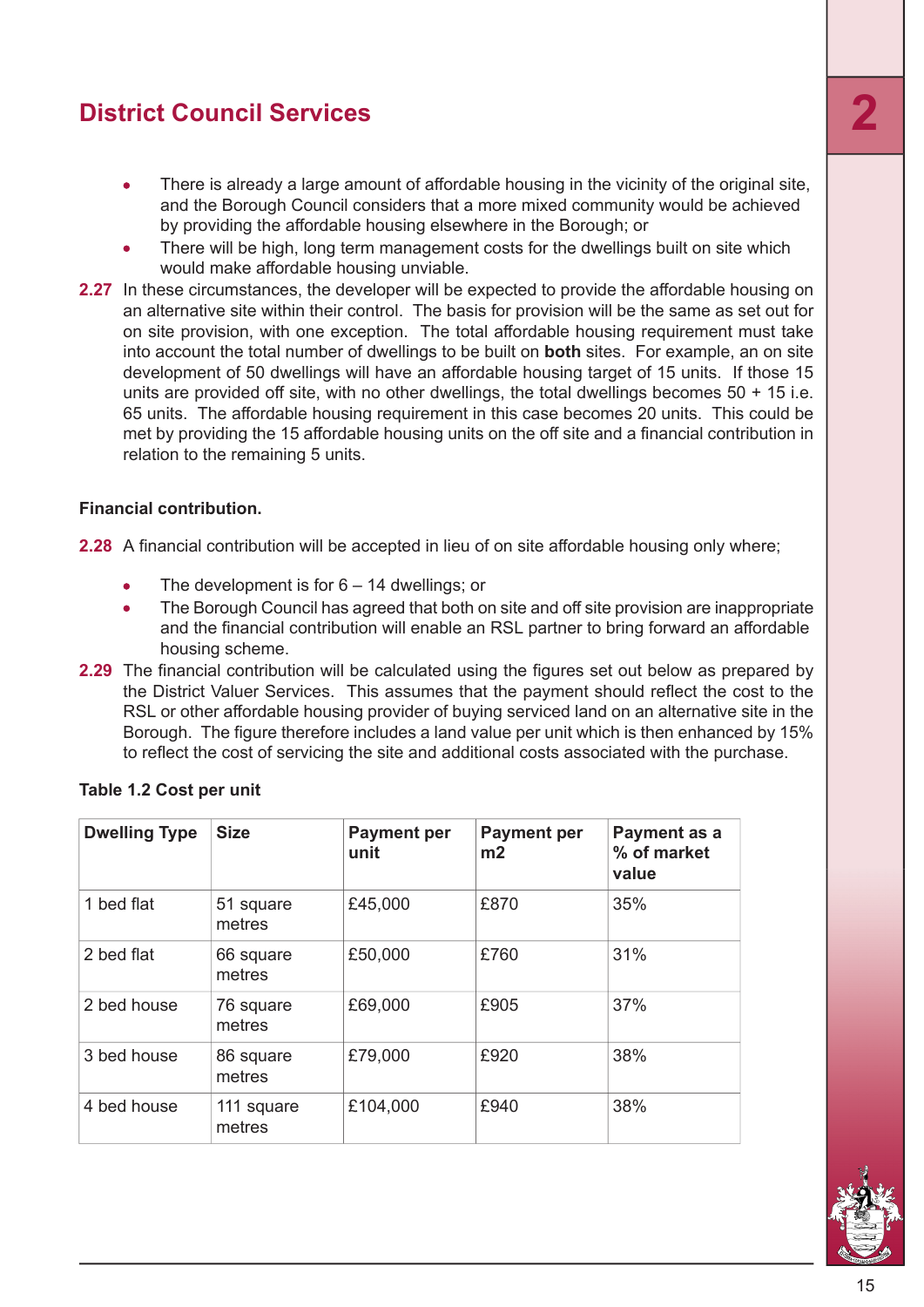- **2.30** The sum per square metre is intended for use in cases where the requirement is for less than one whole unit or where the affordable dwellings to be provided are larger than the floor space sizes indicated in the table.
- **2.31** Using these figures, the following are examples of payments required in relation to development schemes –

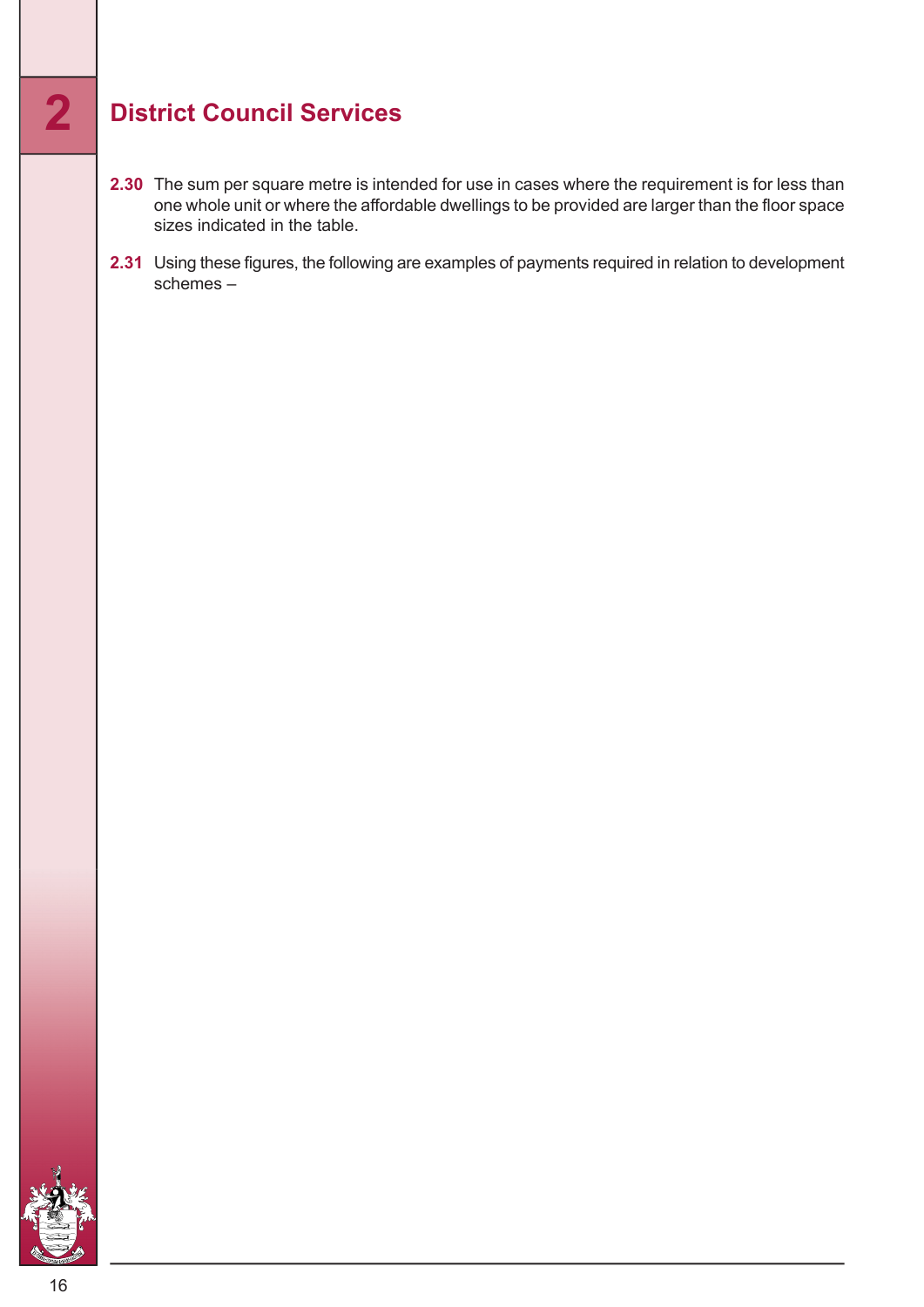**Example One**: Development of 20 dwellings with a mix of size of flats and houses.

The requirement is for a 30% affordable housing contribution, i.e. six units, normally on site but in this instance the Borough Council has accepted the case for a financial payment instead.

The precise affordable housing provision agreed with Council Officers is 3 x two bed flats, 1 x one bed flats and 2 x three bed houses.

Financial payment =

| $3 \times £50,000 =$ | £150,000  |
|----------------------|-----------|
| $1 \times £45,000 =$ | £ 45,000  |
| $2 \times £79,000 =$ | £ 158,000 |
| $Total =$            | £ 353,000 |

#### **Calculation**

**Example Two.** Development of 6 x one bed flats and 6 x two bed flats.

The requirement is for an affordable housing contribution of 20% provided as a financial payment.

Total area of one bed flats =  $6 \times 51$  square metres = 306 square metres. 20% =  $61.20$  square metres.

61.20 square metres x £870 = **£53,244.**

Total area of two bed flats =  $6 \times 66$  square metres = 396 square metres. 20% = 79.20 square metres.

79.20 square metres x £760 = **£60,192.**

Total financial payment = **£113,436.**

- **2.32** It should be noted that this calculation is worked out pro rata, not at 20% of the smallest units. The calculation is based on the affordable houses to be provided not the dwellings being built on the contributing development site.
- **2.33** Financial payments will be used to help finance schemes by RSLs that require additional funding or to purchase existing stock. They will be payable at commencement of the associated market housing scheme, in order to ensure that the affordable units are delivered within a parallel timescale; as would occur on site.

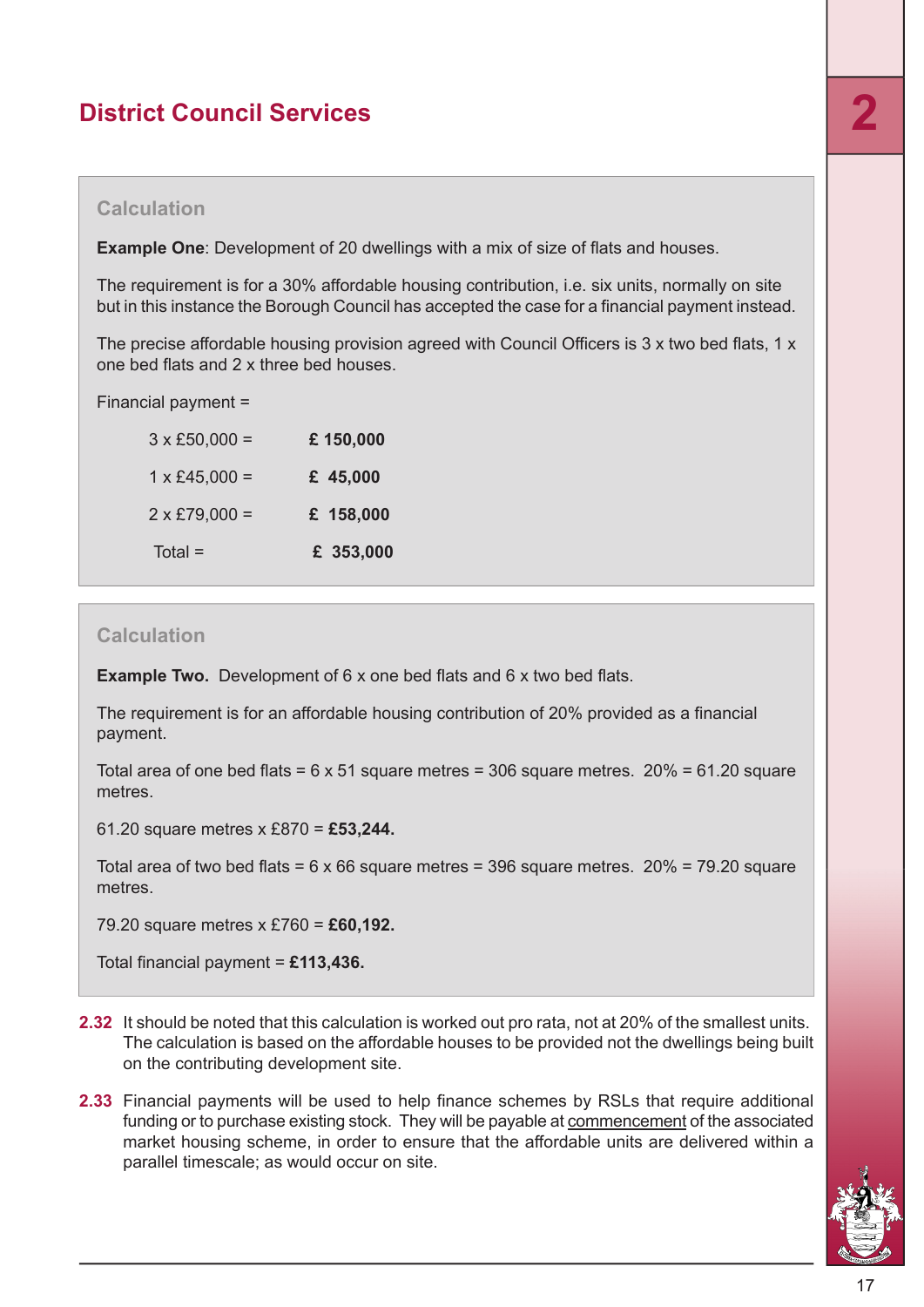#### **Issues to be covered by the planning obligation.**

- **2.34** Provision of affordable housing on a site in the developer's ownership will be controlled through a S106 agreement. In circumstances where the affordable housing is to be given over to an RSL, controls will normally already exist to ensure the appropriate management of the affordable housing and the S106 agreement will be used to indicate precisely what area of land is to be transferred to the RSL and when, in the development of the overall site, the handover is to occur, e.g. on completion of a certain percentage of the market housing units. It will also require nomination rights for the Borough Council.
- **2.35** Where the affordable housing is to be managed by an agency other than an RSL, the S106 agreement will be used to control issues such as
	- Nomination rights for the Borough Council;
	- Financial qualifications for future occupants;  $\bullet$
	- The appropriate pricing / rent strategy e.g. maximum rents  $\bullet$
	- Units to remain affordable in perpetuity where possible;
	- Arrangements for finding suitable occupants if none are available on the Housing Register.
- **2.36** In cases where the affordable housing contribution is to be made solely by way of a financial payment, a unilateral undertaking will generally be used.

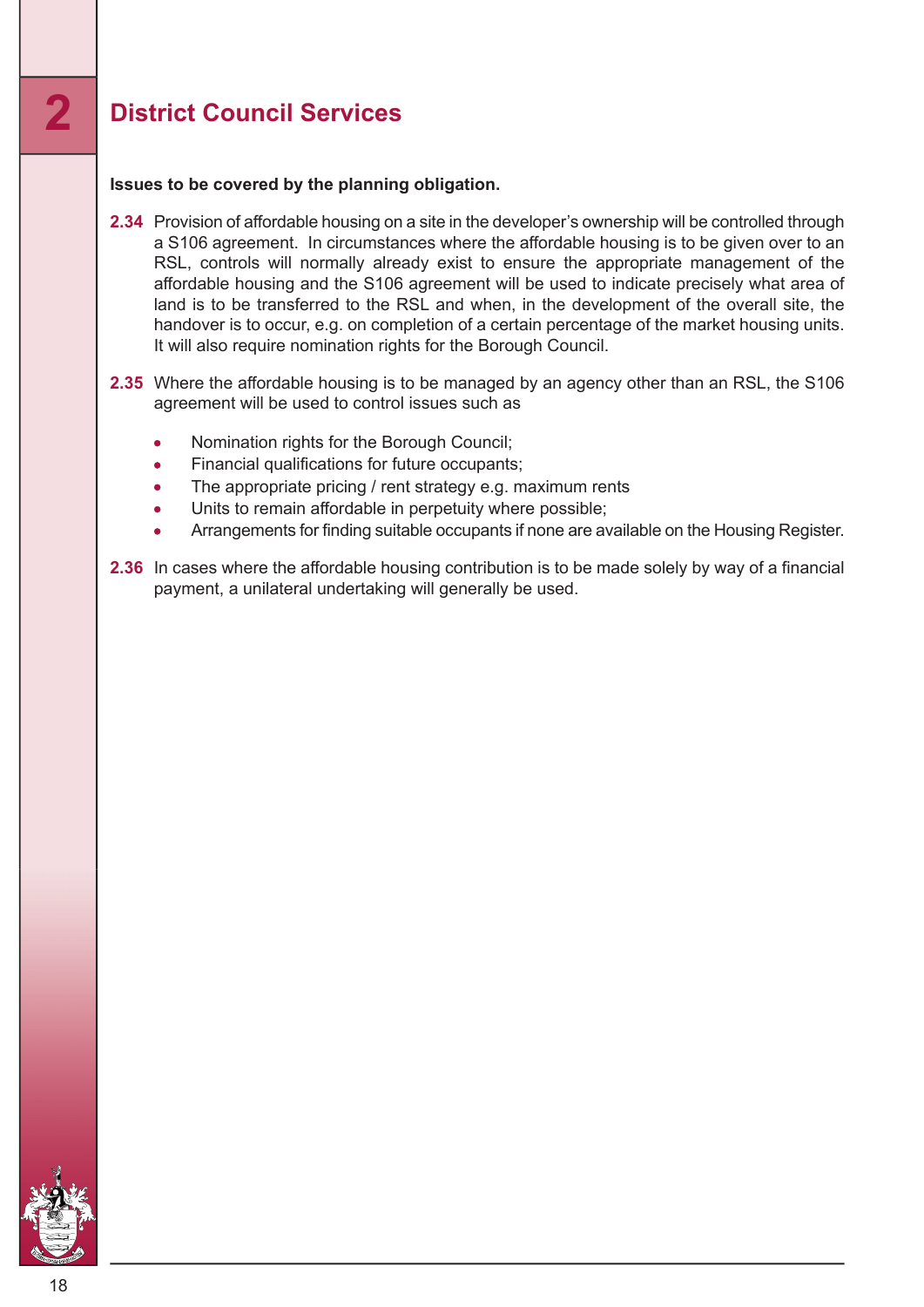#### <span id="page-18-0"></span>**Open Space & Recreation**

#### **Application**

**To be applied to all residential development of 10 dwellings or more.**

**Public Realm and Seafront Strategy contributions to be applied to retail and leisure developments of 1000 square metres or more, located within the Masterplan area.**

**2.37** This Section covers contributions from residential, retail and leisure development towards a wide range of types of open space, sport and recreation, including public realm and seafront strategies being prepared for the Masterplan area. The way in which contributions will be made will vary depending on whether the associated development lies within or outside the Masterplan area. A map of the Masterplan area is included as Appendix Three.

#### **Contributions from residential development.**

#### **Threshold.**

**2.38** The threshold for open space, sport and recreation contributions is developments of 10 or more dwellings.

#### **Exceptions and discounts.**

- **2.39** Dwellings specifically limited to occupation by the elderly e.g. sheltered accommodation, will not be required to contribute to provision for children and young people. Outdoor and indoor sports facilities may be used by older people and there will not be an automatic exclusion of accommodation for the elderly from these contributions. Exceptions will be considered on a case by case basis where there is evidence that residents of a specific scheme are unlikely to use these facilities e.g. very sheltered schemes.
- **2.40** It is assumed that there will be no children living in 1 bed accommodation and no contribution is required, therefore, towards provision for children and young people from such accommodation.
- **2.41** Contributions in respect of affordable housing units provided by an RSL will be reduced by 33%.

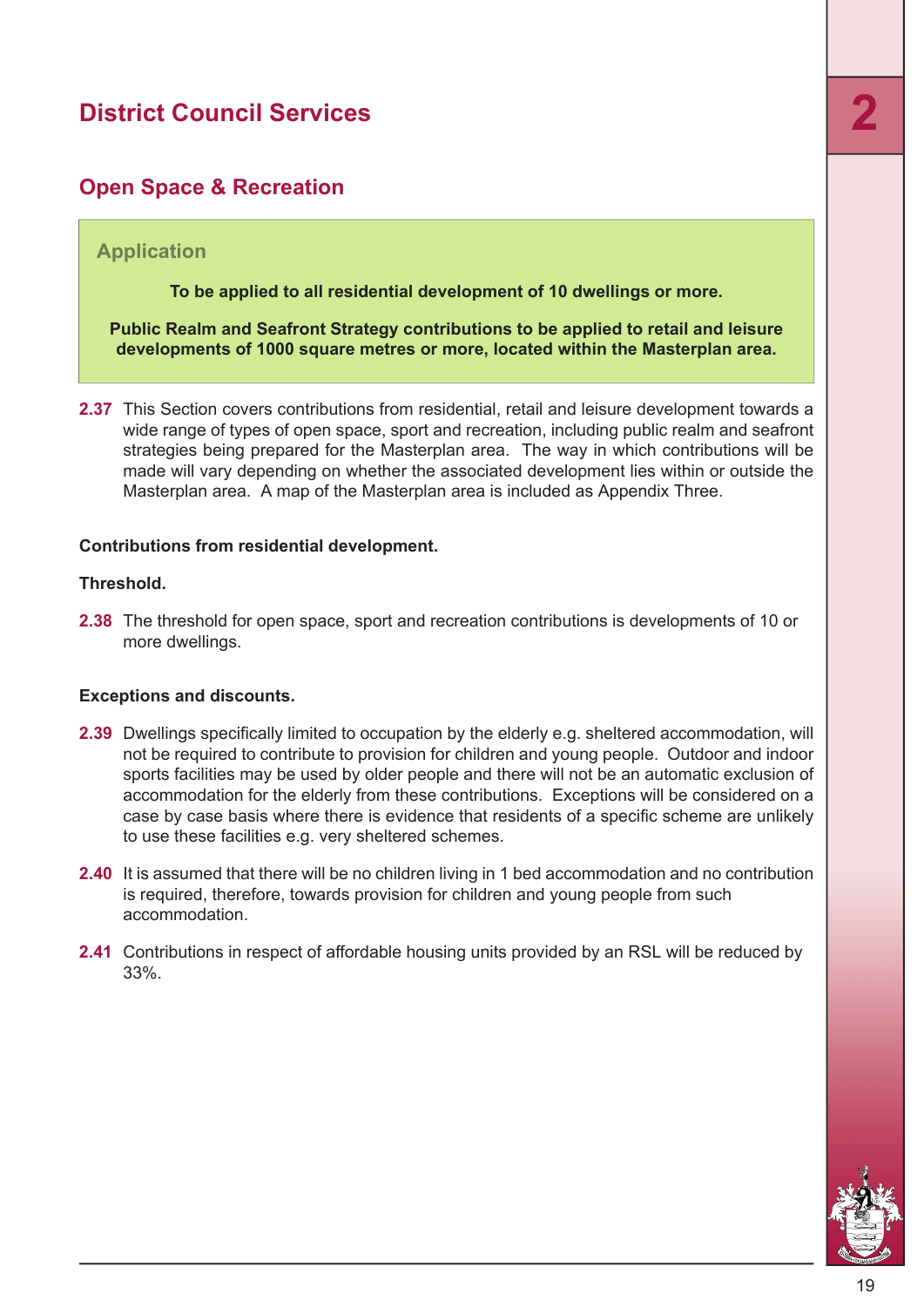|  |  | Table 2.1. Open Space, Sport & Recreation Contributions |
|--|--|---------------------------------------------------------|
|  |  |                                                         |

| How contribution is to be provided                                                                            |                                 |                  |                                                                                                                                                                                                                                                                                                                          |                                                                                                                |  |
|---------------------------------------------------------------------------------------------------------------|---------------------------------|------------------|--------------------------------------------------------------------------------------------------------------------------------------------------------------------------------------------------------------------------------------------------------------------------------------------------------------------------|----------------------------------------------------------------------------------------------------------------|--|
| Type of space &<br>standard.                                                                                  | <b>Cost per</b><br>square metre | Cost per person. | <b>Outside Masterplan</b><br>area                                                                                                                                                                                                                                                                                        | <b>Inside</b><br><b>Masterplan</b><br>area                                                                     |  |
| <b>Provision for</b><br>children and<br>young people.<br>0.1h per 1000 pop<br>/ 1 square metre<br>per person. | £112.55                         | £112.55          | On site if development<br>site is large enough to<br>provide minimum size of<br>facility.<br>If on site is not feasible.<br>off site via a financial<br>contribution to be spent<br>on the published project<br>for new or enhanced<br>provision for children<br>and young people<br>closest to the<br>development site. | Off site via a<br>financial<br>contribution<br>towards any<br>Public Realm or<br>Seafront<br>Strategy project. |  |
| <b>Amenity green</b><br>space.<br>0.5h per 1000 pop<br>/ 5 square metres<br>per person.                       | £13.41                          | £67.05           | Off site via a financial<br>contribution to be spent<br>on the published project<br>for new or enhanced<br>open space closest to<br>the development site.                                                                                                                                                                |                                                                                                                |  |
| <b>Outdoor sports</b><br>facilities.<br>3.1h per 1000 pop<br>or 31 square<br>metres per person.               | £19.73                          | £611.63          | Off site via a financial<br>contribution to be spent<br>on any published<br>scheme for new or<br>enhanced outdoor sports<br>facilities anywhere in the<br>Borough.                                                                                                                                                       |                                                                                                                |  |
| <b>Other general</b><br>open space.<br>1.31h per 1000<br>pop / 13.1 square<br>metres per person.              | £13.41                          | £175.68          | Off site via a financial<br>contribution to be spent<br>on any published<br>scheme for enhanced<br>open space within a<br>reasonable distance of<br>the development site.                                                                                                                                                | Off site via a<br>financial<br>contribution<br>towards any<br>Public Realm or<br>Seafront<br>Strategy project. |  |
| <b>Swimming pool</b><br>provision.<br>9.37 square<br>metres per 1000<br>pop.                                  | N/A                             | £181.30          | To be spent in accordance with the<br>Borough Council's finally approved strategy<br>for new swimming pool provision in<br>Worthing.                                                                                                                                                                                     |                                                                                                                |  |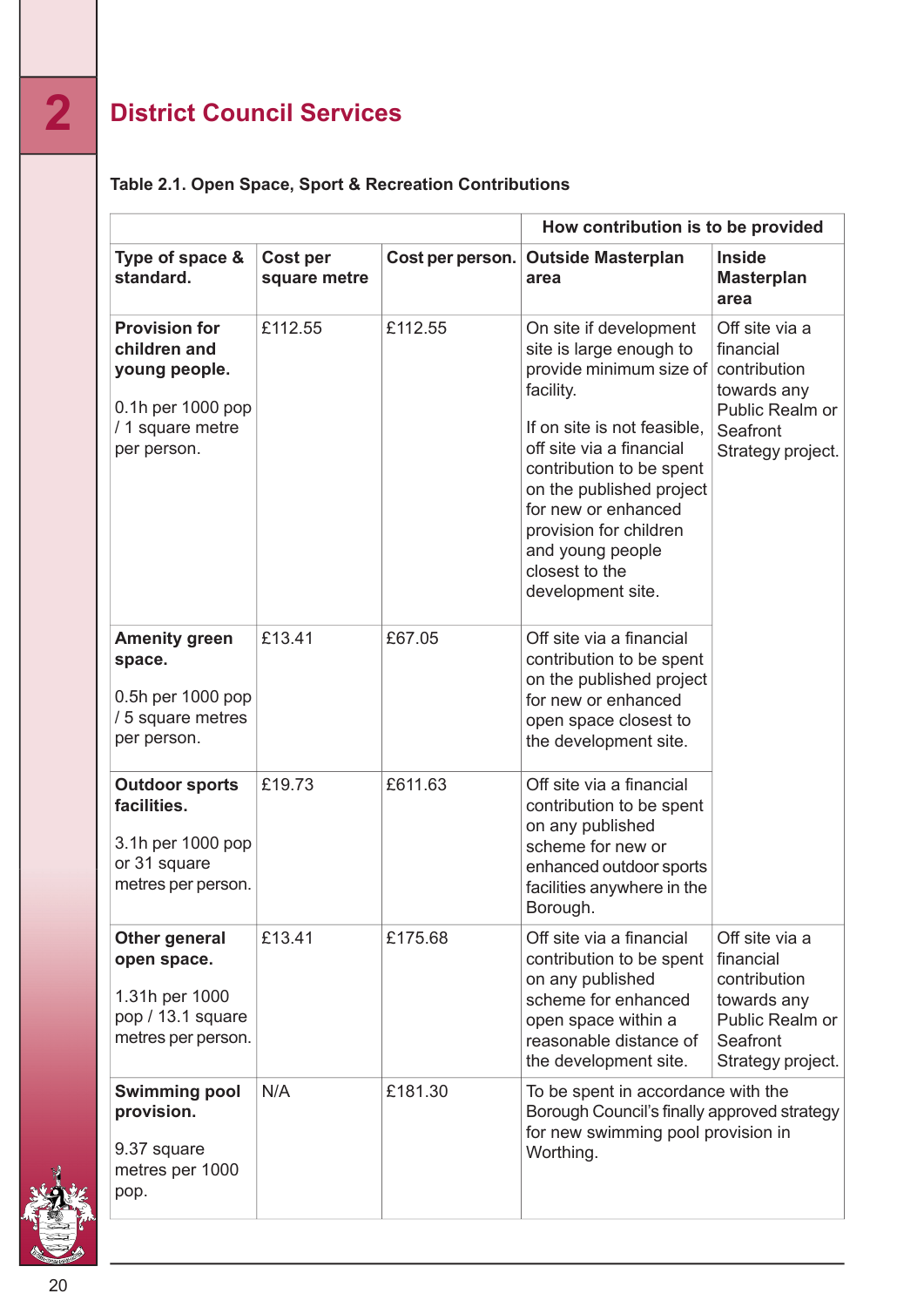|                                                     |     |      | How contribution is to be provided                                                                                                                        |
|-----------------------------------------------------|-----|------|-----------------------------------------------------------------------------------------------------------------------------------------------------------|
| Sports hall and<br>health and<br>fitness provision. | N/A | £100 | To be spent in accordance with the<br>Borough Council's finally approved strategy<br>for new sports hall and health and fitness<br>provision in Worthing. |
| 71 square metres<br>per 1000 pop.                   |     |      |                                                                                                                                                           |

#### **Table 2.2. Contribution by dwelling size.**

|                     | <b>Provision</b><br>for children<br>& young<br>people | <b>Amenity</b><br>green<br>space | <b>Outdoor</b><br>sports<br>facilities | <b>Other</b><br>general<br>open space | <b>Swimming</b><br>pool | Sports hall &<br>health &<br>fitness |  |
|---------------------|-------------------------------------------------------|----------------------------------|----------------------------------------|---------------------------------------|-------------------------|--------------------------------------|--|
|                     | Houses & bungalows                                    |                                  |                                        |                                       |                         |                                      |  |
| 1 bed               | $\overline{0}$                                        | £113.99                          | £1039.78                               | £298.66                               | £308.21                 | £170                                 |  |
| 2 bed               | £202.59                                               | £120.69                          | £1100.94                               | £316.23                               | £326.34                 | £180                                 |  |
| 3 bed               | £247.61                                               | £147.51                          | £1345.59                               | £386.50                               | £398.86                 | £220                                 |  |
| 4 bed               | £303.89                                               | £181.04                          | £1651.41                               | £474.34                               | £489.51                 | £270                                 |  |
| 5 bed               | £337.65                                               | £201.15                          | £1834.89                               | £527.04                               | £543.90                 | £300                                 |  |
| Flats & maisonettes |                                                       |                                  |                                        |                                       |                         |                                      |  |
| 1 bed               | 0                                                     | £80.46                           | £733.96                                | £210.82                               | £217.56                 | £120                                 |  |
| 2 bed               | £146.32                                               | £87.17                           | £795.12                                | £228.39                               | £235.69                 | £130                                 |  |
| 3 bed               | £191.34                                               | £113.99                          | £1039.78                               | £298.66                               | £308.21                 | £170                                 |  |
| 4 bed               | £270.12                                               | £160.92                          | £1467.92                               | £421.64                               | £435.12                 | £240                                 |  |
| 5 bed               | £225.10                                               | £134.10                          | £1223.26                               | £351.36                               | £362.60                 | £200                                 |  |
| Size not<br>known   | £281.38                                               | £167.63                          | £1529.08                               | £439.20                               | £453.25                 | £250                                 |  |

#### **Background to the contributions.**

#### **Open Space and Outdoor Sport and Recreation.**

**2.42** In line with the requirements of PPG17 and the Companion Guide "Assessing Needs and Opportunities", the Borough Council commissioned consultants PMP to carry out a Borough-wide Open Space, Sport and Recreation Needs Assessment. The study report was submitted to the Borough Council in February 2006. The Assessment suggests local quantity, quality and accessibility standards for a range of open space typologies. The broad conclusions are as follows:

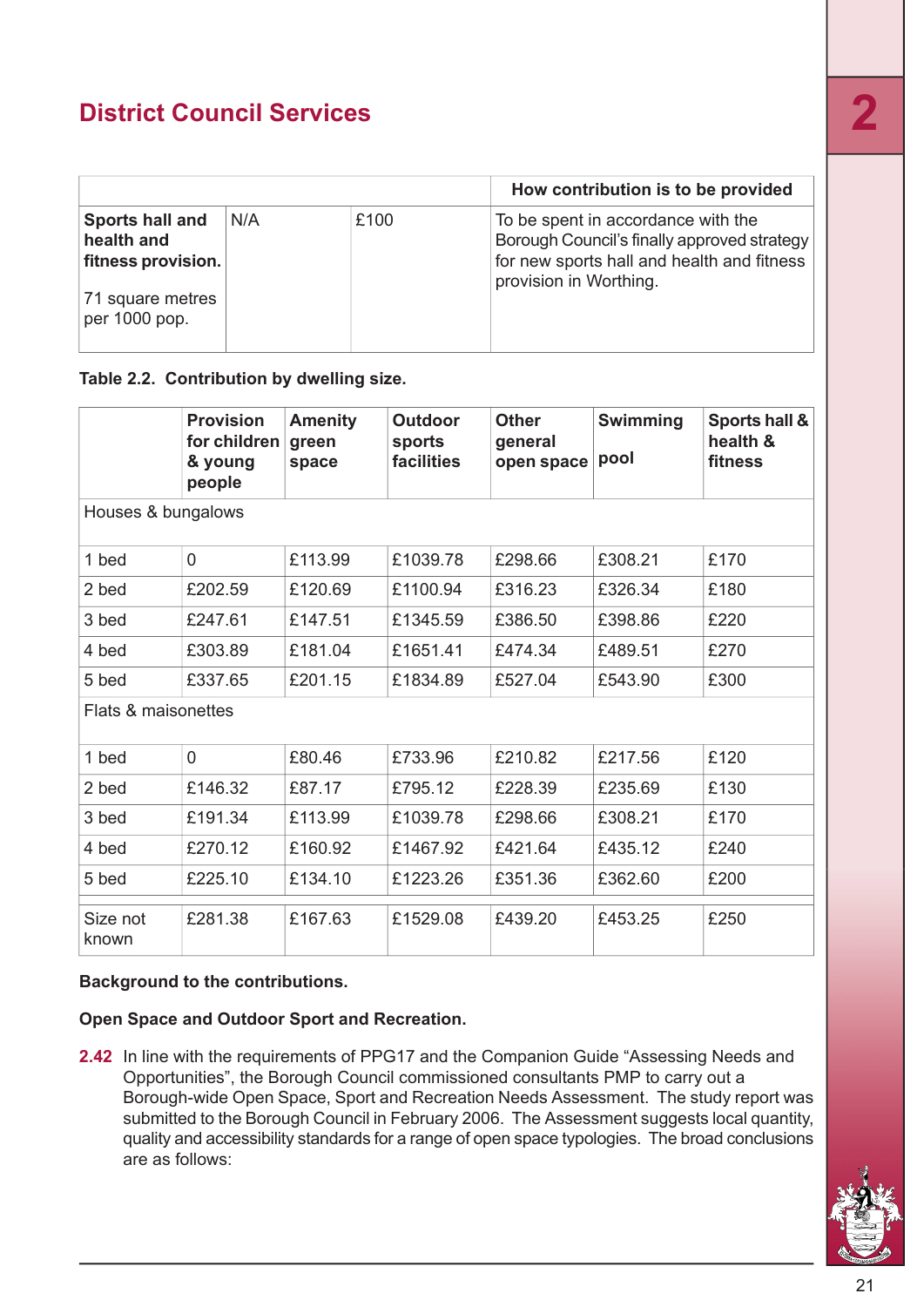- Provision for children and young people and amenity green space should be provided reasonably close to dwellings; broadly within 10 minutes walk or 480 metres. In order to reflect current standards of provision but also enable additional provision through new development, standards of 0.1 h per 1000 population and 0.5 h per 1000 population respectively are suggested. Opportunities exist to overcome shortfalls in provision in certain parts of the Borough as well as quality deficiencies identified at specific sites.
- An outdoor sports facilities standard of 3.1 h per 1000 population is proposed to reflect a need for additional provision. With an accessibility standard of 15 minutes drive, such provision can effectively be located any where in the Borough to meet the needs of residents of new development. Again improvements to some existing sites are identified to bring them up to local quality standards.
- A broad range of general open space including parks and gardens and natural and semi natural green space are located throughout the Borough to a combined standard of 1.31 h per 1000 population. This standard is established with a view to new development enabling improvements to existing sites that do not meet quality standards rather than provision of new space.
- **2.43** Taking the conclusions of the study into account, the Borough Council proposes that new residential development should contribute towards the provision or improvement of appropriate categories of open space as set out in Table 2.1. It is considered that this overall approach will increase the availability of open space and outdoor sport and recreation in line with increases in the Borough's population by providing some new space and by improving the capacity of existing space through enhancement.
- **2.44** Whilst the contribution per person for each type of open space set out in the Table is Borough wide, as indicated in the last column of the Table how that contribution is used will vary between those parts of the Borough within the Masterplan area and those outside. The details are explained fully below.

#### **2.45 Indoor Sport Facilities.**

- **2.46** Work undertaken by consultants PMP on behalf of the Borough Council has identified the following requirements for indoor sports facilities:
	- 9.37 square metres of swimming pool provision per 1000 population;
	- 51 square metres of sports hall provision per 1000 population; and
	- 20 square metres of health and fitness provision per 1000 population.
- **2.47** At 2003 prices, PMP also calculated that the financial contribution per person would be £153.90 towards swimming pool provision; and £84.28towards sports hall and health and fitness provision combined. Allowing for price increases to 2006, these figures are now updated to £181.30 and £100 respectively. These figures will be reviewed and updated on an annual basis by the Assistant Director of Community Services (Leisure).
- **2.48** Taking the conclusions of this work into account, the Borough Council proposes that new residential development should contribute towards the provision of indoor sport facilities as set out in Table 2.1.

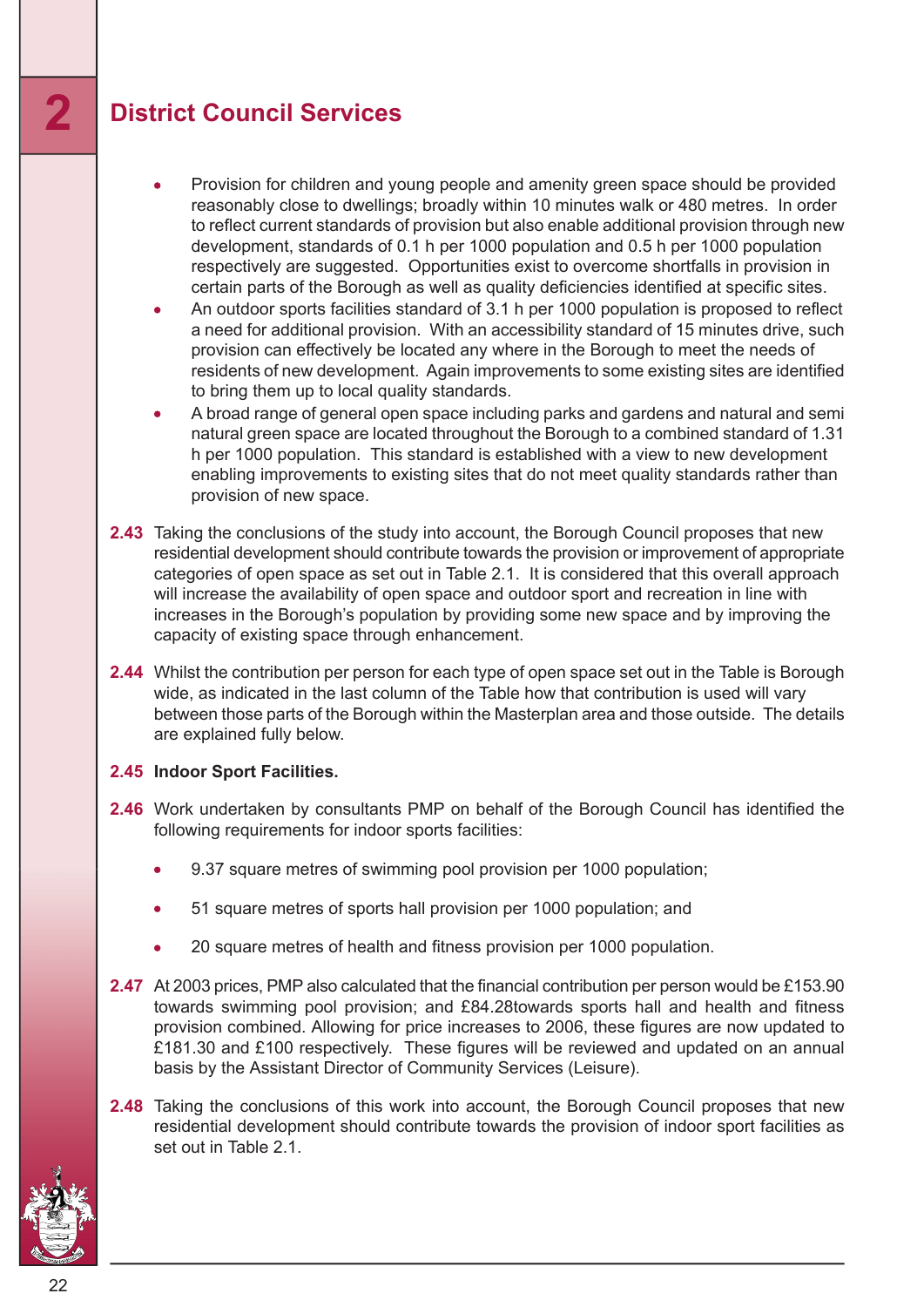#### **How contributions will be made and used.**

#### *Outside the Masterplan Area*

- **2.49** The standards set for the Borough assume that new residential development will provide space for its residents for children and young people provision, amenity green space and outdoor sports facilities. However, because a minimum size of space is required before on site provision is feasible, realistically only provision for children and young people is likely to be provided on site and then only on large developments of 160 dwellings or more. The Borough Council will publish minimum size standards for provision for children and young people and these will generally determine whether provision of new open space should be on or off site. Developers should contact the Borough Council early in the design process to discuss the most appropriate provision for their proposal.
- **2.50** A developer may request the Borough Council to adopt and maintain on site facilities. To do this the developer will need to enter into a legal agreement to transfer the land. In cases where the on site provision is primarily meeting the needs of residents of the development, not the wider community, the developer will also be expected to pay a contribution towards future maintenance costs.
- **2.51** In the case of provision for children and young people that cannot be accommodated on site, and all other forms of provision the contribution will consist of a financial payment as set out in Tables 2.1. and 2.2. These have been calculated using standard costings, as set out in Appendix Four. These figures will be reviewed and updated on an annual basis by the Assistant Director of Community Services (Leisure).
- **2.52** How the financial contribution will be spent in relation to outdoor space reflects the conclusions of the Needs Assessment. In the case of contributions towards provision for children and young people for example, the money will be spent on new or enhanced facilities as close as possible to the development site. For outdoor sports facilities, however, given that the study concluded that people are prepared to travel further to such facilities, contributions may be spent anywhere in Worthing. The schemes to be financed by developer contributions will be chosen from a list of priority projects to be published and updated by the Borough Council. In all cases the intention will be to increase the capacity of open space within an appropriate distance of the development site. In situations where the financial contribution from a development is not in itself sufficient to finance a particular scheme, it will be held in a ring fenced account until sufficient funds have been pooled to undertake a scheme.
- **2.53** The Borough Council is currently determining a strategy for the provision of new enhanced swimming pool and sports hall / health and fitness provision in Worthing. Financial contributions collected in accordance with Tables 2.1 and 2.2 will be held in ring fenced accounts and spent in accordance with the final approved strategy.

#### *Inside the Masterplan area.*

**2.54** As part of the Masterplan strategy, work is being carried out to design a range of open space and recreation projects under the headings of Public Realm and Seafront Strategy. The projects, which will be finalised by October 2007, will provide facilities for the occupants of new residential development within the area, as well as visitors to the town. For this reason, contributions towards open space and outdoor sport and recreation from new residential

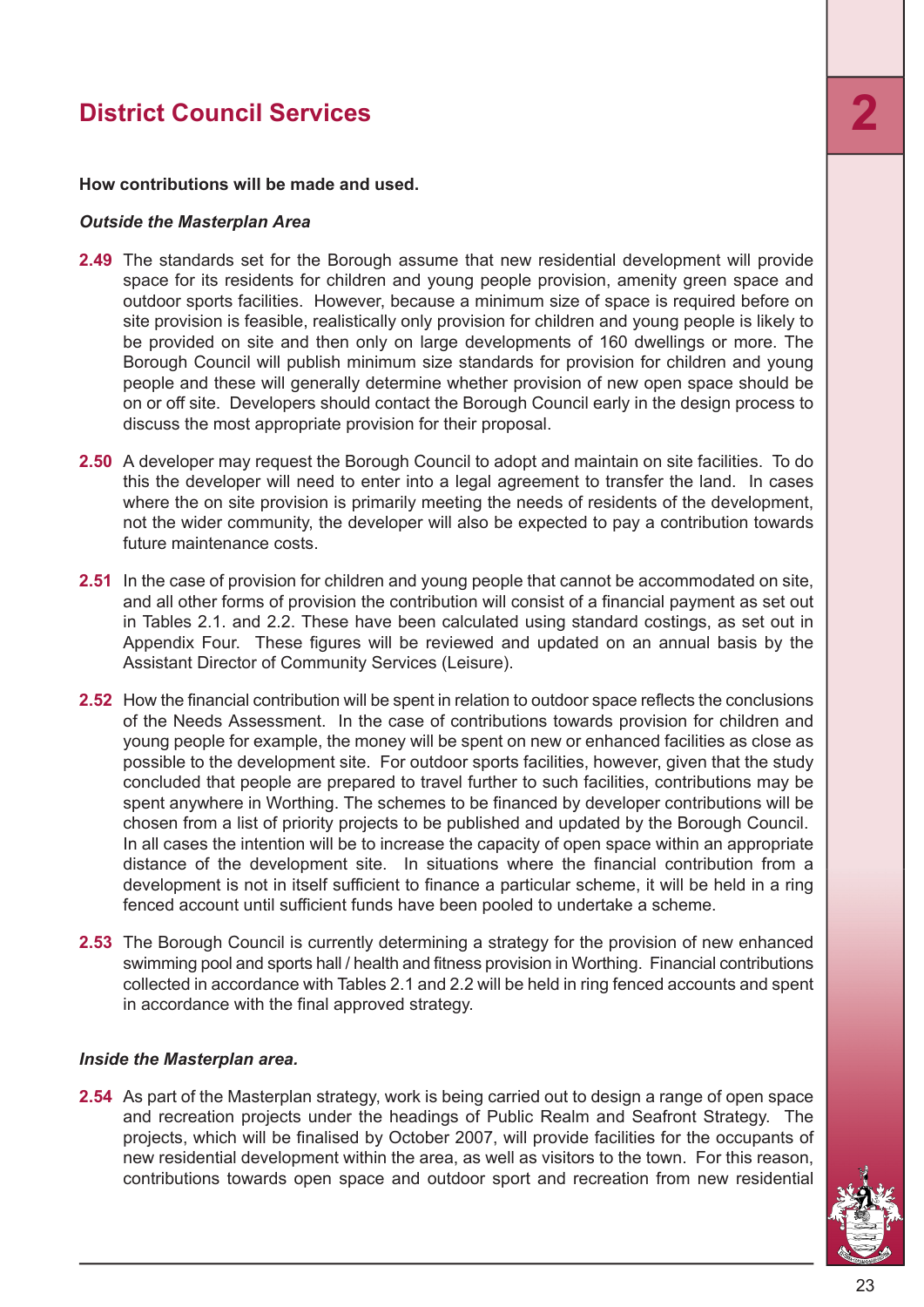development within the Masterplan area will all take the form of a financial contribution calculated in accordance with Tables 2.1. and 2.2. The monies collected will then be spent on the most appropriate Public Realm or Seafront Strategy project to the development.

- **2.55** The procedure in relation to Indoor Sports Facilities will be the same as for outside the Masterplan area.
- **2.56 Example.** Development of 35 dwellings net with a mix of 5 x one bed flats; 10 x two bed flats; 15 x three bed houses and 5 x four bed houses.

| <b>Units</b>                | <b>Provision for</b><br>children /<br>young<br>people | <b>Amenity</b><br>green<br>space | <b>Outdoor</b><br>sports<br>facilities | Other general Swimming<br>open space | pool                     | Sports hall<br>& health &<br>fitness |
|-----------------------------|-------------------------------------------------------|----------------------------------|----------------------------------------|--------------------------------------|--------------------------|--------------------------------------|
| $5 \times 1$ bed            | $\bf{0}$                                              | 5 x £80.46                       | 5 x £733.96                            | 5 x £210.82                          | 5 x £217.56              | 5 x £120                             |
| flats                       |                                                       | £402.30.                         | £3669.80.                              | £1054.10                             | £1087.80                 | £600                                 |
| $10 \times 2$ bed           | 10 x £146.32                                          | 10 x £87.17                      | 10 x £795.12                           | 10 x £228.39                         | 10 x £235.69             | 10 x £130                            |
| flats                       | £1463.20                                              | £871.70                          | £7951.20                               | £2283.90                             | £2356.90                 | £1300                                |
| $15 \times 3$ bed<br>houses | 15 x £247.61<br>£3714.15                              | 15x<br>£147.51<br>£2212.65       | 15x<br>£1345.59<br>£20183.85           | 15 x £386.50<br>5797.50              | 15 x £398.86<br>£5982.90 | 15 x £220<br>£3300                   |
| $5 \times 4$ bed            | 5 x £303.89                                           | 5 x £181.04                      | 5 x £1651.41                           | 5 x £474.34                          | 5 x £489.51              | 5 x £270                             |
| houses                      | £1519.45                                              | £905.20                          | £8257.05                               | £2371.70                             | £2447.55                 | £1350                                |
| Total                       | £6696.80                                              | £4391.85                         | £40061.90                              | £11507.20                            | £11875.15                | £6550                                |

**2.57** The total payments will not be combined together in to one figure as they will be spent separately on appropriate schemes.

#### **Contributions in association with retail and leisure development.**

**2.58** As explained above, a Public Realm and Seafront Strategy is under preparation for the Masterplan area. The intention behind this work is to provide open space and recreation facilities that will meet needs not only of residents but also visitors to the town and that will attract people to the Masterplan area. Certain commercial uses within the Masterplan area will benefit from this provision as facilities are provided for use by staff and customers, and more activity is generated in the area. On this basis, development that involves provision of 1000 square metres or more in retail or leisure floor space will be expected to make a financial contribution towards the implementation of the Public Realm and Seafront Strategy.

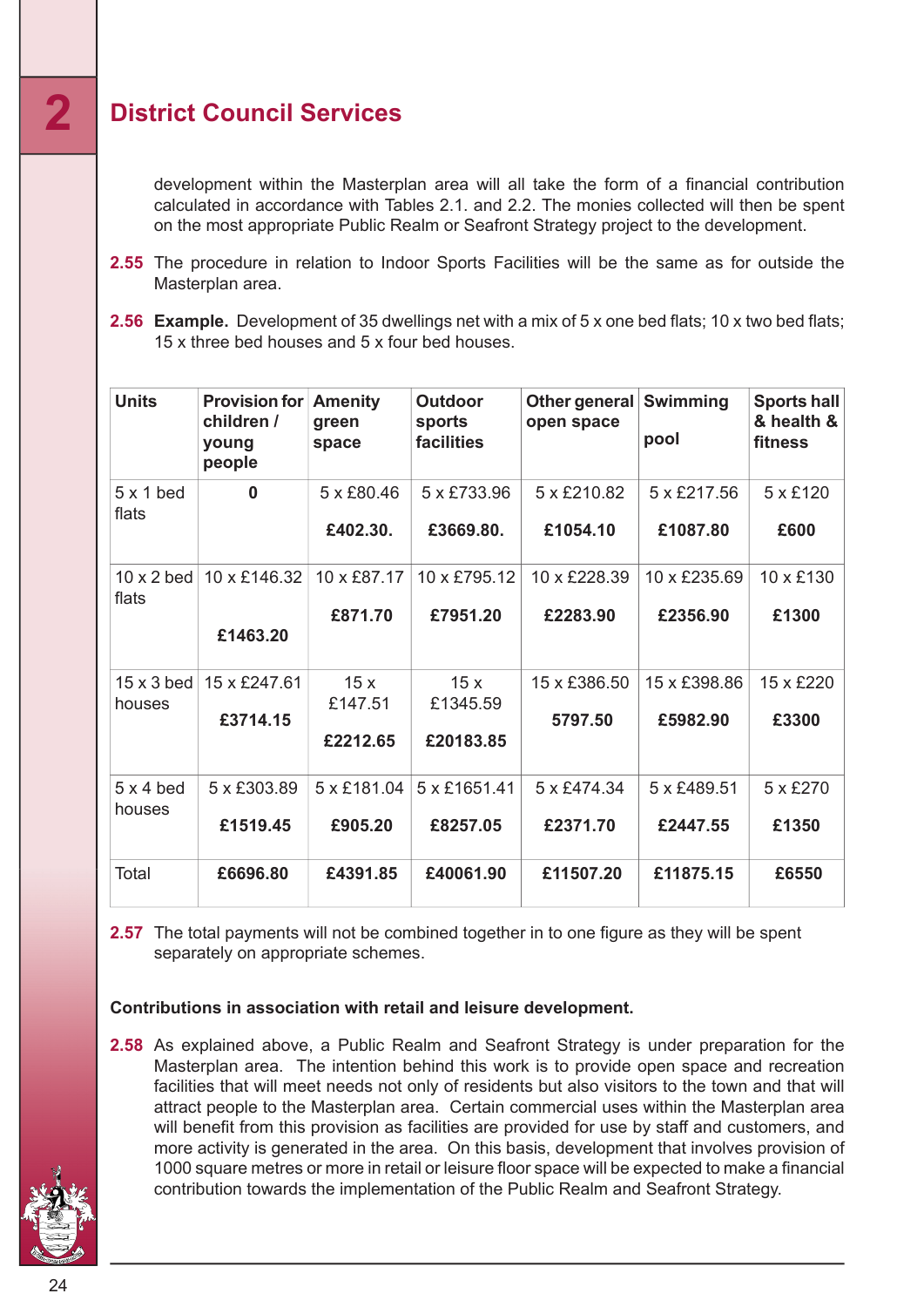**2.59** Studies to be published in December 2007 will set out the nature of the Public Realm and Seafront Strategy schemes together with costings. These will be used to provide a formula for calculating contributions from relevant retail and leisure development.

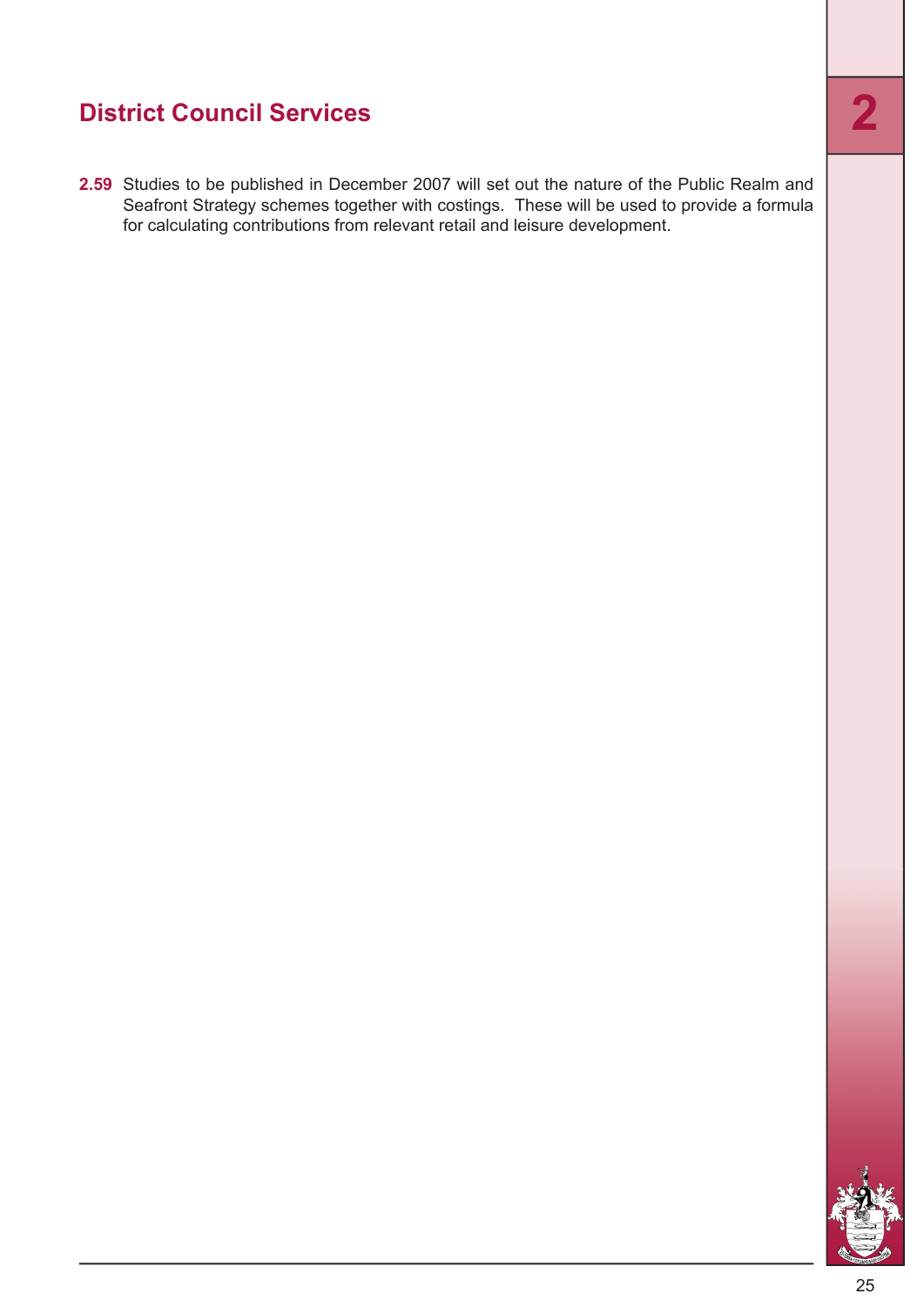#### <span id="page-25-0"></span>**Community Facilities**

#### **Application**

#### **To be applied to residential development of 5 dwellings or more.**

#### **Background to Contributions**

- **2.60** At present, there are five community centres in the Borough, located in Broadwater, Northbrook, Heene and Selden Wards, but also meeting the needs of the wider community. The facility at Broadwater is too small for current needs and the Broadwater Community Association is actively seeking an alternative facility. In addition, the local community is working to improve provision within Castle Ward through enhancement of the Maybridge Youth Facility. There is, however, currently no overall research or strategy for meeting needs for community buildings through out the Borough.
- **2.61** The Local Strategic Partnership, Worthing Together, is in the process of undertaking a major review of the first Worthing Community Strategy to bring it into line with recent developments such as changes in Government policy requiring sustainable community strategies. As part of linked working between the Community Strategy and the Local Development Framework, it is intended that this review will look at the issue of need for community facilities throughout the Borough. In some cases, this may highlight the need for new or enhanced community buildings. However, it is possible that the work will identify a need in some parts of the Borough not for buildings but services such as community workers. It is the intention that the Sustainable Community Strategy, which should be ready by the autumn of 2007, will provide the evidence base and priorities on which to base the collection of financial contributions from residential development towards the local area's need for community facilities. It will also identify the geographical area to be served by any identified community facility, ensuring that any contribution collected from new development will be spent on a facility relevant to the area in which that development is located.

#### **How a contribution will be made.**

- **2.62** In order to devise a single formula for collecting contributions towards what may be a range of community facilities or services, it is intended to use the cost of providing community centre floor space as the basis for the calculation. As acknowledged above, however, the contribution may actually be spent on provision of new or enhanced community buildings or some non building based service.
- **2.63** Recent work on the S106 agreement for the major new residential development at West Durrington identified a need for 700 square metres of community building floor space to meet the needs of the projected population of 2188 people with a contribution of £650,000 towards building costs based on mid – 2004 prices. Updating the figures to the end of 2006, this equates to a figure of £321 per person. The amount per dwelling will therefore be as follows:

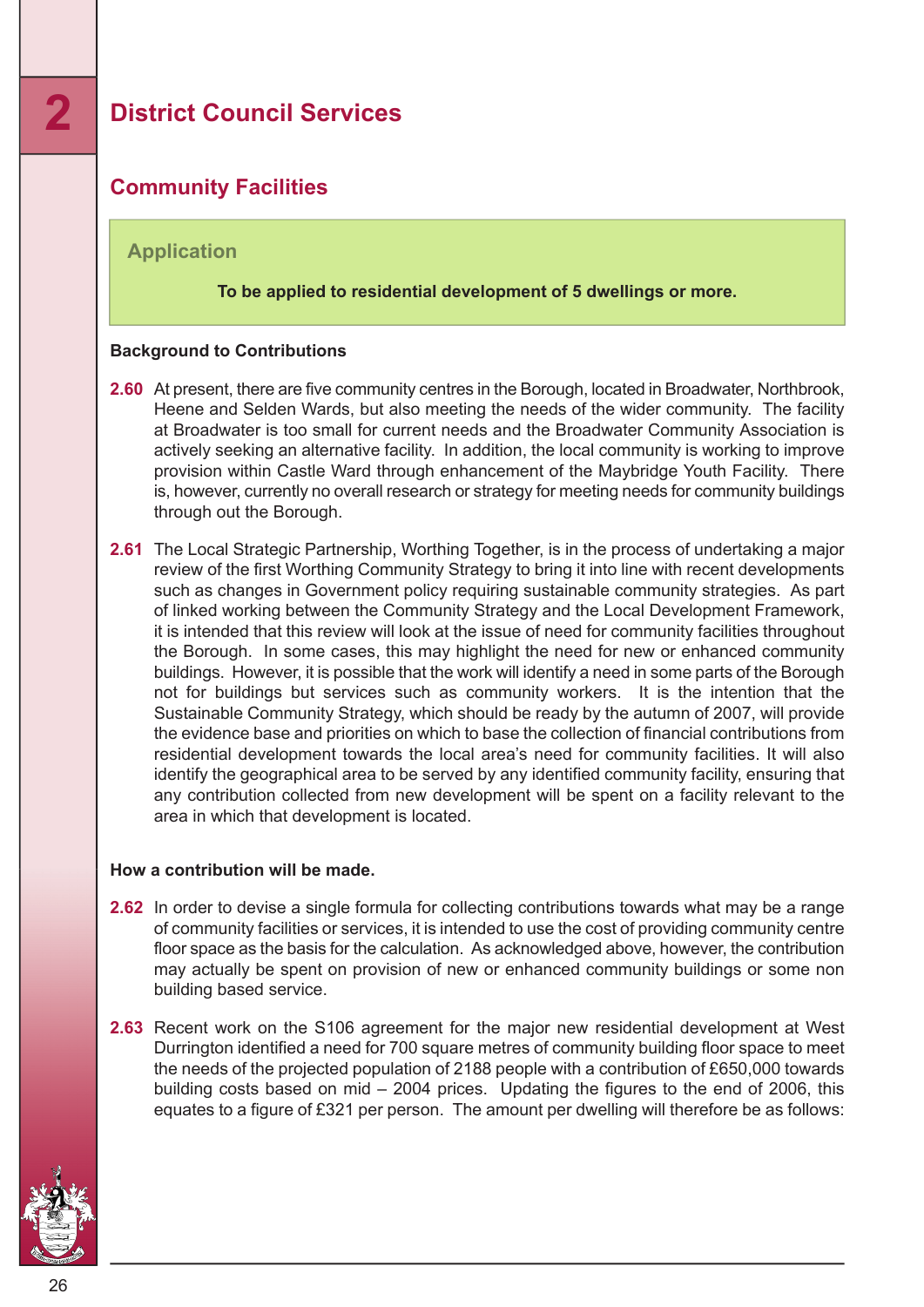#### **2.64 Table 3.1 Cost per dwelling**

| Size of dwelling | <b>Contribution for houses</b><br>and bungalows | <b>Contribution for flats and</b><br>maisonettes |  |
|------------------|-------------------------------------------------|--------------------------------------------------|--|
| 1 bedroom        | £545.70                                         | £385.20                                          |  |
| 2 bedroom        | £577.80                                         | £417.30                                          |  |
| 3 bedroom        | £706.20                                         | £545.70                                          |  |
| 4 bedroom        | £866.70                                         | £770.40                                          |  |
| 5 bedroom        | £963                                            | £642                                             |  |
| Size not known   | £802.50                                         |                                                  |  |

#### **Exceptions and discounts.**

**2.65** Contributions in respect of affordable housing units provided by an RSL will be reduced by 33%.

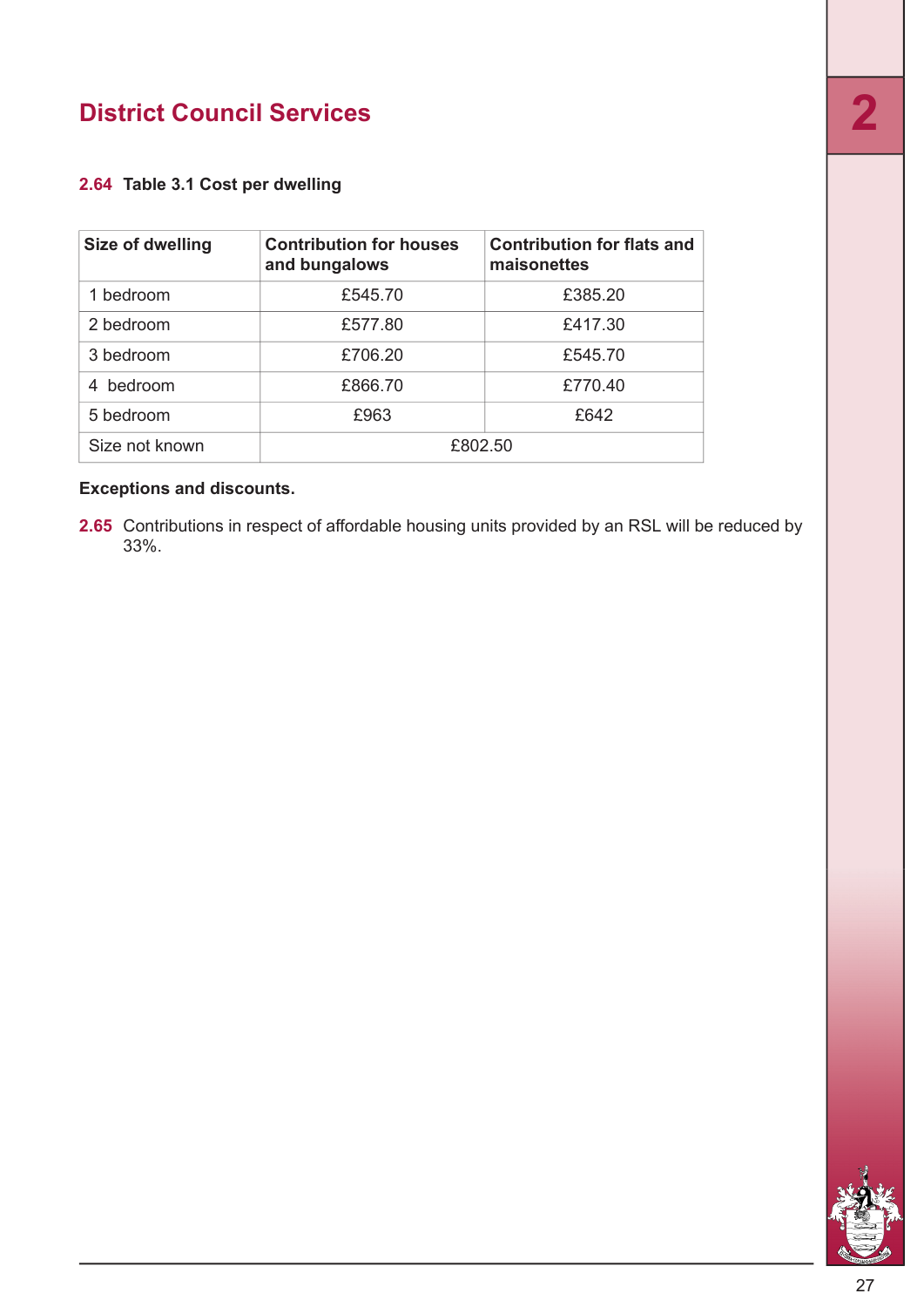#### <span id="page-27-0"></span>**Commnity Safey**

#### **Application**

**To be applied to retail and leisure developments of 1000 square metres or more anywhere in the Borough, and developments within the Town Centre that serve alcohol and / or attract people to the Town Centre after 8pm.**

#### **Background to Contributions**

- **2.66** Community safety is one area where a wide range of development types may potentially exacerbate existing problems experienced in the Borough or present new problems. New retail or leisure floor space is likely to increase the number of people attracted to an area such as the Town Centre, a crime and disorder hotspot, whilst extended hours of operation for uses such as restaurants and bars can add to existing problems late at night.
- **2.67** Incorporating design features such as those promoted through Secured by Design, can often prevent problems arising from the outset. This is particularly the case with residential development, and this factor together with the limited impact of such development on community safety over the wider area means that it will not generally be necessary to request contributions from residential development. With regard to other forms of development, Worthing's Crime and Disorder Reduction Partnership has specifically carried out work to inform this guidance, identifying key problems and hot spots, the types of development that contribute to those problems and the measures necessary to overcome them. The findings of this work provide the justification for the approach to contributions set out in this part of the guidance.
- **2.68** Some of the solutions to existing problems are likely to be achieved through other forms of contribution; for example diversionary activities to tackle anti social behaviour may be provided through open space or indoor recreation contribution funding. This situation will be monitored. The key areas of surveillance, crime prevention and reassurance; and violent crime and the night economy will be addressed by contributions to community safety.
- **2.69** The majority of problems lie within the Town Centre. Shop lifting and other forms of theft, graffiti and vandalism are just some of the issues associated with concentrations of people in the Town Centre. A range of uses are likely to attract people to the area and are also likely to benefit from the reduction in crime brought about through improved surveillance by CCTV. For this reason, all retail and leisure development, including changes of use, of 1000 square metres or more located within the area, will be expected to make a financial contribution towards new CCTV cameras required within the Town Centre. Static cameras within the Town Centre currently cost £25,000. There will also be a charge to cover monitoring costs over a 10 year period. The precise contribution in each case will depend on the size of the development. Where a development is not large enough to justify the provision of a complete camera, the contribution will be pooled with others towards the cost of a camera in an appropriate location.
- **2.70** In addition to issues associated with concentrations of people in the area, certain uses specifically add to problems of violent crime and the night time economy. These are uses that serve alcohol and / or attract people to the Town Centre later in the evening. They include

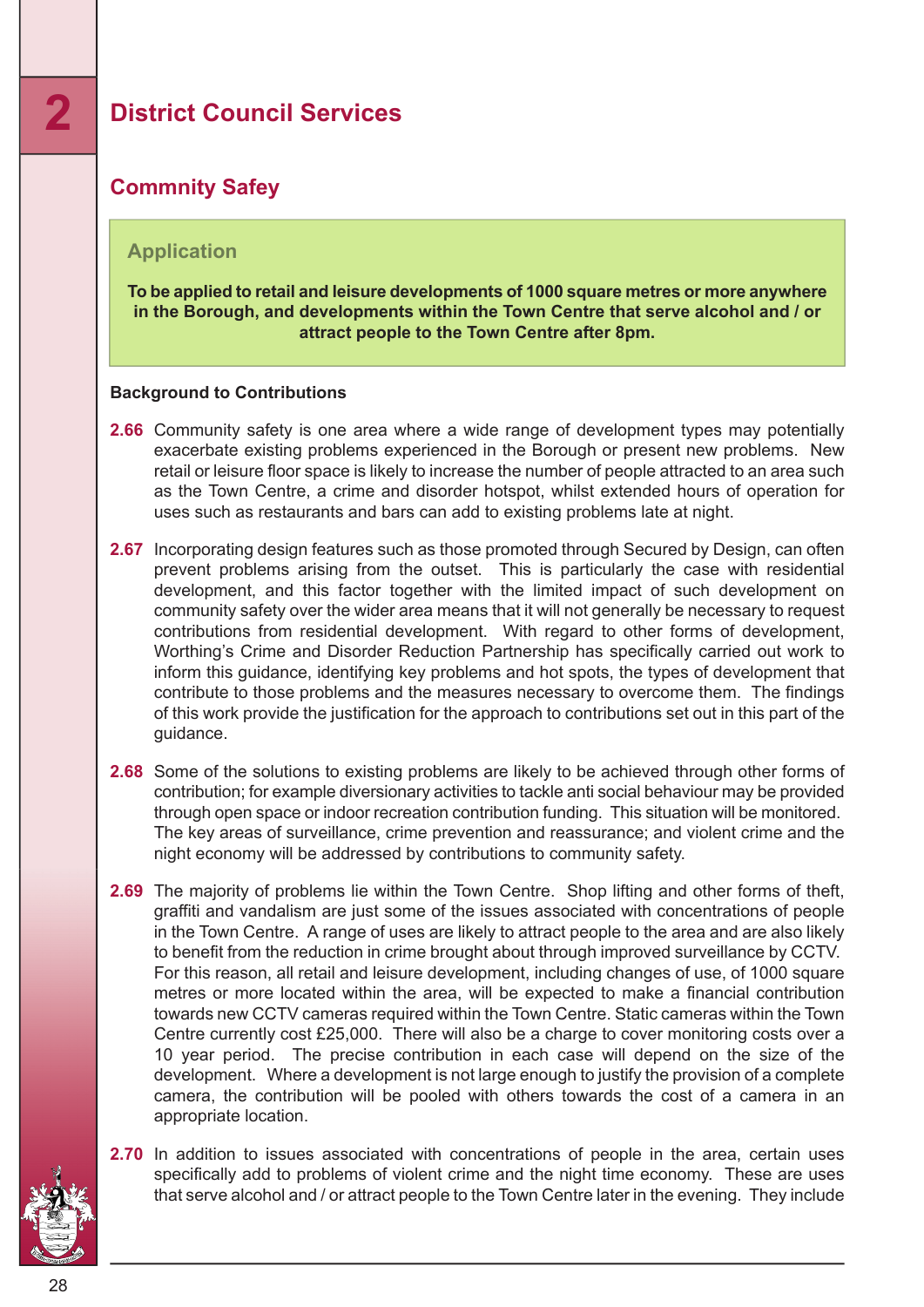A3 and A4 uses, hotels with bars, D2 uses such as music and concert halls and sui generis uses such as theatres, night clubs and casinos. Proposals, including extension of hours, for these or similar uses that will increase the number of people in the Town Centre after 8.00pm or the number of premises serving alcohol, will be required to contribute to the range of projects identified by the Crime and Disorder Reduction Partnership to tackle problems of violent crime and the night time economy. This includes taxi marshals, a safe haven and a dedicated safe route. These schemes will be costed by the CDRP in due course, and contributions towards them will be calculated on the basis of the likely impact of the proposed development on activity late at night or the availability of alcohol in the Town Centre.

**2.71** Whilst problems identified by the CDRP are concentrated in the Town Centre, issues do arise elsewhere in the Borough, for example in District and Neighbourhood Shopping Centres. Where the CDRP hot spot map specifically identifies issues that would be resolved through either static or a mobile CCTV, a contribution will be sought from all retail and leisure development, including changes of use, of 1000 square metres or more. The cost of a static camera would be slightly higher than that set out above for the Town Centre; whilst a mobile facility for the whole Borough would cost £42,000 annually.

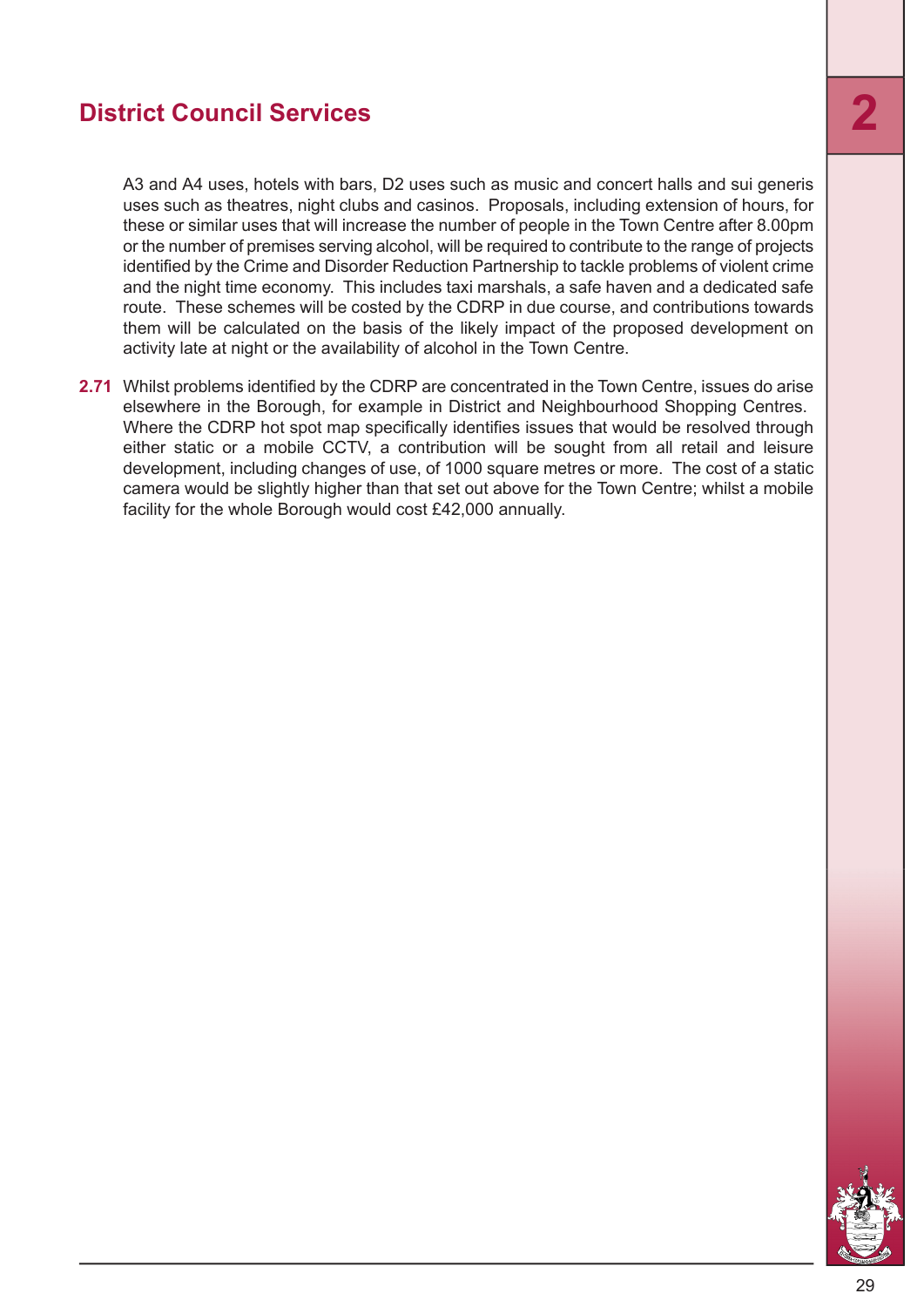#### <span id="page-29-0"></span>**Other Services & Infrastructure**

**2.72** There are a number of other types of service and infrastructure that may require a developer contribution in specific circumstances, judged on a case by case basis.

#### **Safeguarding the Environment.**

2.73 Policies in the Core Strategy relating to the natural environment and to sustainable construction may have implications for developer contributions in relation to a number of environmental issues.

#### **Biodiversity and natural habitats.**

- **2.74** Development that has a detrimental impact upon biodiversity and natural habitats may be required to mitigate or compensate for that impact, whilst all development is expected where possible to enhance such features. At present there is no biodiversity or natural habitat strategy for Worthing, to direct such provision, whether on or off site. However, where a development will clearly be detrimental to features of biodiversity or natural habitat value, the Borough Council may require the developer to provide mitigation or compensatory works on site or if this is not practicable, contribute to compensatory works off site. The nature of the provision or contribution will be assessed on a case by case basis and a planning obligation will be used to control implementation including the need for any maintenance contribution from the developer.
- **2.75** Whilst a scheme is not currently in place to provide for contributions towards enhancement of biodiversity or natural habitat, an element of the work financed by open space contributions will result in such improvements.

#### **Sustainable Drainage Systems (SuDS).**

- **2.76** A key element of sustainable construction will be the inclusion of Sustainable Drainage Systems. The type of system included within a development may vary from simply providing all buildings with water butts to harvest rainwater, to more significant features such as balancing ponds and wetland features. In those cases where the appropriate SuDS infrastructure requires some off site provision and / or long term maintenance to be provided by someone other than the developer, a financial contribution will be calculated and its provision controlled by use of a planning obligation.
- **2.77** Further advice on sustainable construction methods, and biodiversity and natural habitat considerations will be published by the Borough Council in due course.

#### **Requirements of the Adur, Arun and Worthing Primary Care Trust.**

**2.78** The Borough Council has been n consultation with the local Primary Care Trust in relation to the need for additional health care facilities in association with new development. Generally this has led to the inclusion of specific requirements for key sites coming forward through the Unlocking Development Potential document. There may, however, be further requirements identified in the future in relation to sites that may come forward. These will be dealt with on a case by case basis.

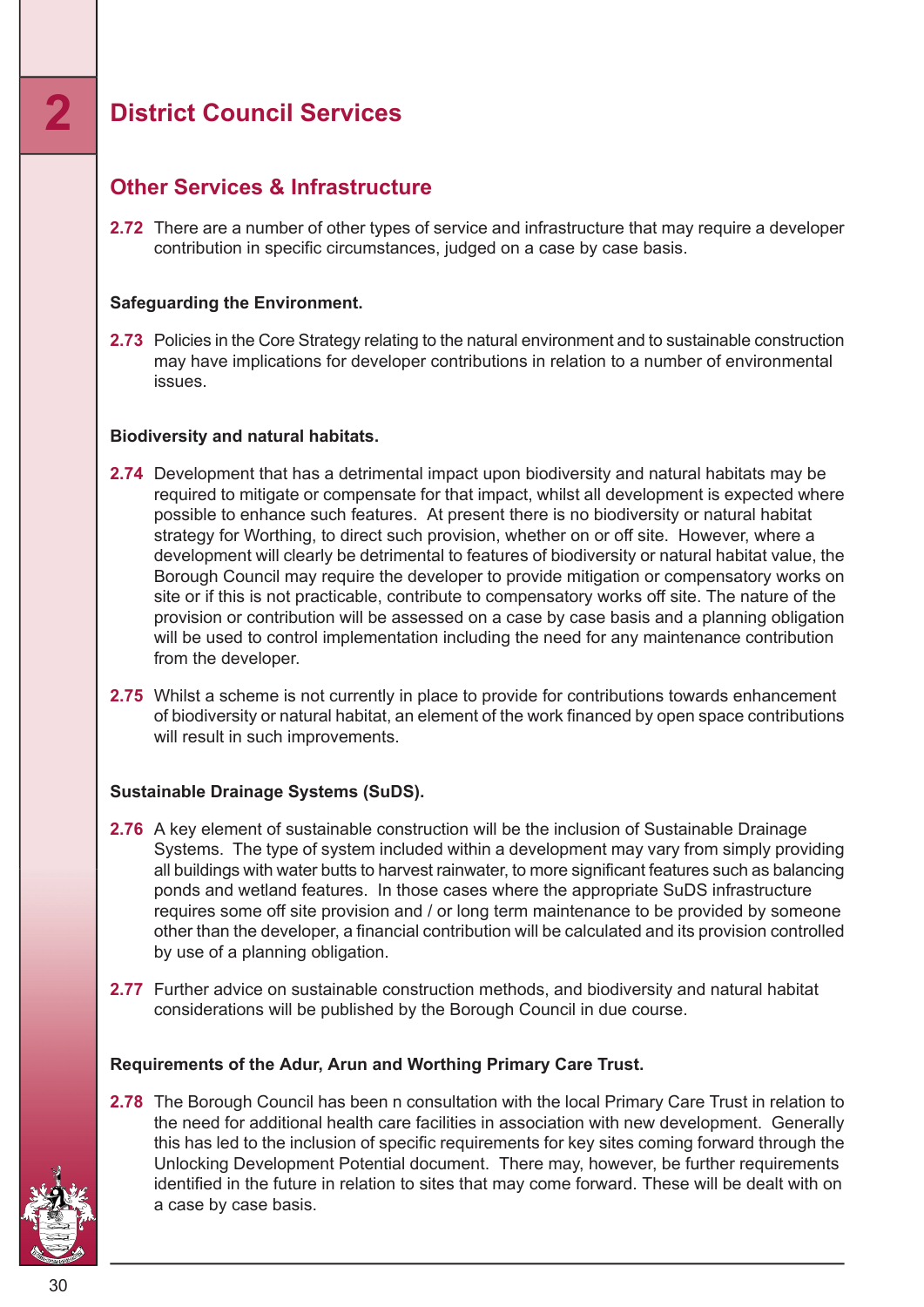#### <span id="page-30-0"></span>**A General Guide to the Requirements**

- **3.1** The following information, including the land area requirements and costs of construction, is intended to be used as a broad guide to the types of infrastructure and the standards of provision which will be required by the County Council to deliver its statutory services.
- **3.2** Landowners, developers and other interested parties are asked to note that this information is subject to the following general limitations:
	- the site areas quoted assume adequate off-site links to the transport networks, regular  $\bullet$ boundaries, no substantial parts which are unsuitable or otherwise impractical for the use intended due to excessive noise, steeply sloping ground etc.
	- the building costs quoted relate to "greenfield sites" with no significant abnormal costs of development. Adjustments will be necessary where provision of the required infrastructure is subject to extra costs relating to difficulties such as adverse sub-soil conditions, access, services and so on.
- **3.3** Occasionally, it may be possible to reduce land consumption by providing more than one County Council infrastructure requirement on a single site (eg. a primary school and a Children's Centre). Similarly, a number of service providers may agree that their requirements will be best satisfied by means of a combined facility operated under the terms of a legal agreement (eg. a building designed and built for use both as a County Council school sports hall and as part of a District Council leisure facility).
- **3.4** Financial contributions towards the capital costs of County Council infrastructure requirements will not usually extend to include the costs of subsequent maintenance, recurrent expenditure or other running costs. There are a number of exceptions to this rule, including:
	- maintenance payments for additional highway works which are an essential pre-requisite to the granting of planning permission and an agreement is entered into under section 278 of the Highways Act 1980 (which specifically provides for maintenance payments), and
	- funding for necessary public transport, possibly including short term revenue support (subject to an upper limit), particularly where this would help to achieve sustainable development.
- **3.5** Sometimes infrastructure proposals referred to in the spending programmes published by the County Council are necessary to meet current needs together with those arising from a new development. In those circumstances, a financial contribution may be required in respect of the costs of advancing (bringing forward in time) the capital expenditure in addition to the costs relating directly to the new development itself.

#### **Please note that capacity and costs for all services will be updated and published annually at the beginning of the new financial year in April.**

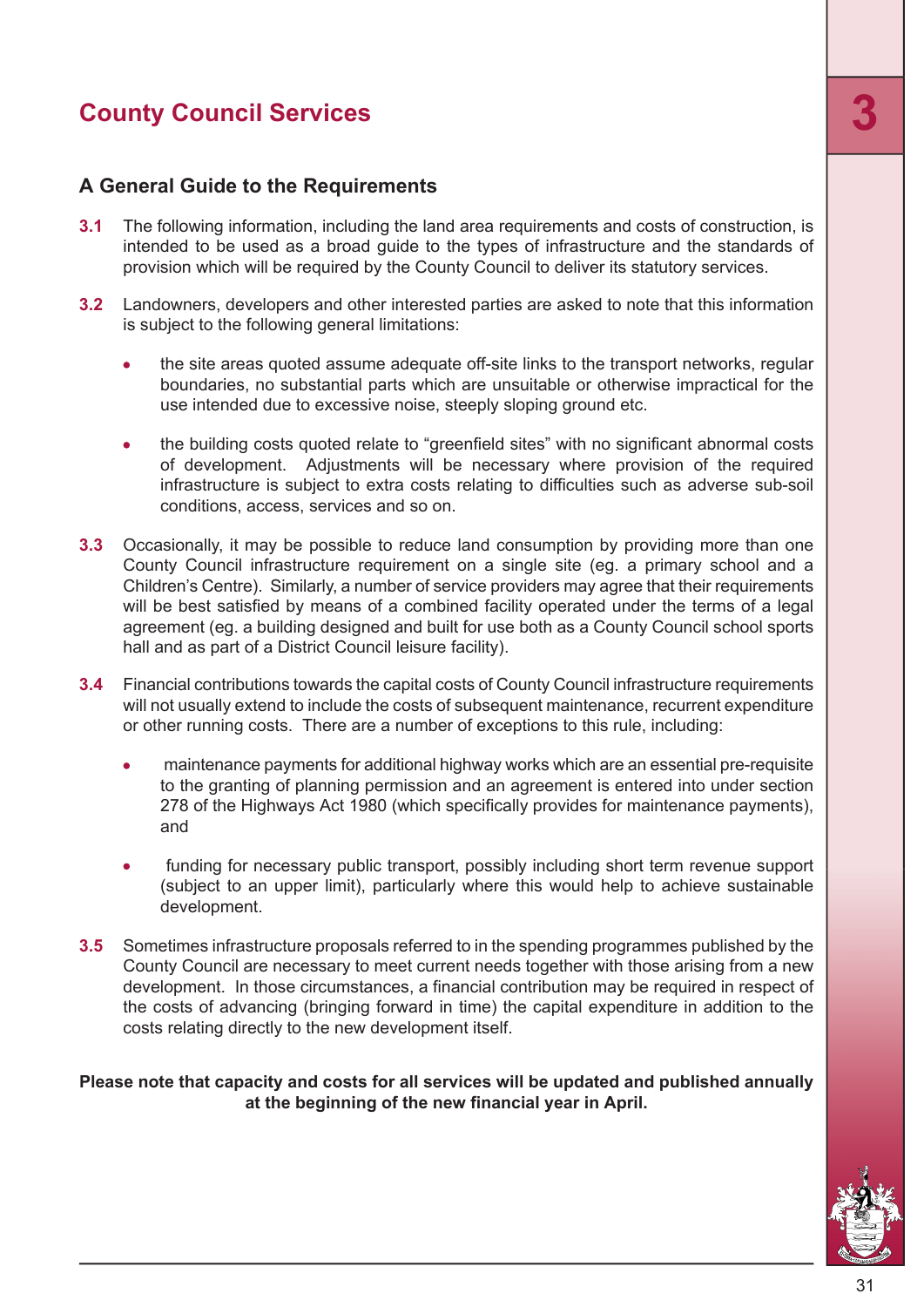#### **Assessment of Additional Need**

- **3.6** Additional need for all services (excluding Highways and Transport and Wastes Management) is assessed by calculating the additional population likely to come from a proposed development, using the figures in Table 1 below. It should be noted that where an outline application is made, the average occupancy rate of 2.5 persons per dwelling will be used.
- **3.7** Demolished or converted dwellings, excluding those that have been vacant for five or more years, are subtracted from the gross gain. The population from such dwellings will be discounted according to the type of accommodation and relevant occupancy rate. Demolition of existing bedsit accommodation (with an assumed occupancy of 1 person) is excluded for all services except Children and Young People's as it is unlikely that bedsits will accommodate children.
- **3.8** When calculating the additional population, a 33% discount of the population from all social housing units will be granted due to the number of concealed households moving into the development. Concealed households are households currently living with friends and relatives because they are unable to gain access to the housing market.
- **3.9** Contributions are not sought from developments of sheltered housing for the very frail elderly or care homes.

| Open Market and Social Housing - Houses and Bungalows  |                  |  |  |  |
|--------------------------------------------------------|------------------|--|--|--|
| <b>Dwelling Size</b>                                   | <b>Occupancy</b> |  |  |  |
| 1 bed                                                  | 1.7              |  |  |  |
| 2 bed                                                  | 1.8              |  |  |  |
| 3 bed                                                  | 2.2              |  |  |  |
| 4 bed                                                  | 2.7              |  |  |  |
| 5 bed                                                  | 3.0              |  |  |  |
| Open Market and Social Housing - Flats and Maisonettes |                  |  |  |  |
| <b>Dwelling Size</b>                                   | <b>Occupancy</b> |  |  |  |
| 1 bed                                                  | 1.2              |  |  |  |
| 2 bed                                                  | 1.3              |  |  |  |
| 3 bed                                                  | 1.7              |  |  |  |
| 4 bed                                                  | 2.4              |  |  |  |
| 5 bed                                                  | 2.0              |  |  |  |

#### **Table 1 occupancy rates (number of people) per dwelling type and size**

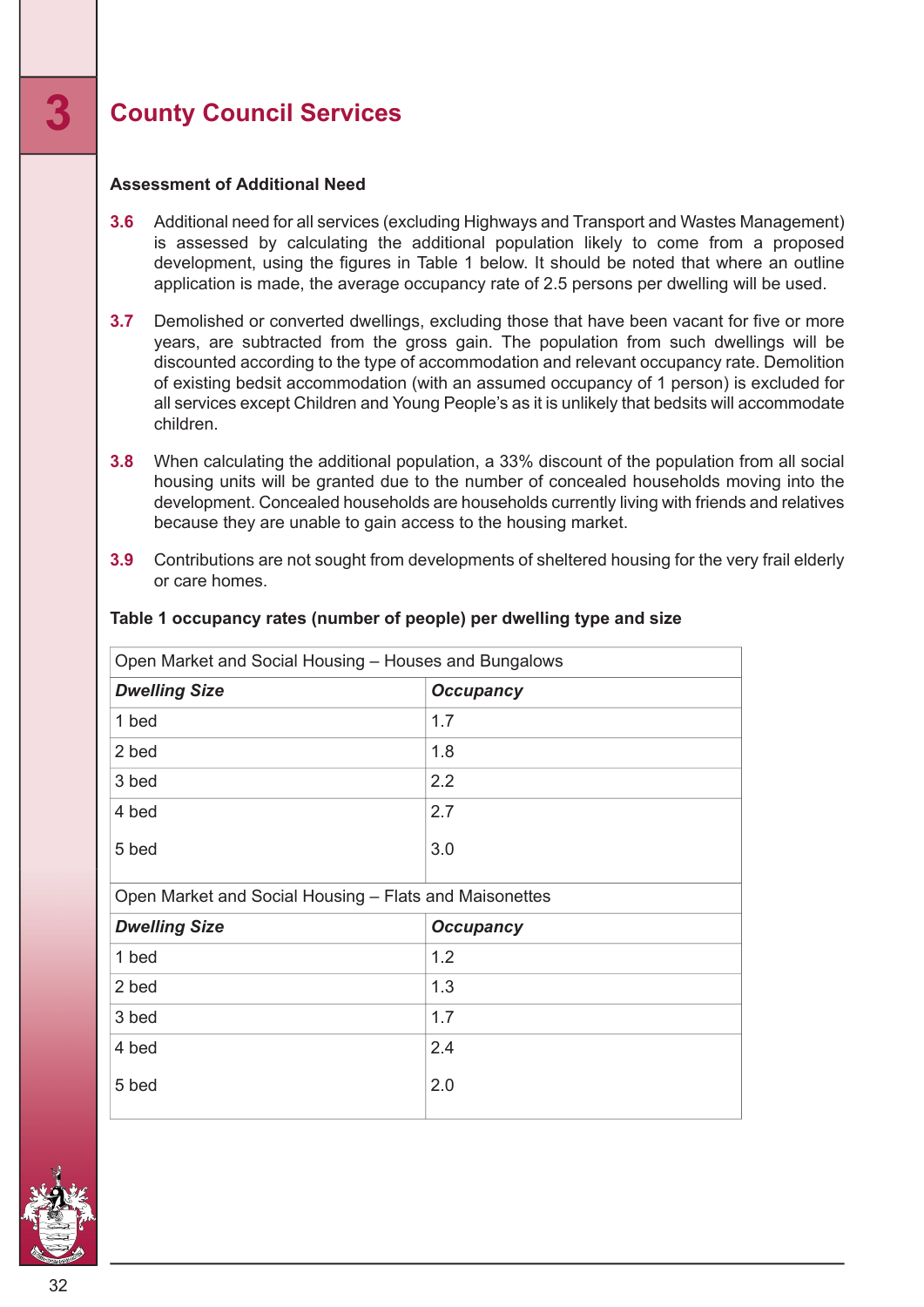#### <span id="page-32-0"></span>**Children & Young People Services**

#### **Application**

**To be applied to all residential development of 10 dwellings or more**

#### **General**

- **3.10** It is important for landowners and developers to consider carefully the effects of their residential developments on the County Council's schools, children's centres, youth facilities and children's homes. Accordingly, landowners and developers should estimate the demands for services that are likely to result from their proposals for development of new housing. A broad guide to the consequential infrastructure requirements and costs is set out below.
- **3.11** Both the size and location of proposed developments will influence the requirements and costs of infrastructure. Clearly, some small developments will have no measurable effect on the demands for children's services and others will have no effect at all (e.g. sheltered housing for elderly people). In addition, in relation to housing that is committed through planning permissions and allocated through local development frameworks, the County Council will take into account the extent existing permanent facilities serving the area (excluding temporary accommodation) that are able to meet the educational needs predicted. Where the relevant children's services are unable to accommodate children likely to arise from a proposed housing development, landowners and developers will be required to contribute towards the costs of providing the capital infrastructure necessary to serve the development.

#### **Calculation of Additional Children**

**3.12** At present, the 2001 Census shows that for all housing in West Sussex (both new and existing), the child product is 14 children per year of age per 1,000 population for houses and bungalows and 5 children per year of age per 1,000 population for flats and maisonettes. This assumes an average resident household structure in terms of numbers and age profiles, as outlined above. In practice, however, adjustments will be necessary where the proposed development deviates from the overall pattern for West Sussex.

#### **Primary, Secondary and Further Secondary Education**

- **3.13** Landowners and developers should always bear in mind the County Council's policies for admission of pupils to schools published on the West Sussex Grid for Learning (wsgfl.westsussex.gov.uk). These aim to ensure that parents can normally expect places for their children at the schools serving the area in which they live. However, it should be noted that individual governing bodies of Church Aided and Foundation schools are responsible for their own admissions policies which are described in each school's prospectus.
- **3.14** The County Council, as the Children and Young People's Services Authority, has the statutory responsibility to provide education for all children of school age, normally 4 to 16 years of age and to ensure sufficient nursery education for 3 and 4 year olds in partnership with the private, voluntary and independent sectors or through Children's Centres. It also has powers to provide education for children over school age who have not attained the age of 19 years and

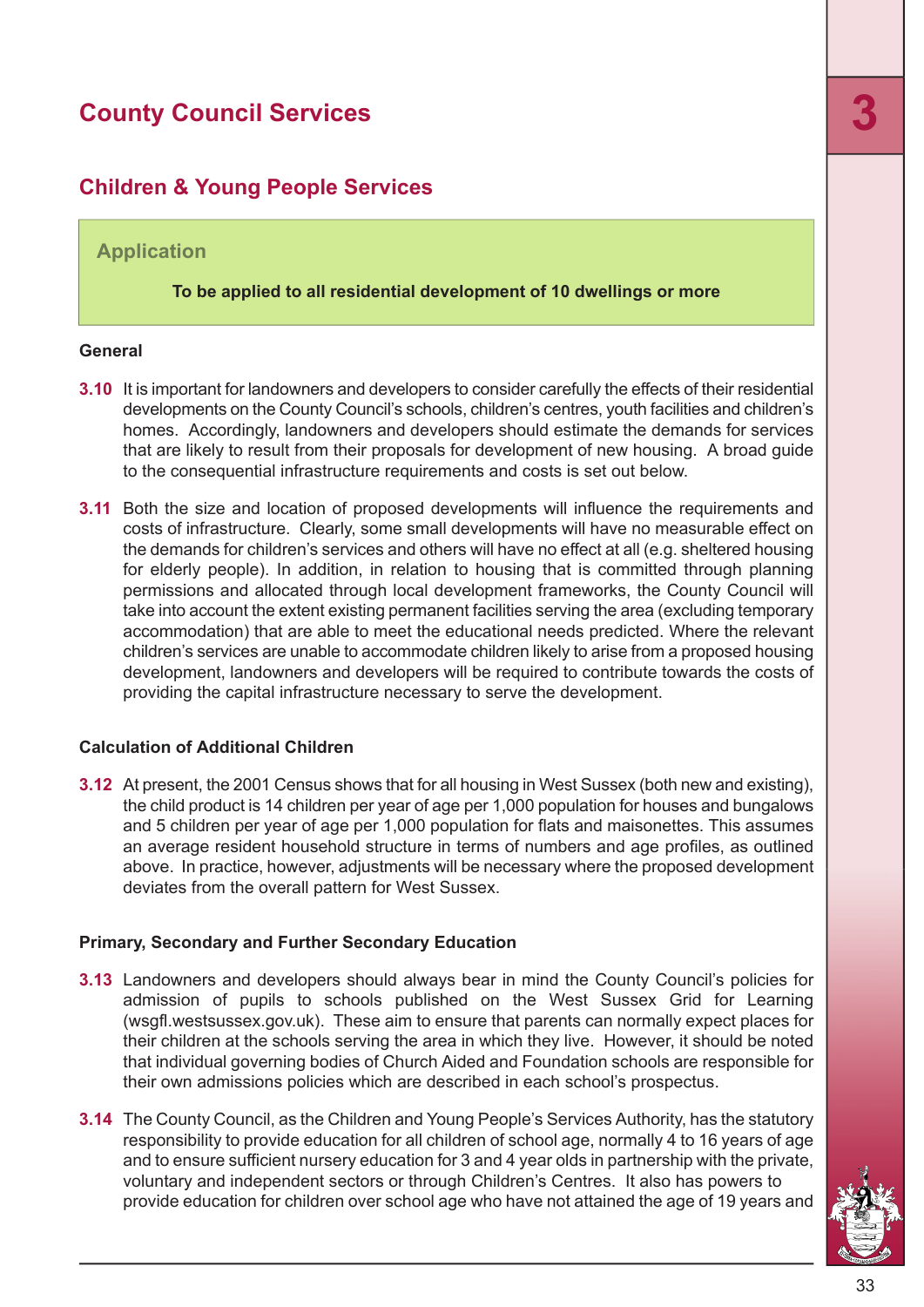to provide a youth service. In West Sussex, primary education generally includes children from 4 to 11 years of age (7 year groups) and secondary education is provided for children from 11 to 16 (5 year groups) or 11 to 18 years of age, although this pattern may vary in some areas. Special schools are provided for children, from 2 to 18 years of age, in mainstream schools, in special schools or in a variety of special units.

**3.15** The housing and population characteristics of the wider area will provide a guide in the assessment of the likely age profiles and additional children arising from the proposed development. The average standards are set out below:

#### **Primary Schools**

For children from 4 to 11 years of age (ie, 7 full year groups): the child product is 25 pupils per 100 dwellings.

#### **Secondary Schools**

For children from 11 to 16 years of age (ie, 5 full years groups): the child product is 18 pupils per 100 dwellings.

#### **Further Secondary**

- For children from 16 to 18 years of age (ie, 2 full year groups): the child product is 7 pupils per 100 dwellings, assuming a 100% cohort survival rate. In West Sussex, however, the average rate for pupils progressing from Year 11 to Year 12 and 13 is 54%. This in effect, means a reduction from 7 pupils per 100 dwellings jointly for the two year groups to 4 pupils per 100 dwellings.
- **3.16** The County Council has adopted the Department for Education and Skills (DfES) average build cost multipliers with regional adjustment factors, which are updated every three years. Where the cost multiplier has not been updated for the new financial year, the most recent cost multiplier will be used and updated according to the relevant change in the Royal Institute of Chartered Surveyors Building Cost Information Service All-In Tender Price Index. The DfES cost multipliers are building costs per pupil place derived from data collected by the DfES on the actual costs of enlarging existing schools and building new schools. The cost multipliers include fixed equipment costs and fees but exclude the costs of providing loose equipment.

#### **Assessment of Capacity**

#### **Primary, Secondary & Further Secondary**

- **3.17** The need for development to provide additional primary, secondary and sixth form school places will be guided by the total Net Capacity of schools within the locality and forecast future demands. A locality is a group of one or two secondary schools and the primary schools that feed into them. For more information on locality working, including a map, see the County Council's website 'West Sussex Grid for Learning'.
- **3.18** Temporary buildings that were provided for a previous peak in pupil numbers are discounted from the calculation of total Net Capacity due to their transitory nature.

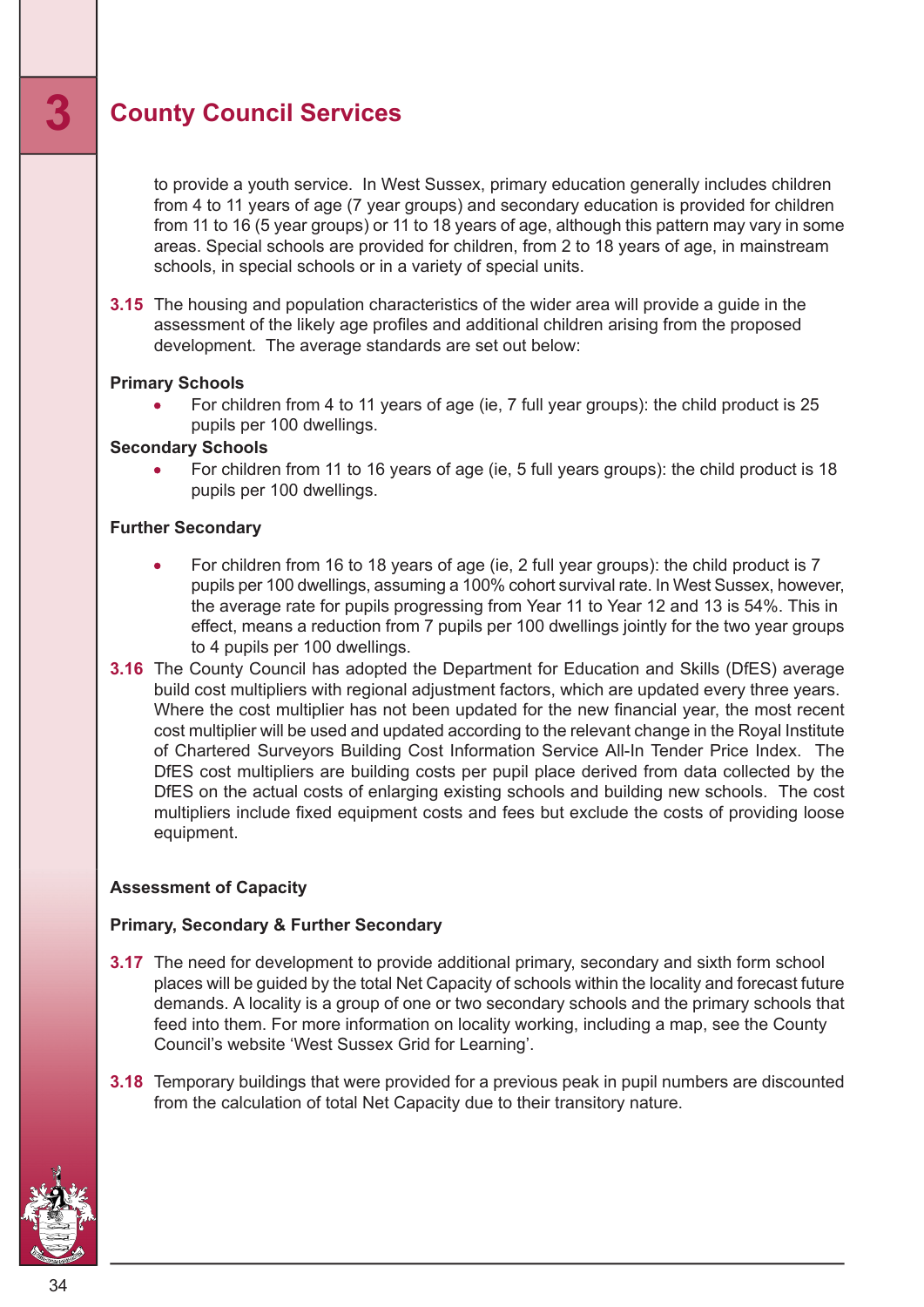- **3.19** Contributions will be sought where forecast future demand is equal to or exceeds 95% of the total Net Capacity for the locality. The Audit Commission recommends authorities plan for an occupancy rate of no more than 95% across an area in order to achieve a match between pupils and places, efficient and educationally effective outcomes and to offer diversity and choice to parents. The County Council adheres to this guidance.
- **3.20** In relation to proposals for large scale housing developments, it may be necessary for landowners and developers to provide a combination of land and funds for new primary schools as well as appropriate contributions towards the costs of facilities for secondary education. New secondary school sites will only be necessary in relation to the largest of new developments, such as in a new settlement. For smaller scale proposals, it is more likely that contributions will be required towards the costs of enlarging primary and secondary schools to provide the extra pupil places needed. Where the sites of existing schools are too small to accommodate enlargements which are necessary in relation to particular development proposals, and provided it is practical to extend the sites concerned, the contributions required from the landowners and developers towards school enlargement costs will include land acquisition, land development and building costs.

#### **Financial Contribution**

**3.21** Where appropriate, the cost of the contribution for each level of education (Primary, Secondary and Further Secondary) is calculated by the additional population from the proposed development, the Child Product and the number of school years at the relevant level of education, so:

#### **Calculation**

**Number of Places Required x Relevant Cost Multiplier per Pupil Place**

#### **Land Requirements**

**3.22** The County Council's guideline land requirements for new primary school sites are as set out in Table 2 (below), but it must be recognised that each site will be considered individually to take account of such characteristics as shape, contours, access arrangements and facilities for the setting down and picking up of pupils.

#### **Table 2: Land requirements for new primary schools**

|                           | Number of<br><b>Pupil Places</b> | Area of Site Required<br>(Ha) |
|---------------------------|----------------------------------|-------------------------------|
| <b>Primary School</b>     | 210                              | 1.0 to $1.2$                  |
| (4 to 11 years of<br>age) | 420                              | 1.7 to 1.9                    |

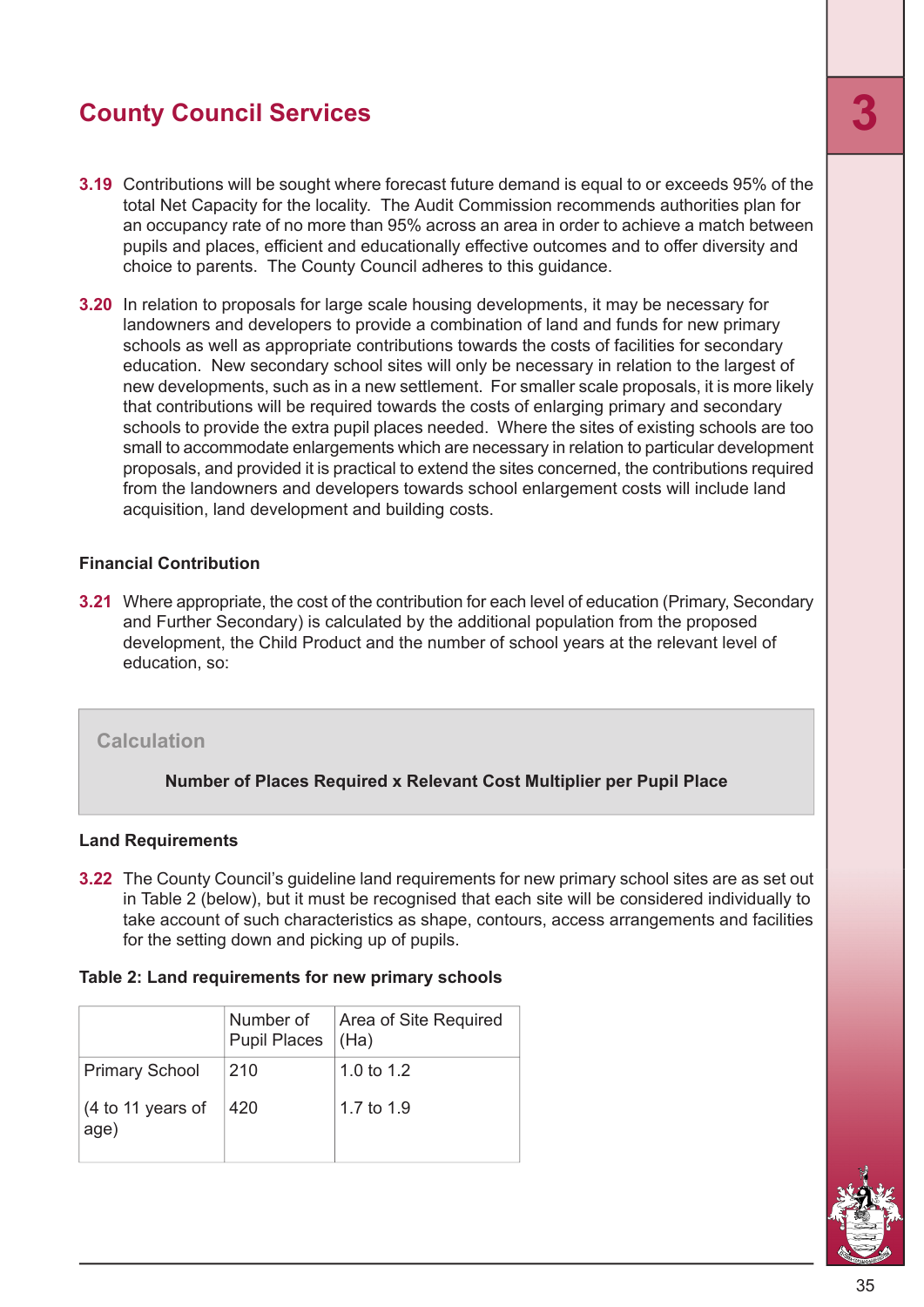#### **Early Years Provision**

**3.23** The County Council recognises the importance of early years services for the development of young children. Since the launch of the Government's National Childcare Strategy in 1997 the County Council has produced detailed plans on the development of integrated early years and childcare services across the County. The School Standards and Framework Act 1998 and underpinning regulatory framework places a duty on local authorities to secure nursery education provision (whether or not by them) for three and four year olds. Eligible three and four year olds whose parents wish them to receive a free early education place have access to a range of provision including LEA-maintained nursery or primary schools and voluntary and private providers on the West Sussex County Council directory of providers. The Government's Ten Year Strategy for Childcare: Choice for parents, the best start for children (December 2004) and the Childcare Bill (November 2005) seeks to extend the free entitlement offering early learning integrated with childcare. The Childcare Bill also seeks to place a statutory duty on local authorities to ensure sufficient childcare places are available to meet local demand. An audit has been completed and plans will be drawn up to extend integrated early years provision for three and four year olds on the basis of the additional Government funding promised to deliver the free entitlement for 2007/08 and beyond. Therefore, any development giving rise to needs for additional early years provision infrastructure may be required to contribute towards the financing of buildings and/or the land which is necessary to enable its provision. Part of this provision may be through Children's Centres.

#### **Children's Centres**

- **3.24** Under the Children Act 2004, West Sussex County Council as a local authority are under duty to work with local partners in the NHS and JobCentre Plus to improve outcomes for the youngest children in the local area through the Government's preferred delivery model of Children's Centres.
- **3.25** Contributions will be sought towards Children's Centre places using the following information:
- **3.26** Each Children's Centre should serve a catchment area containing about 800 children aged 0-4 years. Facilities offered by each children's centre will vary according to local needs, but typically a full-service Children's Centre is approximately 300m² in area. Based on the typical catchment areas, this equates to 0.375m² per child.

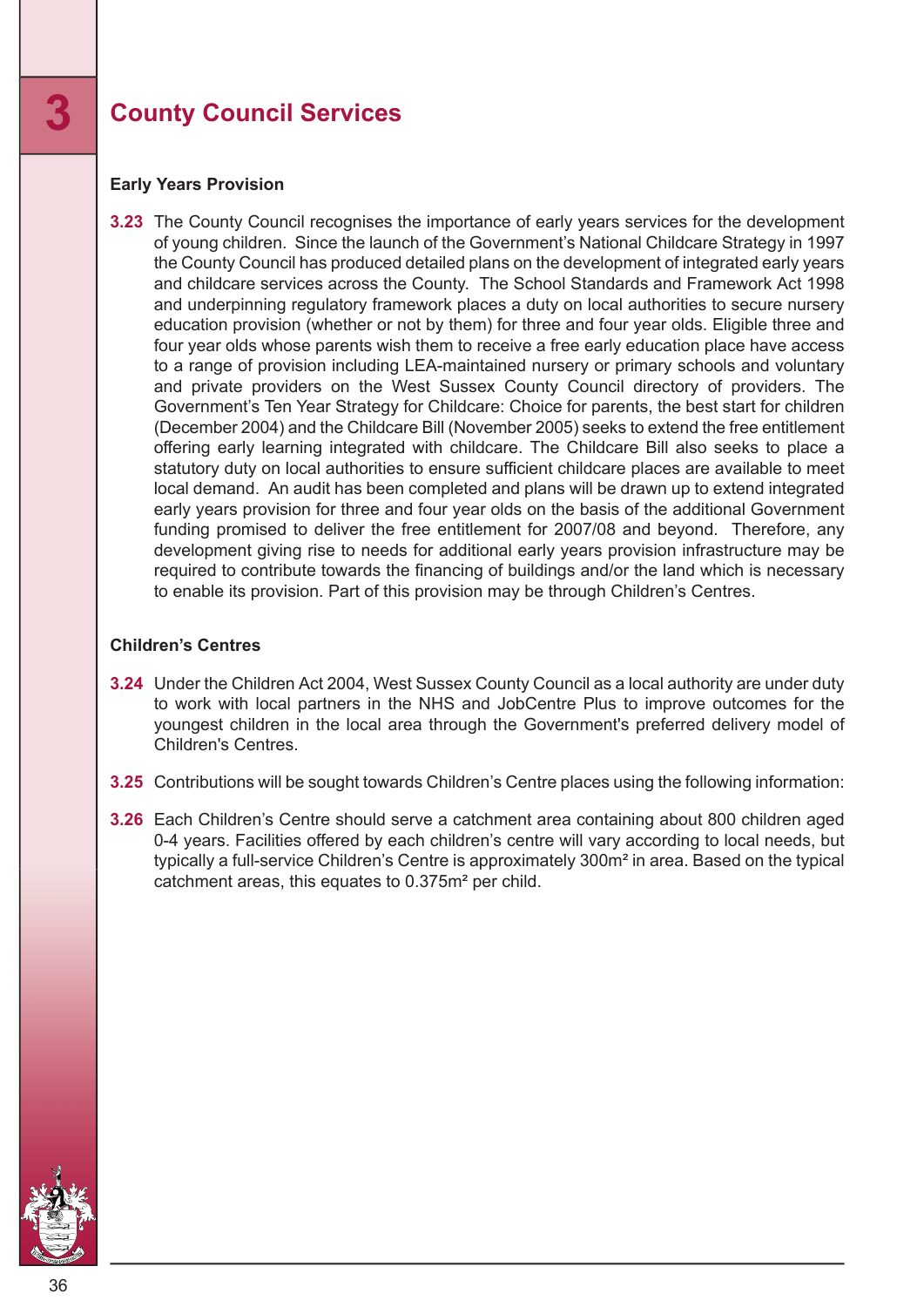**3.27** This enables a calculation of a proportionate contribution towards children's centres to be made  $0.375m^2$  x Cost per  $m^2$  = Cost per child. The cost for a Children's Centre can then be calculated:

#### **Calculation**

#### **Number of Children Aged 0-4 Years x Cost per Child**

#### **Youth Facilities**

**3.28** Contributions will be sought where necessary towards youth provision for large strategic developments of 500+ dwellings only and each development will be considered on a case-by-case basis in relation to existing provision within the area.

#### **Other Facilities for Children and Young People**

**3.29** The County Council is responsible for other facilities for children and young people, such as residential care. A small proportion of residents of new housing will require support from such facilities at some time. For larger developments of 500+ dwellings, we will consider on a case-by-case basis the need for contributions towards children's homes, accommodation for young people leaving care and other facilities for children and young people as necessary.

#### **Affordable Housing**

**3.30** Contributions towards Children and Young People's Services in respect of affordable housing units provided by an RSL will be reduced by 33%.

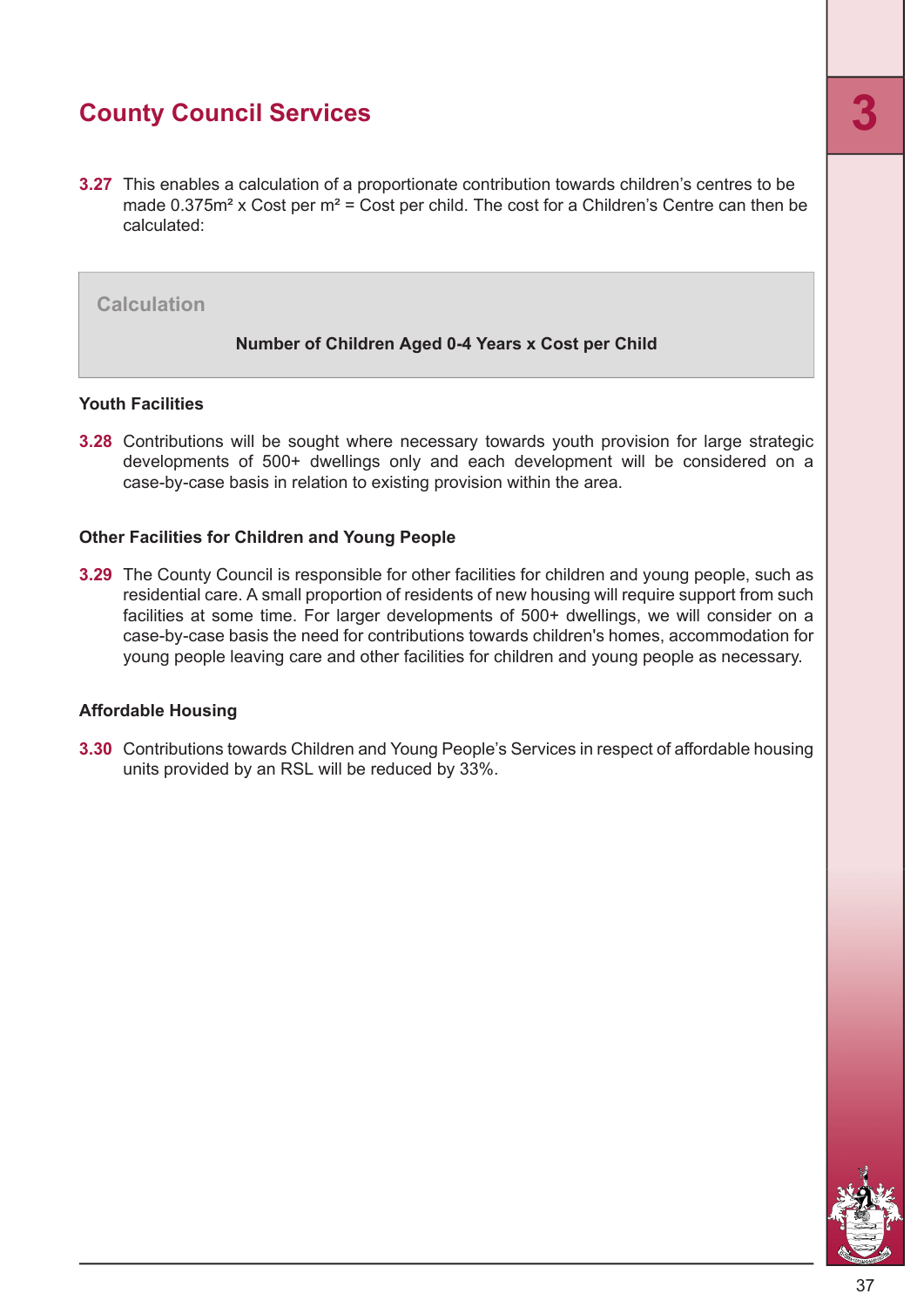#### <span id="page-37-0"></span>**Library Services**

#### **Application**

#### **To be applied to all residential development of 10 dwellings or more.**

- **3.31** As recommended by the International Federation of Library Associations, the County Council has adopted standards which relate service provision to population numbers. The applied average standard is 32 m² per 1,000 population. Where a library is unable to meet these standards due to development, a reasonable contribution will be requested towards the service based on the adopted floorspace standards, the library building cost per square metre and the additional population coming from the proposed development.
- **3.32** For communities/catchment populations up to 4,000, service provision will be by means of mobile libraries. For communities/catchment populations of over 4,000 population, the service will be delivered through built libraries. The type of library (neighbourhood, community, major and principle) will be determined by the size of the catchment population.
- **3.33** Where the best means for the delivery of library services to a new development is a mobile library, the landowner/developer will be required to provide a suitable parking area (with good links to the local transportation network and access to a power supply) and/or a proportionate financial contribution towards the costs of providing and stocking an extra vehicle.
- **3.34** Where the appropriate means for the delivery of library services to a new development is a built library, the landowner/developer will be required to make fair and proportionate contributions towards the costs of providing and stocking a new or improved permanent building, including any necessary land acquisition. Where the existing capacity of a library would not be able to serve new development, the contribution will be calculated as follows:

#### **Calculation**

#### **Additional Population x Cost per Head of Improvements to Library Services**

**3.35** The County Council recognises that the needs of the library service relating to new development proposals will have to be assessed individually and in context. Occasionally, more than one feasible way of meeting those needs within the County Council standards will be identified. For example, improvement of the mobile library service in combination with an enhancement of facilities at the major library in the nearest town could be an acceptable alternative to development of a neighbourhood library, on site on nearby, for about the same overall cost. Therefore, where the library needs of a particular development proposal may be satisfied equally well by one or more alternatives, the developer will be required to contribute towards the most appropriate solution identified by the County Council.

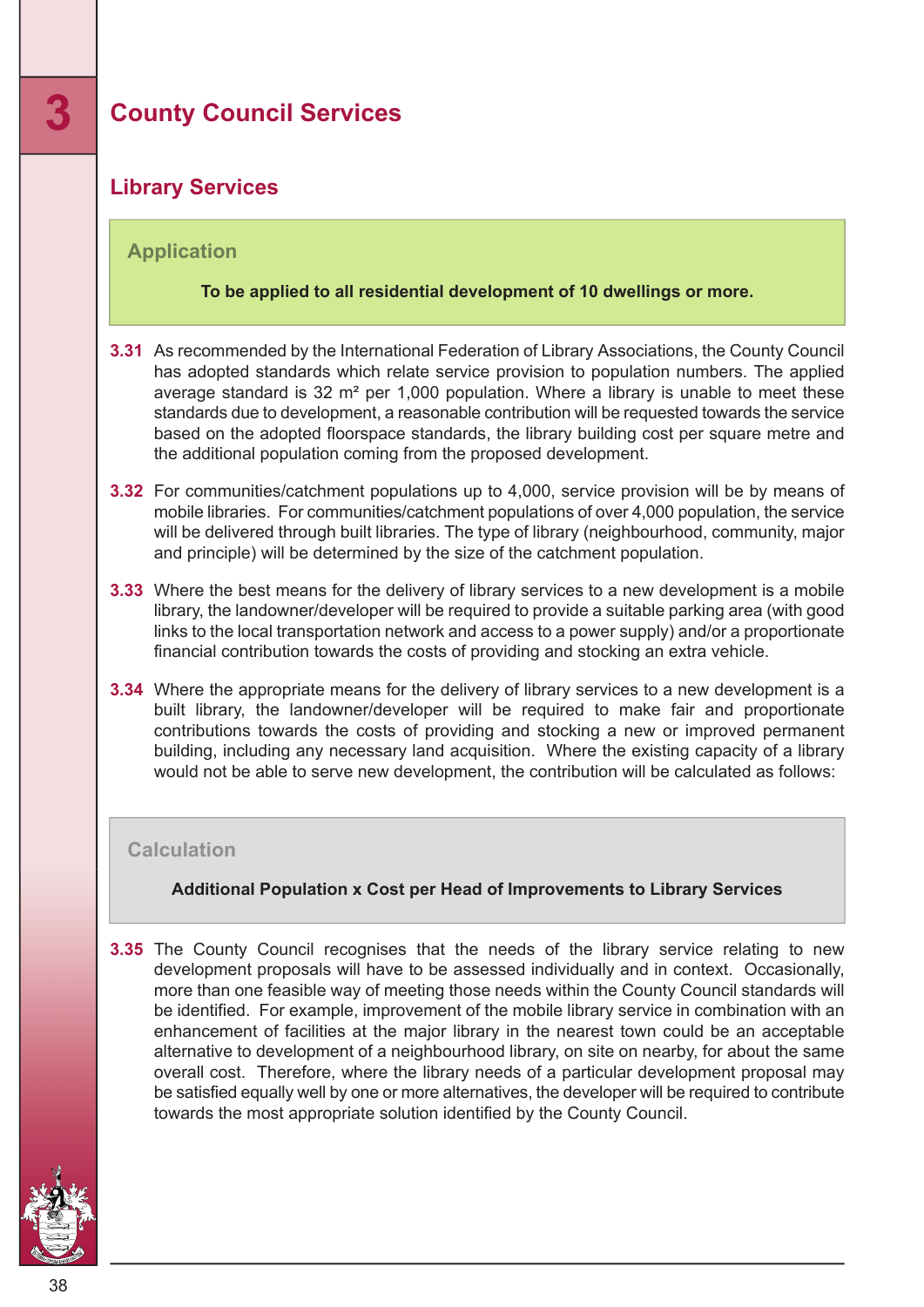#### **Affordable Housing**

**3.36** Contributions in respect of affordable housing units provided by an RSL will be reduced by 33%.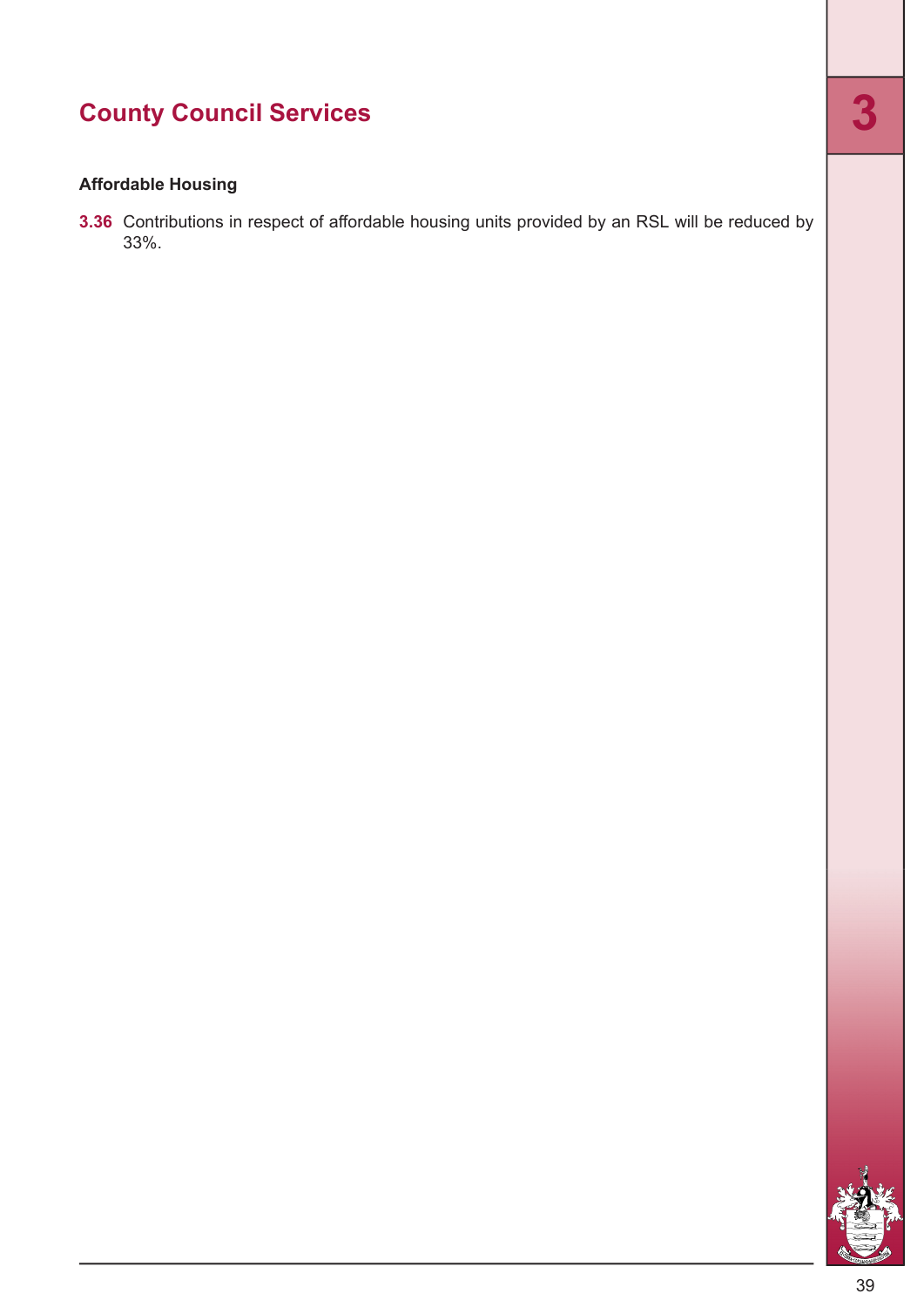#### <span id="page-39-0"></span>**Fire & Rescue**

#### **Application**

#### **To be applied to all residential development of 10 dwellings or more.**

#### **Fire Hydrants**

- **3.37** Works may be needed to fulfil the Fire Authority's duty to ensure the provision of an adequate supply of water for fire fighting. Requirements for the provision of fire hydrants affixed to water mains and the carrying out of other works that are necessary to ensure adequate supplies of water, in terms of both volume and pressure, may be sought either as planning conditions or possibly through a legal agreement.
- **3.38** Adequate access for fire fighting vehicles and equipment from the public highway must be available and may require additional works on or off site, to comply with Building Regulation BS5588 Part5 – 2004.
- **3.39** The locations and spacing of hydrants should conform to guidance given by the Fire and Rescue Service and, where possible, such locations will be at main roads, feeder roads or road junctions where they are readily visible.
- **3.40** Full details of the Fire and Rescue Service standards for access roads (including weight requirements) and for water supplies are available on request.

#### **Fire and Rescue Service Infrastructure (excluding hydrants)**

- **3.41** In addition to the above, the developer/landowner may be required to make a fair and proportionate contribution towards the provision of new fire fighting services or facilities to enable the fire authority to meet its statutory requirements and prescribed standards of fire cover for the area, as set out in the Fire and Rescue Services Act 2004. The costs will be based on the additional population coming from the proposed development, the County Council's cost per square metre of building fire stations and the infrastructure improvements necessary to serve the proposed development.
- **3.42** Contributions will be used to finance new fire fighting equipment and services, extensions to fire stations or the provision of new facilities or other fire and rescue infrastructure as necessary. Contributions will be based on:

#### **Calculation**

**Additional population coming from development x cost per head of fire and rescue infrastructure improvements.**

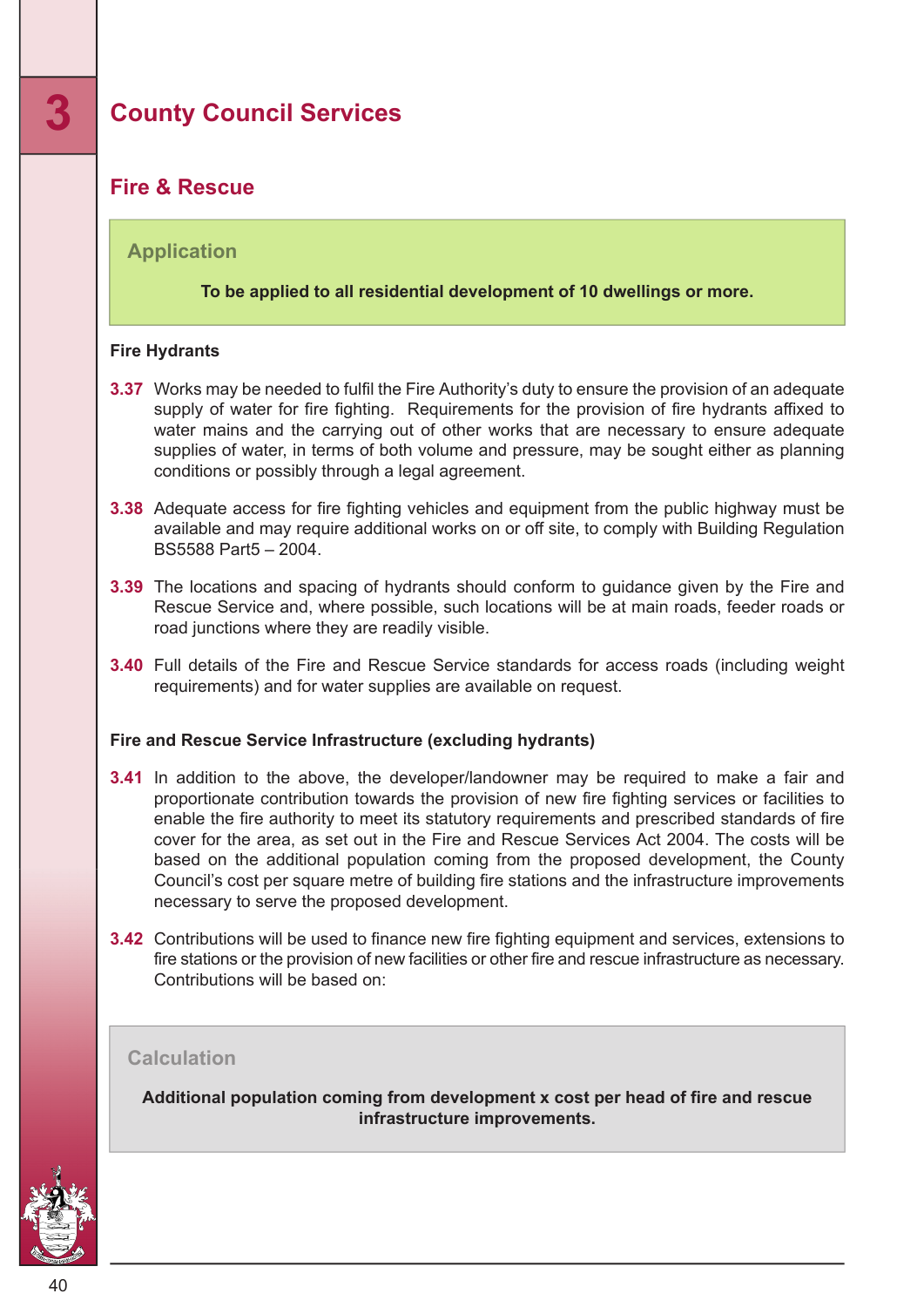**3.43** Only in relation to largest scale new developments, such as possibly a new settlement, might contributions be required to cover the full cost of providing an entirely new fire station which is not replacing an existing service. In such cases, it would be expected that land would be provided free of charge.

#### **Affordable Housing**

**3.44** Contributions in respect of affordable housing units provided by an RSL will be reduced by 33%.

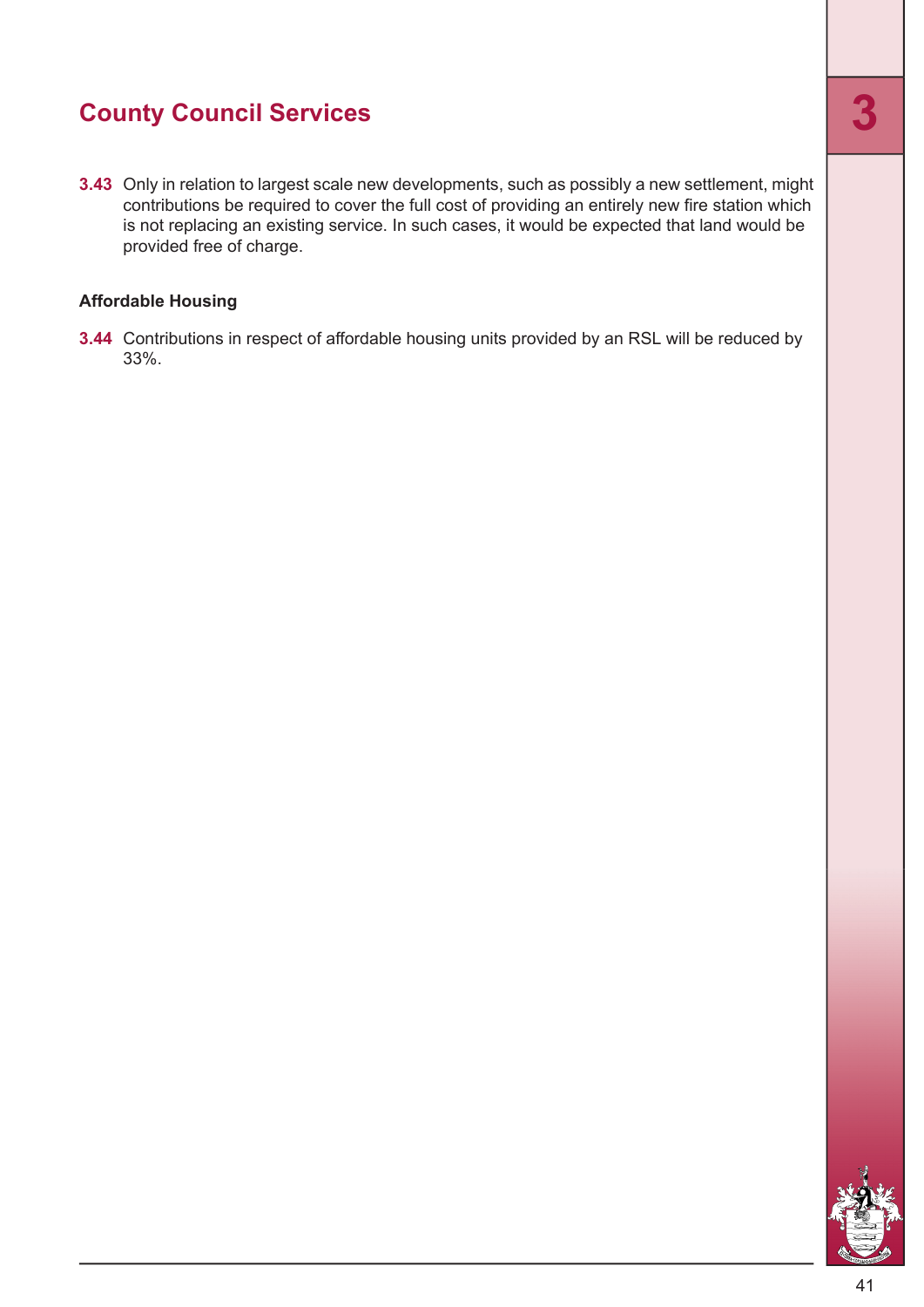#### <span id="page-41-0"></span>**Adult's Services**

#### **Application**

#### **To be applied to all residential development of 10 dwellings or more.**

- **3.45** The County Council provides a range of services to support older people and people with a disability or mental health need as well as providing support for their family and friends. The recent Government White Paper, 'Our Health, Our Care, Our Say', sets out the way in which these Adults' Services are to be delivered in the future. Typical services might be the provision of day centres, care homes, extra care housing and affordable housing schemes, as well as multi-agency approaches such as the shared use of community facilities such as health centres, extended schools or community centres.
- **3.46** The County Council is, wherever possible, committed to the local delivery of social services and this may often be achieved through the shared use of community facilities. Therefore, where landowners and developers are required either to provide or to contribute towards the costs of providing necessary community facilities, the County Council will support the aims of District Councils to secure built accommodation which is also suitable and accessible for part-time use by social services as well as other voluntary organisations and community groups. Uses could include day care and a local contact point for occupational therapy and social work support. Where there is scope for shared use of buildings such as health centres, valuable partnerships may develop to the benefit of the local community. A typical large scale new residential development may increase demand and pressure on existing facilities and it may therefore be justifiable to request developer contributions for either new infrastructure or extensions to existing facilities in order to serve the new development.
- **3.47** The County Council supports the inclusion of policies in the Local Development Framework for provision of affordable housing which is designed to be suitable for older people and for vulnerable adults, particularly to encourage independent living environments for adults with a learning disability.

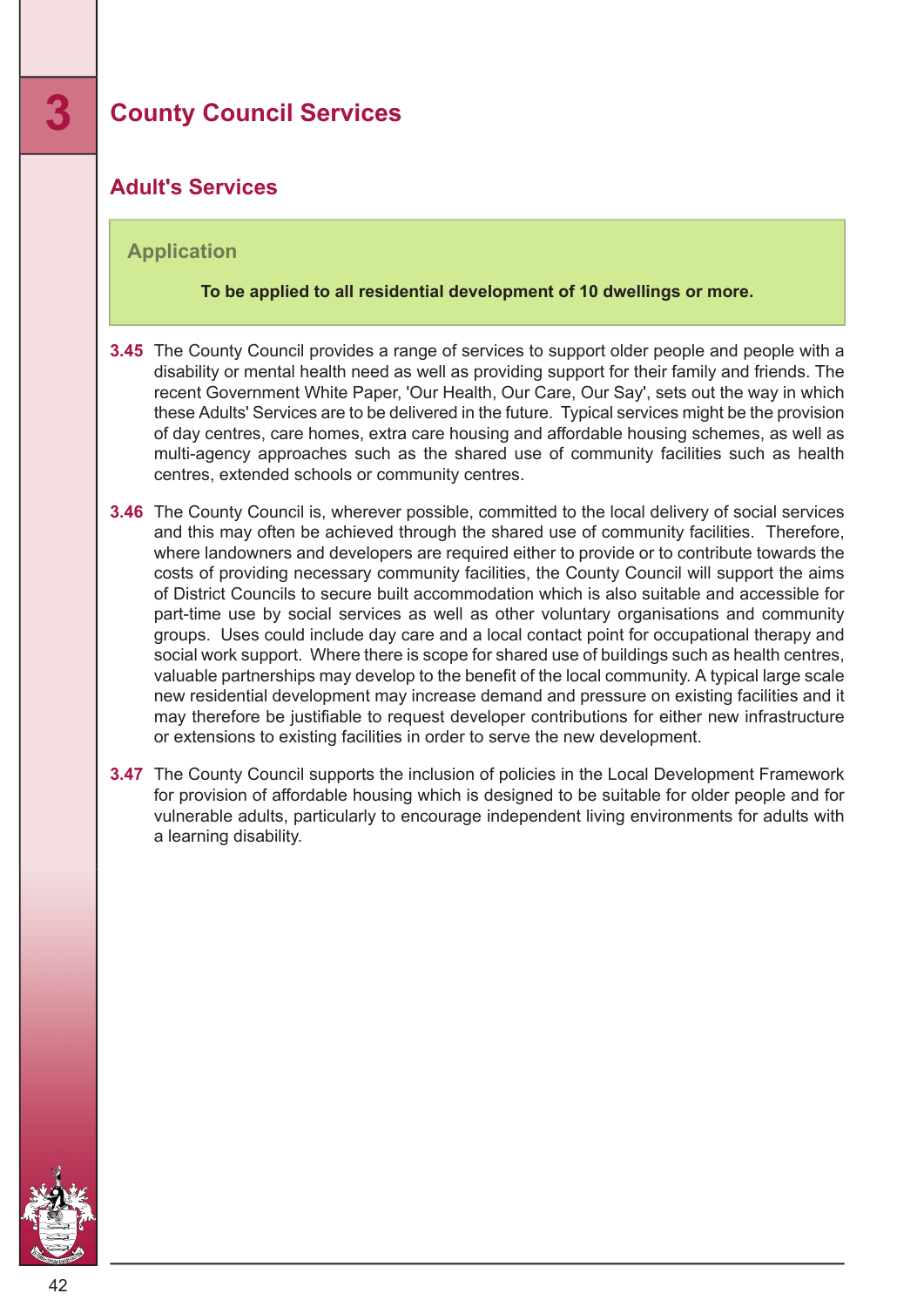#### <span id="page-42-0"></span>**Household Waste Recycling**

#### **Application**

#### **To be applied to all residential development of 10 dwellings or more.**

- **3.48** Improvements and additions to existing household waste recycling sites (HWRSs), including replacement of some of the mobile service locations with static sites, extensions to existing static sites, additional sites and other building works, may be necessary in order to accommodate additional waste from new housing development. New residential development proposals will therefore be considered individually to assess their impact on the household waste recycling facilities serving the area within which the waste would be generated, taking into account other development that is already permitted.
- **3.49** Contributions sought by the County Council will be reasonably and proportionally related to the scale of the proposed development, capacity at existing facilities and the capital cost of necessary improvements to the County wastes management service infrastructure, including associated costs of acquiring land. Contributions will be calculated by:

#### **Calculation**

#### **Number of Additional Dwellings x Cost of Providing HWRS per Dwelling**

- **3.50** Only in relation to large scale new developments, such as possibly a new settlement, might contributions be required to cover the full cost of providing an entirely new HWRS which is not replacing an existing service. If new or extended sites are required, they will ideally be identified in advance in local plans but this may not always prove to be possible.
- **3.51** Prospective developers should be encouraged to ensure that the occupants of new dwellings are able to minimise the amount of waste they produce. Storage space should always be provided for recyclable materials and, wherever practicable, facilities should be provided for home composting. Where appropriate, and subject to consultation with the local District or Borough Waste Collection Authority, medium-sized housing developments should include local recycling collection points and the inclusion of a neighbourhood recycling centre may be justified in larger developments.

#### **Affordable Housing**

**3.52** Contributions in respect of affordable housing units provided by an RSL will be reduced by 33%.

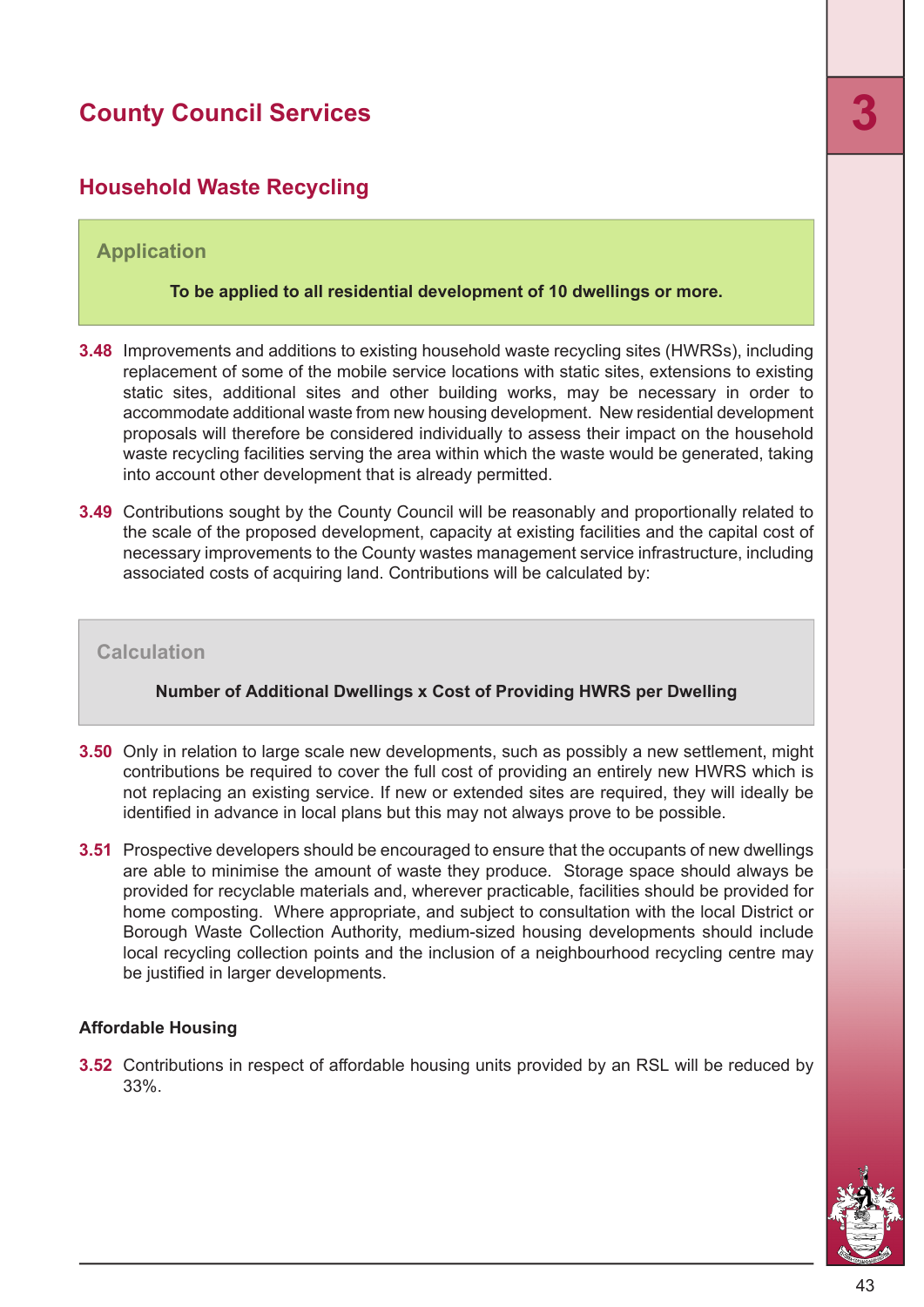### <span id="page-43-0"></span>**Highways & Transport**

#### **Application**

#### **To be applied to all development, except for TAD which will be applied to commercial uses and all residential development of 5 dwellings or more**

#### **(up to 100 units).**

**3.53** This Section gives advice on contributions relating to highways and transport improvement, ranging from works that would be required directly on site to financial contributions towards sustainable transport as a means of mitigating the impact of development on the transport network.

#### **Infrastructure provision as part of the development.**

- **3.54** Within new developments, landowners and developers will be required to provide all the infrastructure needed to facilitate the movement of people and goods in ways which are safe, sustainable and otherwise satisfactory.
- **3.55** For non-residential and mixed developments, the on-site infrastructure needs will be assessed individually based on the functional requirements of the proposed development, the relevant standards adopted by the County Council and with due regard to any other material considerations. For residential developments and for purely residential parts of mixed developments, the design of internal infrastructure will be assessed against national and local guidance, including that published by the County Council.
- **3.56** The County Council will always consider the extent to which the existing off-site infrastructure is able to accommodate the extra movements likely to arise in consequence of new developments. Where the capacity of the existing network is inadequate, or the increased use arising from the development will give rise to safety concerns, the landowners and developers will have to provide or fund the necessary new or improved off-site infrastructures. When considering the question of capacity and safety, the effects of other development which is already committed will be taken into account. This will include, for example, unimplemented planning permissions and proposed land allocations.
- **3.57** The highways infrastructure required to be built or improved for most new developments include:
	- on site roads and footways with connections to existing highways;
	- footpaths and, where appropriate, cycle ways and/or bridleways with connections to the existing networks;
	- parking facilities for cars, motorcycles and bicycles;
	- surface water drainage systems, and
	- street lighting.

*In addition, bus stops, shelters and lay bys will also be necessary in relation to many new developments.*

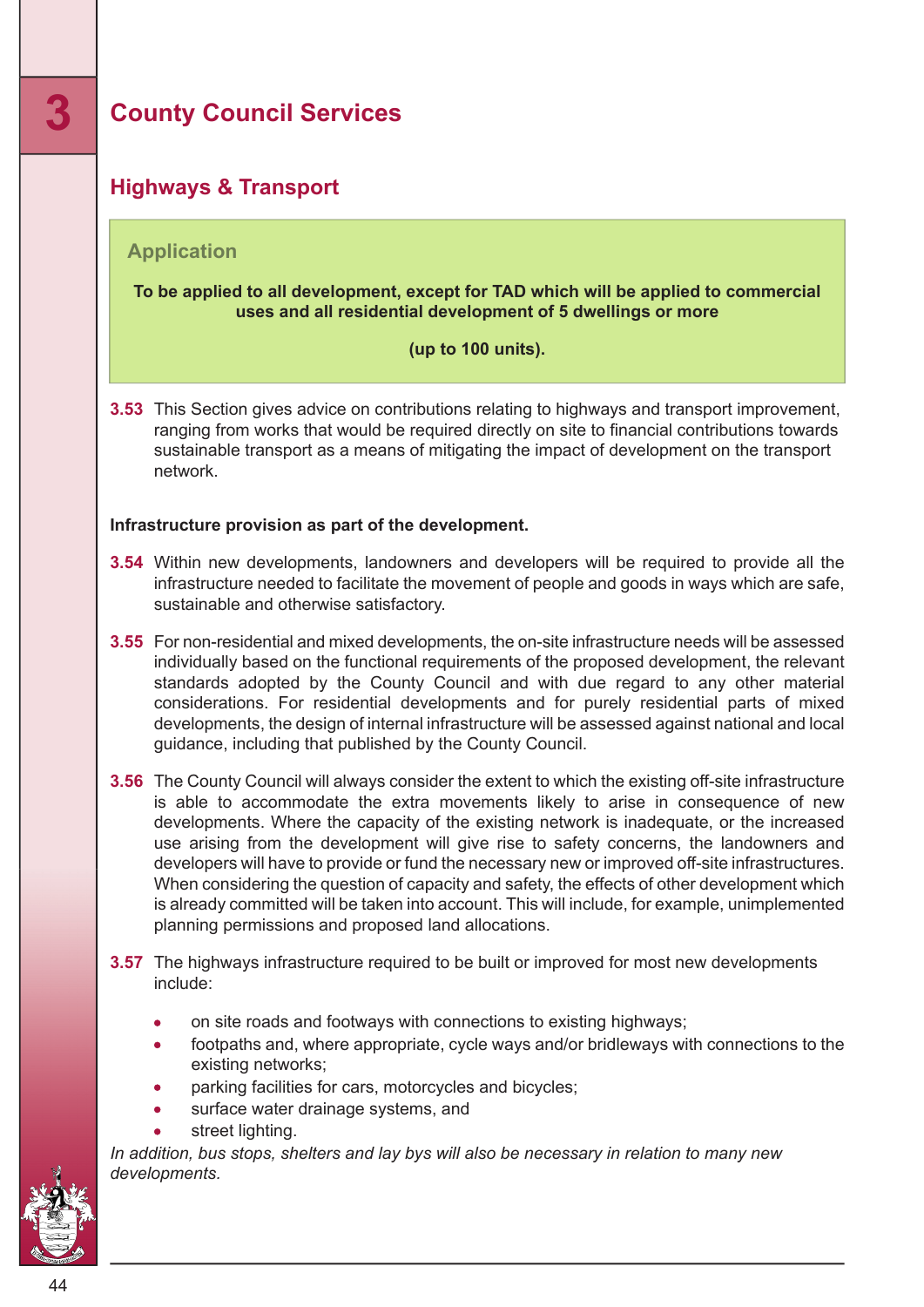- **3.58** Costs of providing for identified requirements will vary according to individual circumstances. A sample of typical items of new highway infrastructure and their estimated costs of construction has been published by the County Council to assist landowners and developers.
- **3.59** Commuted maintenance payments may be required where it is reasonable to do so, equivalent to the capitalised costs of future maintenance. Typical items would include landscaping, special lighting and other street furniture, and drainage soakaways. Commuted payments will not generally be required for carriageway and footway maintenance.
- **3.60** Some maintenance cost components are more predictable and the commuted payment calculation has been standardised.
- **3.61** These rates are subject to regular review. Where infrastructure such as bridges, underpasses, retaining walls and surface water retention systems is required, future maintenance costs can only be assessed case by case.
- **3.62** Improvements to public highway infrastructure will require a separate agreement to regulate construction, and the County Council's administrative and legal costs combined are likely to amount to approximately 9% of the estimated total cost of the works, plus any fees for specialist advice, subject to a minimum of £1000.

#### **Sustainable Transport – Mitigating the impact of development.**

- **3.63** Developers will be required to adopt a sustainable approach to transport. An important aspect of this will be the promotion of modes of travel other than the car and developers will need to cater for pedestrians and cyclists as well as ensuring good accessibility to public transport.
- **3.64** In addition to highway and transport works required to meet safety and capacity requirements resulting from development, developers will, therefore, be required to contribute towards mitigating the impact of development and improving accessibility by all modes, in particular public transport, walking and cycling. For large scale development including residential schemes of over 100 units, a Transport Assessment will be required, to identify the degree of transportation mode and likely level of contributions. For commercial development and residential schemes of less than 100 units, a County wide adopted methodology known as Total Access Demand (TAD) will be used to determine contribution levels. The methodology, which is explained below, will provide a firm basis for negotiation. All developers will, however, have the opportunity to provide a Transport Assessment as an alternative approach to identifying the impact and necessary mitigation measures associated with their development. If a developer includes as an integral part of an application specific proposals for improving the accessibility of the site by sustainable transport means, the cost of these proposals may be off-set against the TAD contribution.
- **3.65** Contributions secured will be allocated to schemes identified in the document titled 'Highways and Transport Proposed Schemes to be Progressed if Developer funding is Secured'. This document is developed through consultation and approved by the County Council and is reviewed annually. The list of schemes for Worthing at March 2007 is included at the end of this Section. Contributions may also be allocated to any other scheme which will improve access between the development and local amenities, or to other priorities that arise such as the current schemes to reduce accidents in Chapel Road and Marine Parade.

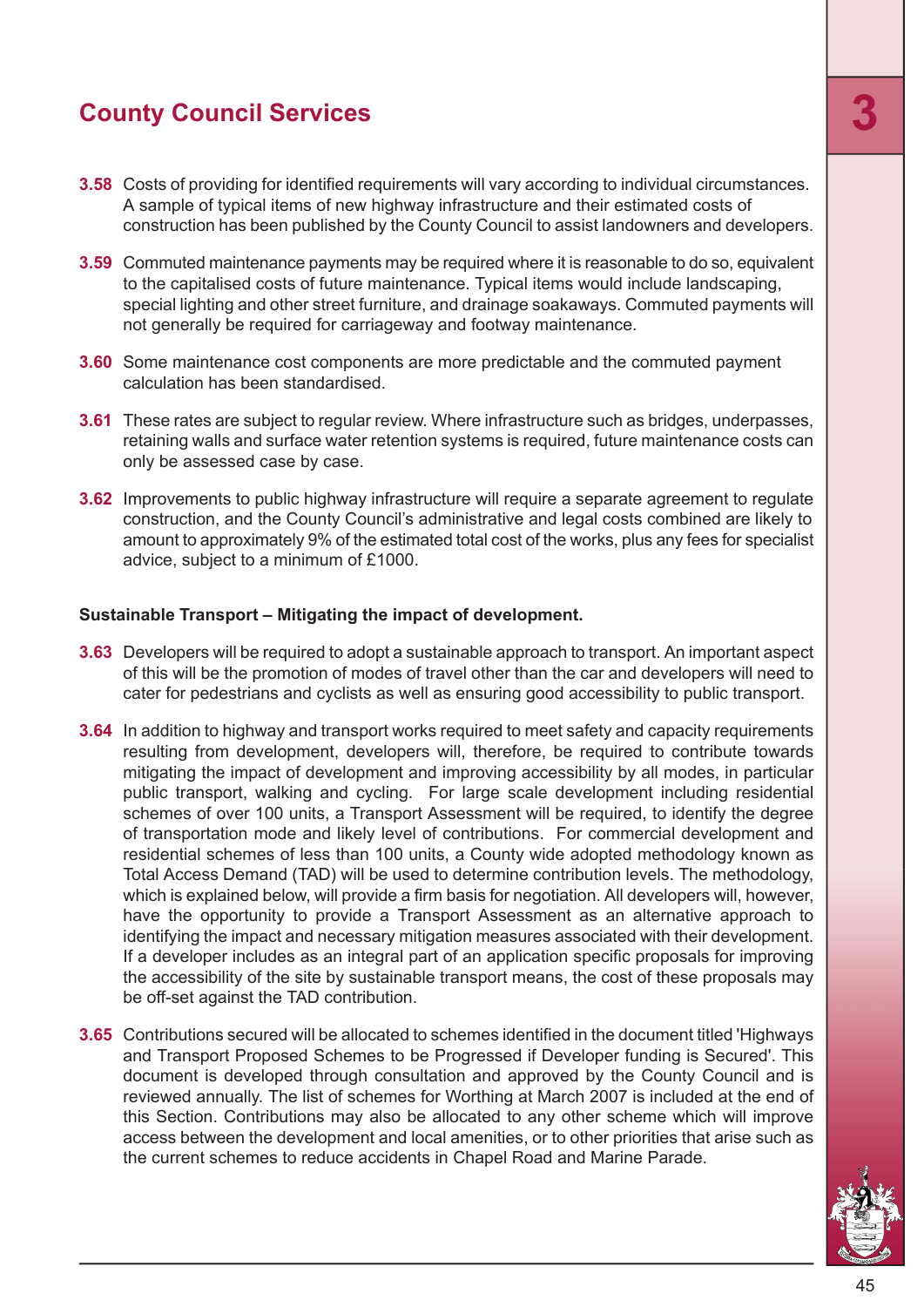### **The Total Access Demand Methodology.**

#### **Thresholds and Discounts**

**3.66** In Worthing, the threshold for residential development is sites of 5 units or more.

#### **How a contribution is calculated.**

- **3.67** The contribution is made up of two elements, a Sustainable Access contribution, currently £325, in respect of each occupant or employee without a parking space and an Infrastructure Contribution, £650, per occupant or employee with a parking space. The total contribution is, therefore, the sustainable access contribution plus the infrastructure contribution. The payment will be made as a single contribution. The payment per occupant or employee is greater for the Infrastructure Contribution than for the Sustainable Access Contribution. Therefore, the higher the percentage of parking spaces in relation to occupants or employee numbers, the greater the contribution to public transport/sustainable transport initiatives. Conversely, development in more accessible locations will require lower levels of parking and hence a lower level of contribution.
- **3.68** The calculation should be made only once the parking requirements for the development have been agreed with Officers. The parking standards applied in Worthing are available both from the Borough Council and County Council. Whilst examples of the calculations are set out below, the County Council website provides a TAD calculator to enable developers to work out the contribution for their specific scheme.

#### **Commercial uses.**

**3.69** The methodology is based on number of employees per floor space as follows:

| Use Class             | Sq.m. per worker (Gross) |
|-----------------------|--------------------------|
| <b>B1 Offices</b>     | 21.0                     |
| <b>B2</b> Industrial  | 37.0                     |
| <b>B8 Warehousing</b> | 47.0                     |

The Table below shows examples of how the method is applied.

| Use Class             | Floor<br>space<br>(sqm)<br>(A) | Sqm per<br>employee<br>(B) | <b>Total Access</b><br>$(C = A/B)$ | Parking<br>Provision<br>(D) |
|-----------------------|--------------------------------|----------------------------|------------------------------------|-----------------------------|
| <b>B1 Office</b>      | 1,000                          | 21                         | 48                                 | 33                          |
| <b>B2</b> Industrial  | 1,000                          | 37                         | 27                                 | 25                          |
| <b>B8 Warehousing</b> | 1,000                          | 47                         | 21                                 | 10                          |

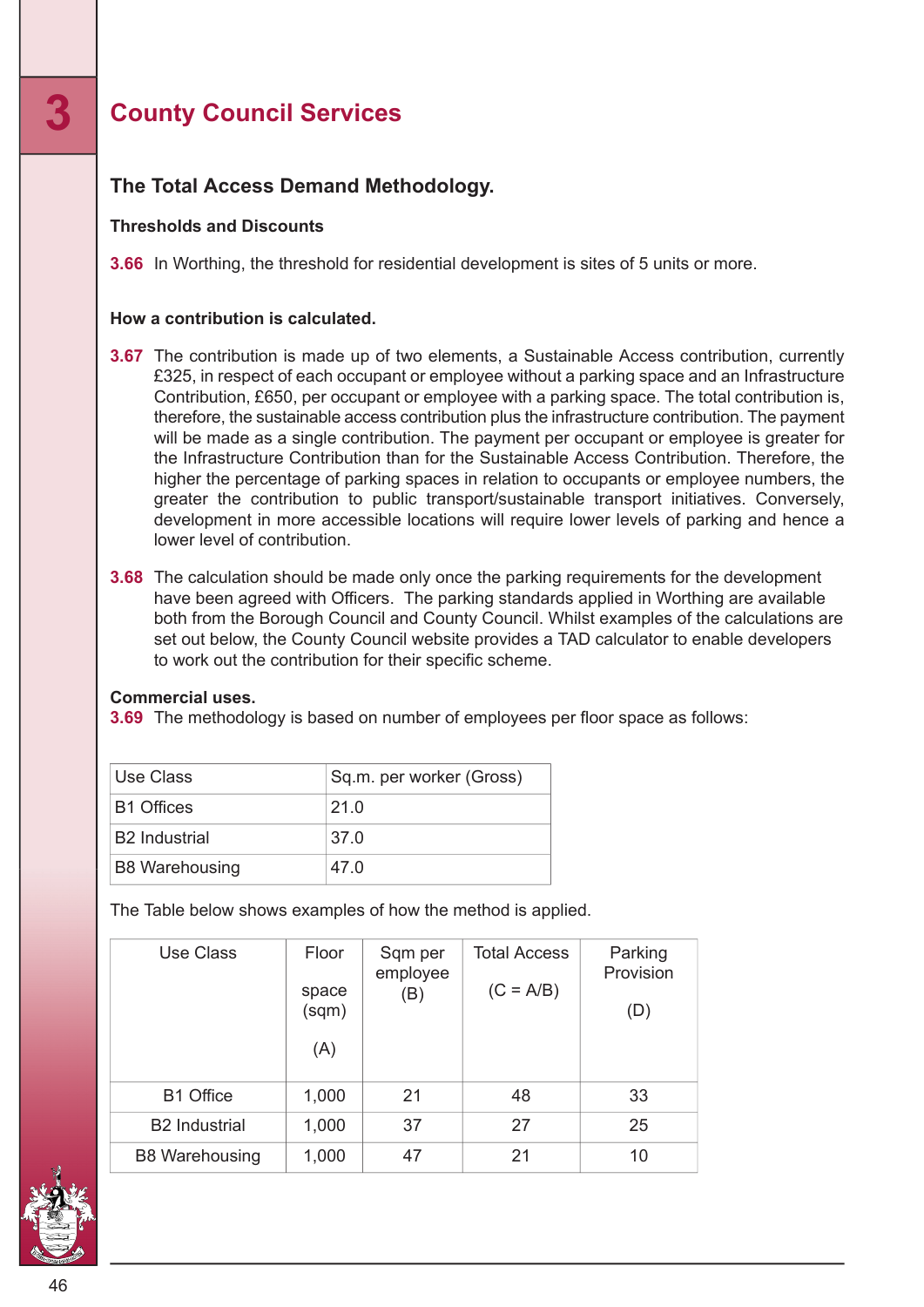| Sustainable Access<br>Contribution<br>$(C-D) \times £325$ | Infrastructure<br>Contribution<br>$(D \times$<br>£650) | <b>Total Contribution</b> |
|-----------------------------------------------------------|--------------------------------------------------------|---------------------------|
| £4,875                                                    | £21,450                                                | £26,325                   |
| £650                                                      | £16,250                                                | £16,900                   |
| £3,575                                                    | £6,500                                                 | £10,075                   |

#### **Residential Development**

**3.70** In Worthing the methodology is based on County Council occupancy levels as set out on page 6 and also on page 34. The Table below shows examples of how the method is applied.

| Units (A)                 | Occupancy<br>per unit<br>(B) | <b>Total Access</b><br>$(C = A \times B)$ | Parking<br>Provision<br>(D) | Sustainable<br>Access<br>Contribution<br>$(C-D) \times £325$ |
|---------------------------|------------------------------|-------------------------------------------|-----------------------------|--------------------------------------------------------------|
| $5 \times 1$ bed<br>house | 1.7                          | 9                                         | 5                           | £1300                                                        |
| $5 \times 2$ bed<br>house | 1.8                          | 9                                         | 5                           | £1300                                                        |
| $5 \times 3$ bed<br>house | 2.2                          | 11                                        | 10                          | £325                                                         |
| $5 \times 4$ bed<br>house | 2.7                          | 14                                        | 15                          |                                                              |

| Infrastructure<br>Contribution | <b>Total Contribution</b> |
|--------------------------------|---------------------------|
| D x £650                       |                           |
| £3,250                         | £4550                     |
| £3,250                         | £4550                     |
| £6,500                         | £6825                     |
| £9,750                         | £9,750                    |

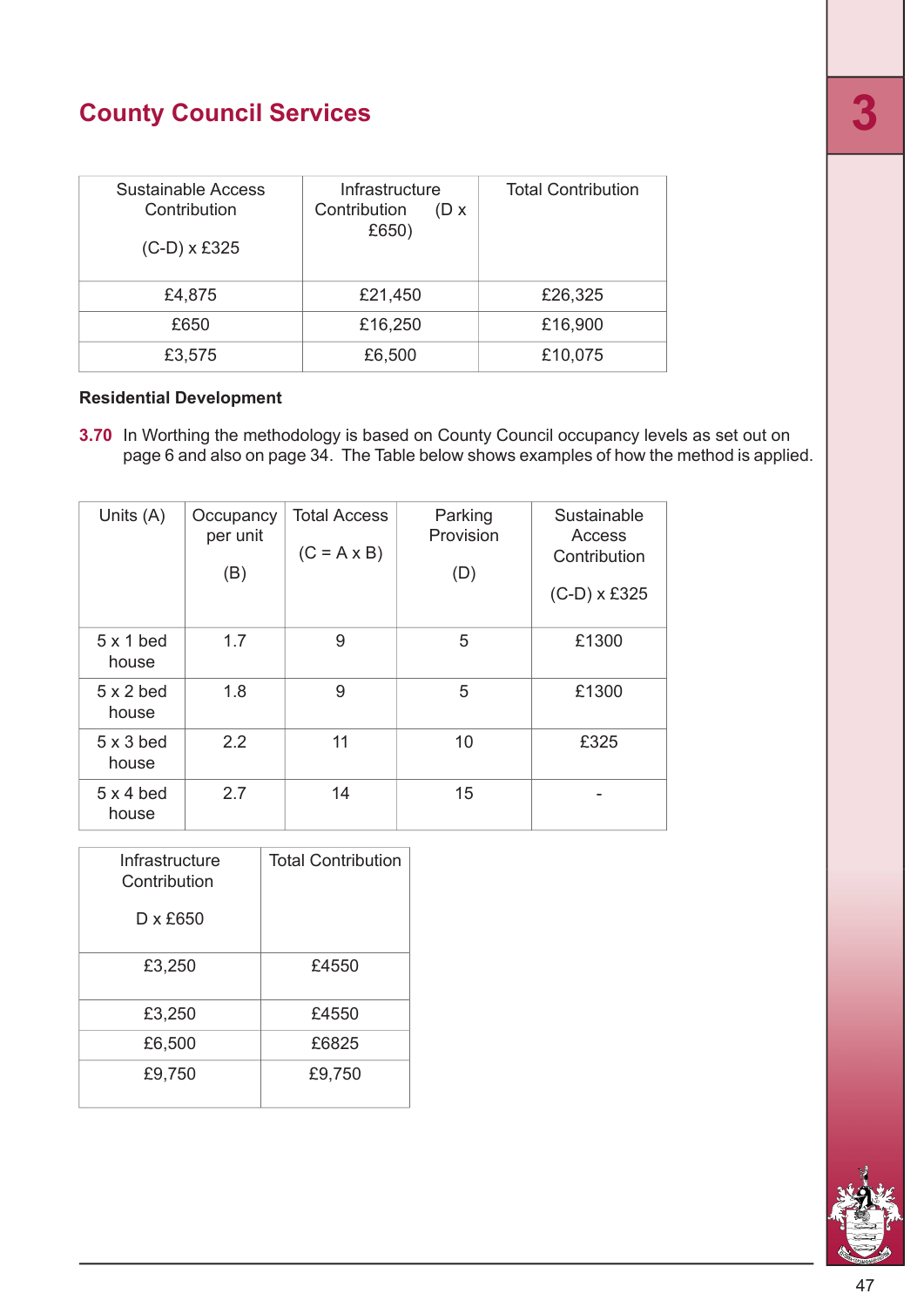#### **Further Advice on all Highway and Transport Issues.**

- **3.71** Landowners, developers and any other interested parties may contact the Development Control Group, Highways and Transport at West Sussex County Council for further information or assistance with regard to the following County Council highway and transport concerns relating to new development:
	- TAD
	- access & parking for residential development
	- accessible transport
	- Area Transport Plans
	- bus contracts, timetables and stops
	- community transport
	- cycling studies and cycle ways
	- highway improvement lines
	- plans and studies for car parking (in association with the District/Borough Councils)  $\bullet$
	- public transport
	- road safety
	- road signs
	- standards of parking and servicing for non-residential development
	- street lighting
	- traffic calming
	- traffic schemes
	- tourism signs

#### **Additional notes on the application of TAD**

- 1. The sustainable access contribution and infrastructure contribution will be required in addition to contributions or improvements required to ensure that the development provides sustainable and safe access within the capacity of the transport network provide.
- 2. With respect to commercial development the sustainable access contribution and infrastructure contribution will be required in addition to measures incorporated within a travel plan.
- 3. With respect to commercial development TAD will be based on gross floor area.
- 4. The methodology relates to the impact of new development allowances will be made for movement generated by existing uses on a development site or existing parking provision provided on a site. Hence for the purposes of the contributions methodology development includes all proposals likely to result in a net increase in movement.
- 5. The TAD methodology provides a guide to aid transparency, consistency and equity when considering developer contributions. Exceptional circumstances will be considered on their merits. All developers have the option of providing a Transport Assessment as an alternative approach to assessing the impact of development and hence appropriate mitigation measures.
- 6. An assessment of wider planning objectives could result in the level of contribution being reviewed in exceptional circumstances.



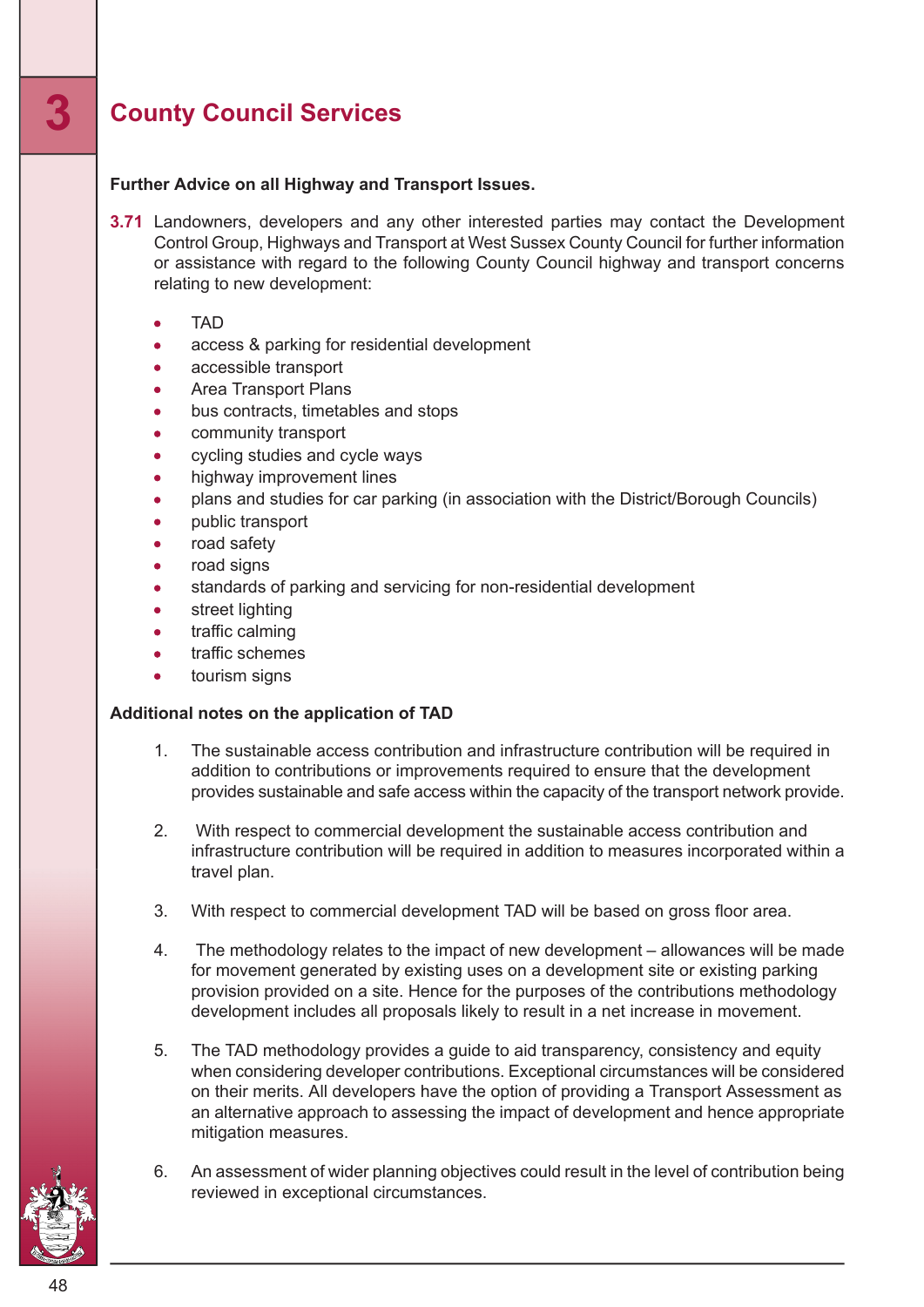- 7. The methodology should be considered in relation to the approved list of schemes to be funded if developer contributions become available.
- 8. Contributions could secure improvements to facilities for the disabled, pedestrians, cyclists, public transport services or facilities, traffic management or safety enhancements.
- 9. Contributions will only be secured towards proposals which will influence travel patterns to / from development either on their own or as part of a package. Contributions will not be sought from development if no improvement can be identified that relates directly to movement generated by the development.
- 10. Contributions will be secured via a S106 agreement and will be paid to the District Council, normally on commencement of development.
- 11. An annual report summarising the total of financial contributions received and where they have been spent will be produced and made publicly available.
- 12. TAD relates directly to occupancy levels. Where local information suggests that alternative occupancy levels are more appropriate these will be considered.
- 13. Separate provisions apply in relation to development impacting on the trunk road network. These provisions are set out in DTLR Circular 04/2001 (Control of Development Affecting Trunk Roads and Agreements under Section 278 of the Highways Act 1980).
- 14. The approach will not be applied retrospectively to sites with unimplemented planning permissions.
- 15. The level of contributions will be reviewed annually.
- 16. The County and/or District will agree to spend financial contributions within a reasonable period of time up to 10 years after the completion of the development.
- 17. Separate provisions apply in relation to development impacting on the trunk road network. These provisions are set out in DTLR Circular 04/2001 (Control of Development Affecting Trunk Roads and Agreements under Section 278 of the Highways Act 1980).
- 18. The approach will not be applied retrospectively.

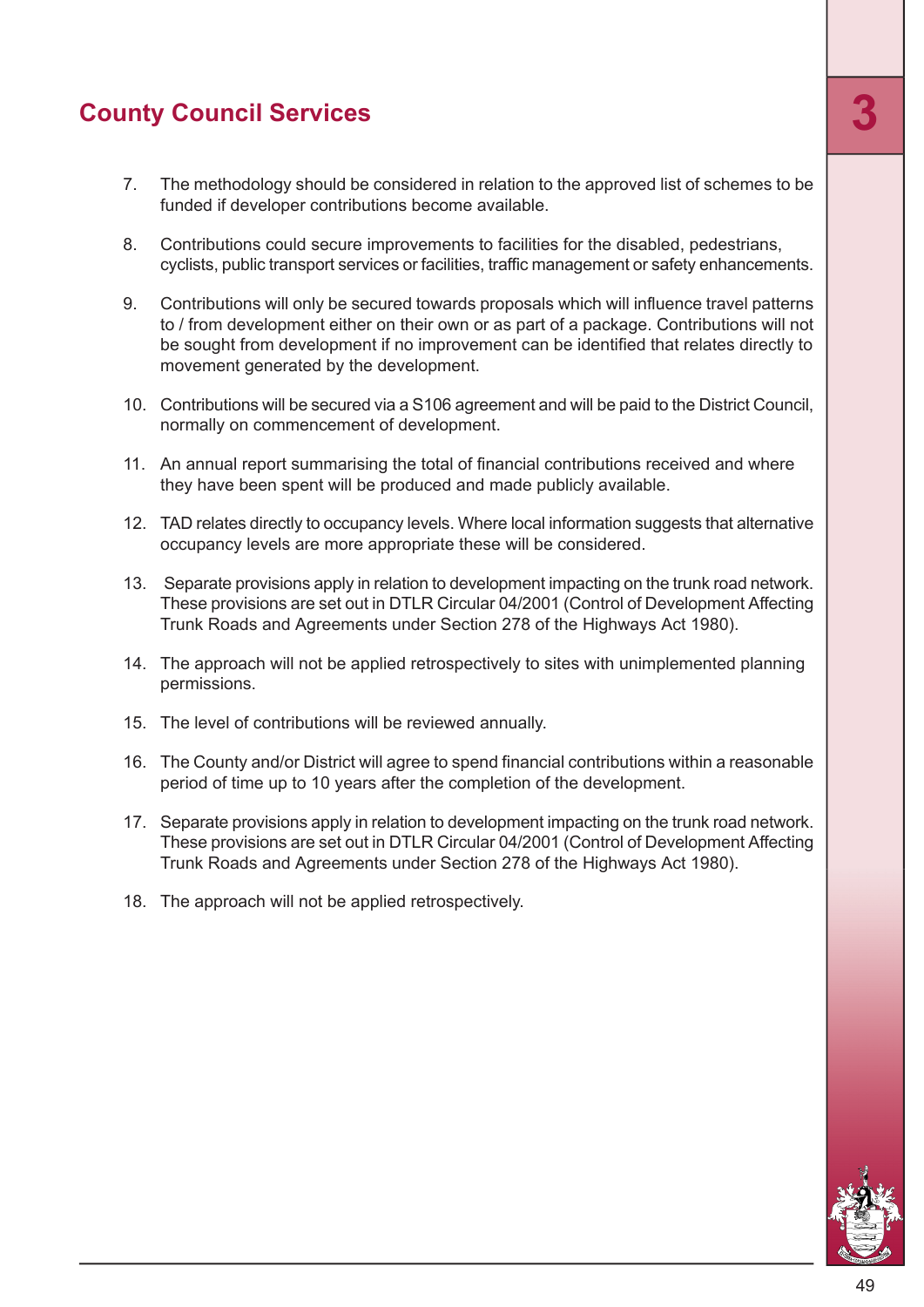#### **LIST OF SCHEMES TO BE PROGRESSED IF DEVELOPER FUNDING IS SECURED**

#### **March 2007**

#### **Background**

- **3.72** In line with latest national guidance (see below), County and District Councils have developed a structured approach to the identification of transport needs related to development proposals. This aims, in particular, to improve the link between meeting the needs of development and the aims of the Local Transport Plan.
- **3.73** The County Council's Works Programme and Forward Programme are produced annually to list the highways and transport schemes to be progressed with the funds available. This year, the Forward Programme has been extended to include schemes that have been identified, in liaison with the Local Planning Authorities, as meeting LTP objectives but that cannot be progressed within available funding. Developer contributions will be sought towards these schemes, where they are seen to meet the needs of development proposals.
- **3.74** This extended Forward Programme has been subject to consultation and will be supported by District Councils and used to assist the development control process. The programme will be updated each year and it is intended to engage wider community interests in developing and updating the programme in future years.

#### **Planning Context**

- **3.75** Planning Policy Guidance Note 13 : Transport requires authorities to demonstrate a linkage between land use planning and transport policies and objectives. PPG13 recognises that:
	- Local Transport Plans have a central role in co-ordinating and improving local transport  $\bullet$ provision and should relate to measures which form part of the local approach to the integration of planning and transport.
	- Development Plan allocations and local transport priorities and investment should be closely linked.
	- Local Authorities should ensure that their strategies on parking, traffic and demand management are consistent with their overall strategy on planning and transport.
	- Local Authorities should take into account the potential for changing overall travel patterns, for instance by improving the sustainability of existing developments through a fully co-ordinated approach of development plan allocations and transport improvements.
	- In determining Planning Applications, local authorities, in conjunction with work on the local transport plan: should negotiate improvements to public transport as part of development proposals; create more direct, safe and secure walking routes and assist in the completion of the national cycle network, and additional key links to and from the network, as well as promoting local networks.
	- Local planning authorities should take a more pro-active approach towards the implementation of planning policies on transport, and should set out sufficient detail in their development plans to provide a transparent basis for negotiation with developers on the use of planning obligations as appropriate, to deliver more sustainable transport solutions.

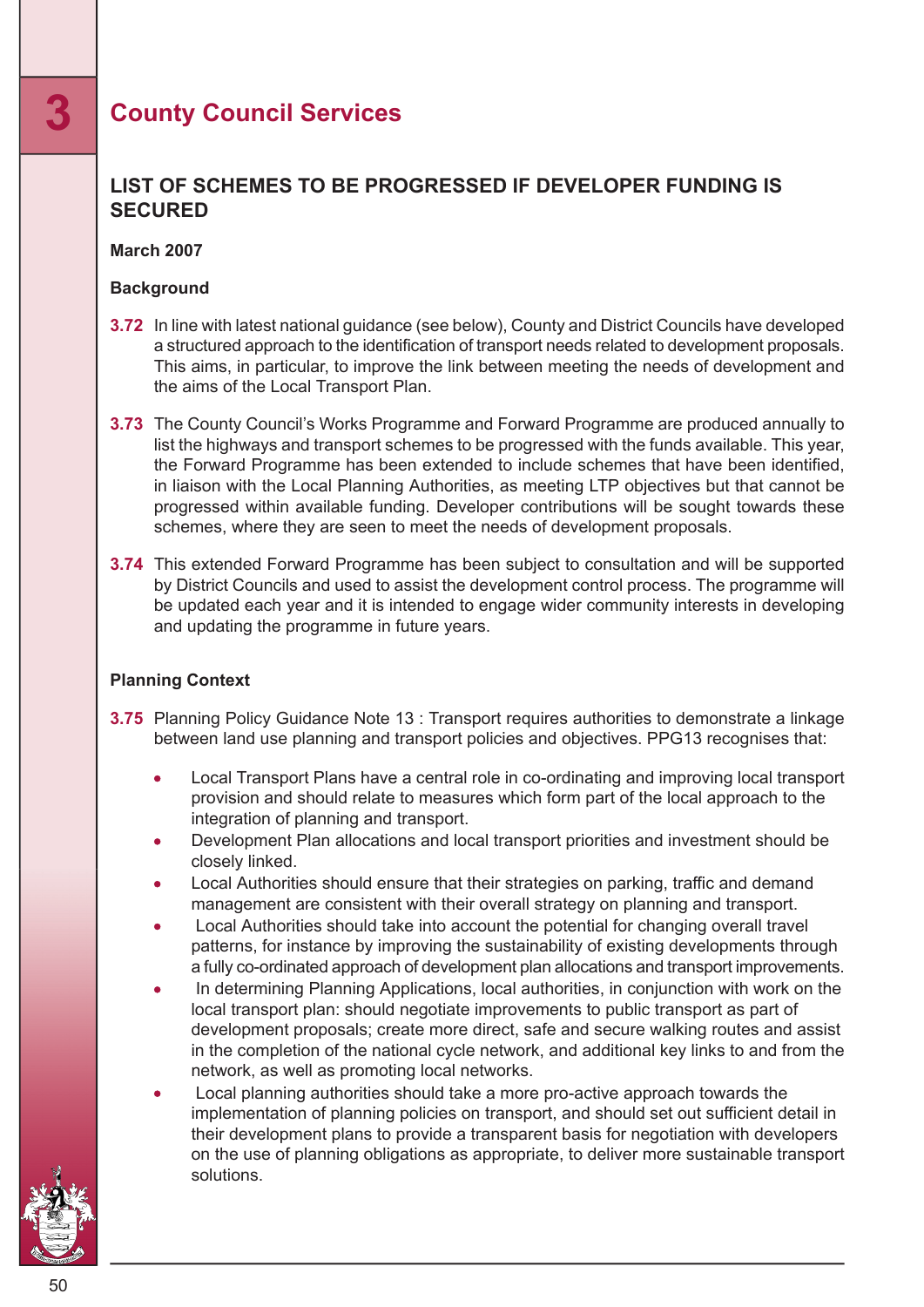- Planning obligations may be used to achieve improvements to public transport, walking, and cycling, where such measures would be likely to influence travel patterns to the site involved, either on their own or as part of a package of measures.
- Planning obligations should be based around securing improved accessibility to sites by all modes, with the emphasis on achieving the greatest degree of access by public transport, walking and cycling.
- **3.76** When considering the impacts of development (including the cumulative impact of smaller development sites) and the means of mitigating these impacts, schemes within the extended Works Programme will be given priority. This has the advantage of ensuring that contributions are sought towards transport improvements that are clearly identified, are supported locally and will support LTP objectives, hence addressing the issue of the integration of transport and planning that is at the core of PPG13. It may be necessary for development to contribute towards measures not included in the Forward Programme or this list, which should not be taken as a complete record of needs. For major development a transport assessment will still be necessary and measures to mitigate the impacts of the development, beyond the measures identified in this programme, may still be required.
- **3.77** The allocation of contributions to schemes identified in the Forward Programme must be clearly justified and in accordance with the usual statutory policy tests. Within the existing policy framework it is expected that contributions may be required to improve access to a site or to mitigate the impact of traffic generated by the development on the safety and convenience of existing road users, in particular vulnerable road users. Improvements secured must be related to the development.
- **3.78** It must be recognised that although all proposals highlighted in the extended Works Programme are considered to be beneficial and will assist the achievement of LTP objectives, current funding will not support the early implementation of the majority of the schemes highlighted. Where this is the case, proposals may only be progressed if funds, primarily through developer contributions, become available.
- **3.79** This document will be updated annually.

#### **Schemes for Worthing Borough.**

Various.

- Improvements arising from South Coast Corridor Multi Modal Study recommendations  $\bullet$
- High Street Improvements  $\bullet$
- East Worthing Access Road
- Titnore Lane Improvements  $\bullet$
- $\bullet$ Town Centre street lighting
- Worthing Shopmobility  $\bullet$
- Lorry Parking provision  $\bullet$
- Car parking management and enforcement  $\blacksquare$

#### Junction improvements, including the following examples:

- Chesswood Road / Homefield Road
- Chesswood Road / Ladydell Road

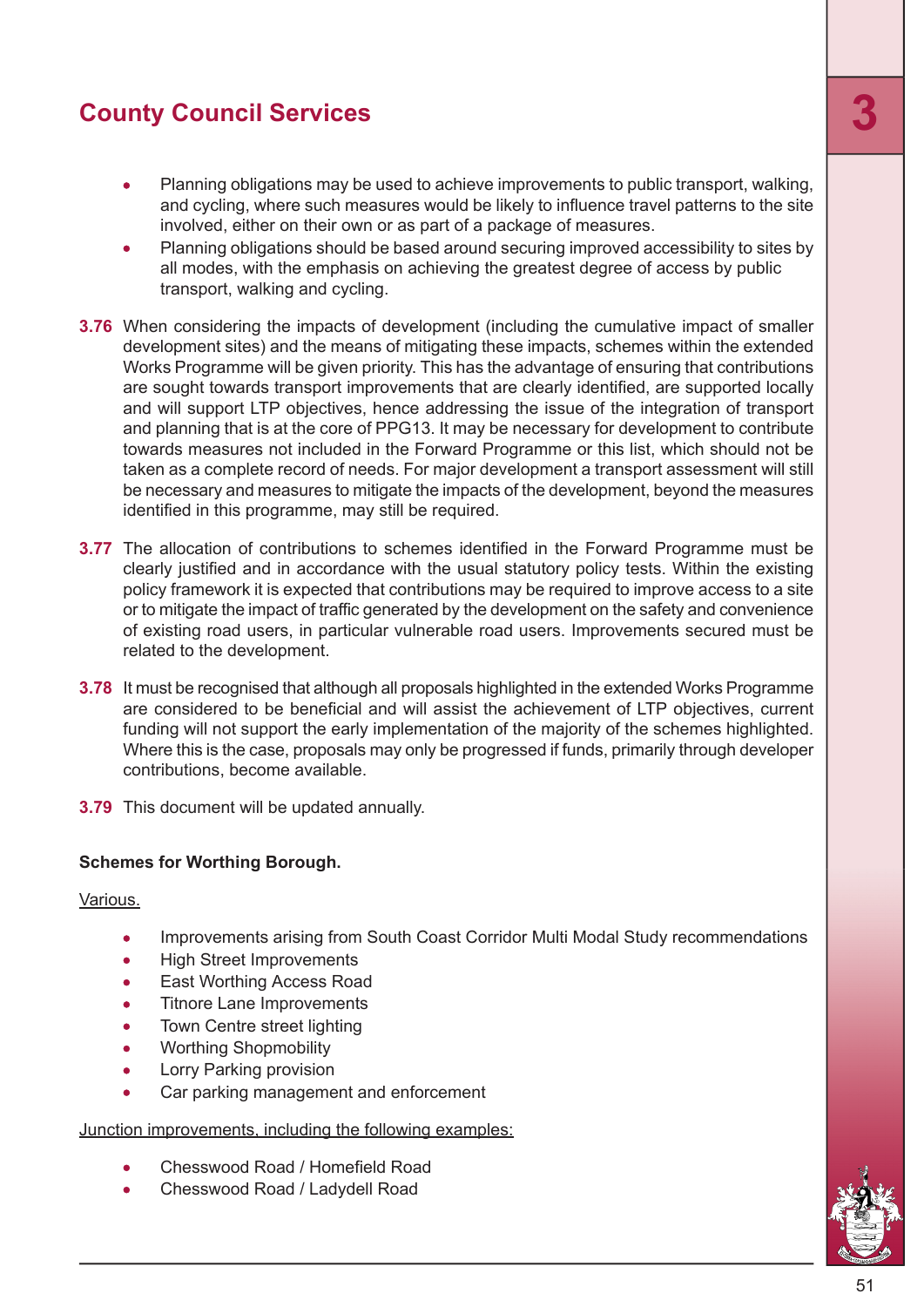- Lyndhurst Road / Homefield Road  $\bullet$
- Mini Roundabout at Shelley Road / Crescent Road
- Mini roundabout at A259 / Brougham Road
- $\bullet$ Charmandean Road J/W Cissbury Road
- Crossing / Traffic Signals / Junction improvement Church Road j/w Bellvue  $\bullet$
- Investigate HGV movement's specific problem in East Worthing and Poulters Lane /  $\bullet$ South Farm Road junction

#### Traffic Management

– including (subject to justification and public support) the following examples:

- **Broadwater**  $\bullet$
- East Worthing Newlands Road, Chesswood Road, Lyndhurst Road, Thurlow Road, Cranworth Road, Sugden Road, Halsbury Road, Alverston Road, Cottenham Road, Eldon Road,
- Marine Parade near Warnes Hotel / Splash Point
- Terringes Avenue
- South of Tarring Road
- Traffic calming on Chantry Road, Northfield Road, Highfield Road, Highdown Avenue

#### Speed Management / Safety Schemes

- A24 Findon to Offington Roundabout
- A259 Worthing to South Lancing
- A259 Angmering to Durrington
- A27 Worthing Lancing  $\blacksquare$

#### Walking and Cycling

- Implementation of agreed cycle route network  $\bullet$
- Provision of further cycle parking at appropriate locations, including retail and employment  $\bullet$ sites, and appropriate sites on proposed cycle network
- Pedestrian enhancements, on desire lines for Worthing town and all employment, retail and educational journeys, including:
- Enhanced dropped kerbs
- Footway enhancements
- Improved maintenance
- Junction build outs / reduced carriageway widths
- Pelican Crossings  $\bullet$
- $\bullet$ Pedestrian / environmental enhancements to shopping areas – Borough wide including Ham Road shops and Lyndhurst Road shops

#### Travel Plan and Safer routes to school projects:

#### B

- Bramber First and Middle Schools
- Broadwater First and Middle Schools
- Elm Grove First School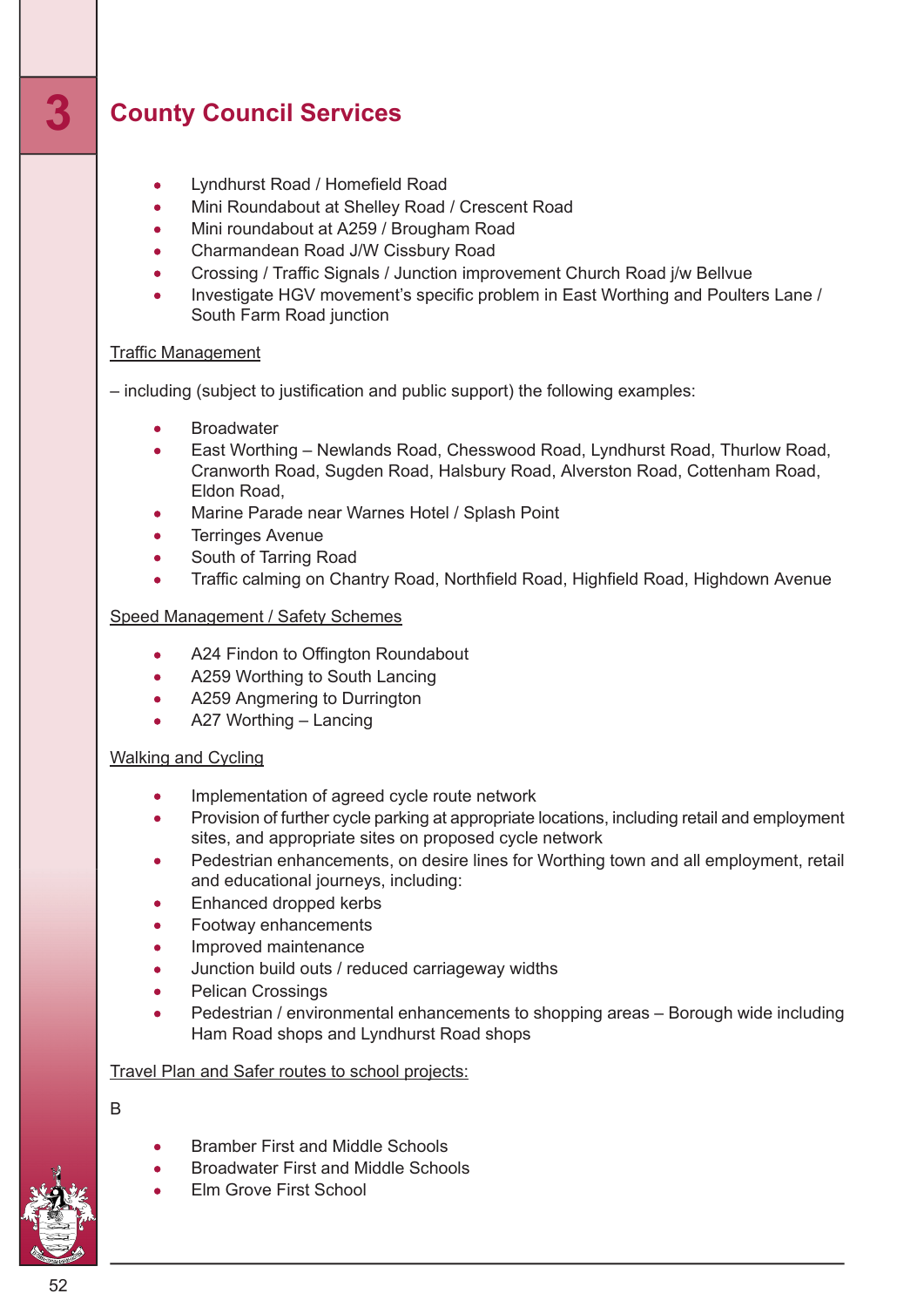- English Martyrs Primary School  $\bullet$
- Field Place First School  $\bullet$
- Goring by Sea First School  $\bullet$
- Hawthorns First School  $\bullet$
- Laurels First School  $\bullet$
- Orchards Middle School ä
- Vale First and Middle School  $\bullet$
- West Park First and Middle Schools
- Heene First School
- Durrington First and Middle Schools
- Lyndhurst First School
- Springfield First School  $\bullet$
- Whitemead First School  $\bullet$
- St Marys First School  $\bullet$
- Thomas A Beckett First and Middle Schools
- Chesswood Middle School  $\bullet$
- Downsbrook Middle School  $\bullet$
- Chatsmore High School Ä
- Davison High School  $\bullet$
- $\bullet$ St Andrews High School
- Worthing High School  $\bullet$
- Durrington High School  $\blacksquare$

#### **Transport**

- $\bullet$ Enhanced Bus Service frequency between Durrington and Worthing
- Quality Bus Partnership measures
- Bus shelters enhancement / provision (linkages with Quality Bus Partnership)  $\bullet$
- New bus shelters on Broadwater road
- New bus stop with shelter on Northbrook Road  $\bullet$
- Bus stop improvements in Lyndhurst Road  $\bullet$
- Bus stop / shelter provision at junction of High Street / Lyndhurst Road / North Street
- Personal bus information and information boards
- Enhanced bus service frequency between Durrington and Worthing
- Support for bus service route 1  $\bullet$
- Evening service on bus service route 1  $\bullet$
- Low Floor buses and on-street Real-time Information on Route 1
- Upgrading and adding to Bus Real-time Information Service

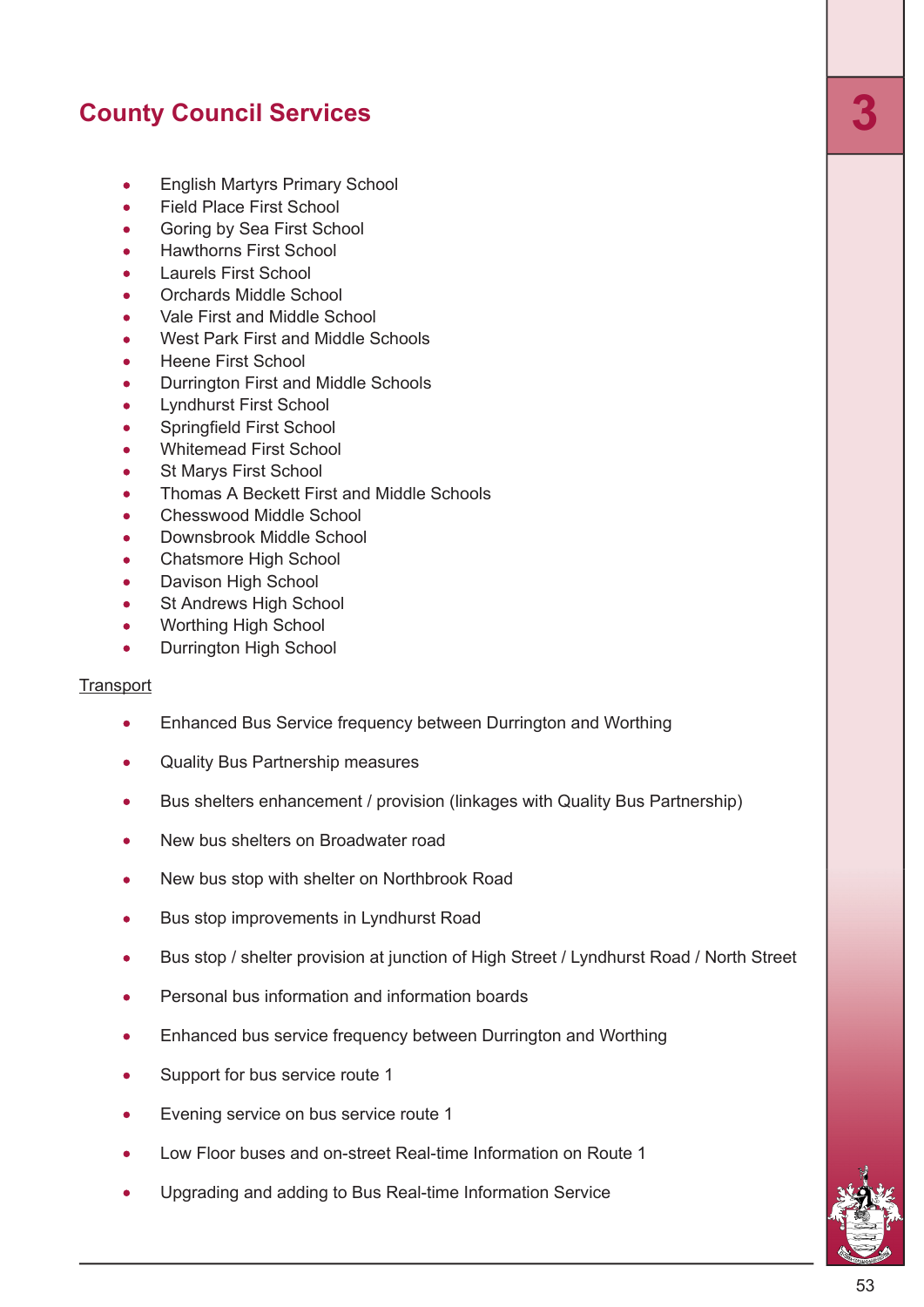- Support for bus service route 2  $\bullet$
- Support for Evening and Sunday service between Worthing and High Salvington
- Support for evening and Sunday service between Worthing and Durrington
- Support for bus service route 13
- Additional peak hour bus services between Lancing and Ford
- Additional off peak bus services on route 16
- Selective Vehicle detection at Steyne Gardens
- Selective Vehicle Detection at Lyndhurst road / Ham Road junction  $\bullet$
- Enhanced frequency for bus service 14 (peak, morning, afternoon, Saturday)  $\bullet$
- Establishment / development of minibus brokerage in Worthing  $\bullet$
- Establishment / development of social and medical volunteer car schemes in Worthing
- Improved evening bus service on route 700
- Improved Sunday service on route 702
- Improvements to all rail stations in the Borough (lighting, information, secure cycle parking, environmental enhancements to station environments – for example graffiti removal)
- Taxi ranks and shelters
- Worthing Dial a Ride

**3.80** Bus service from Brighton to Worthing incorporating some or all of the following principles:

- High service frequency
- Bus priority
- Dedicated facilities
- Real-time information
- 24 hr running
- Low fares

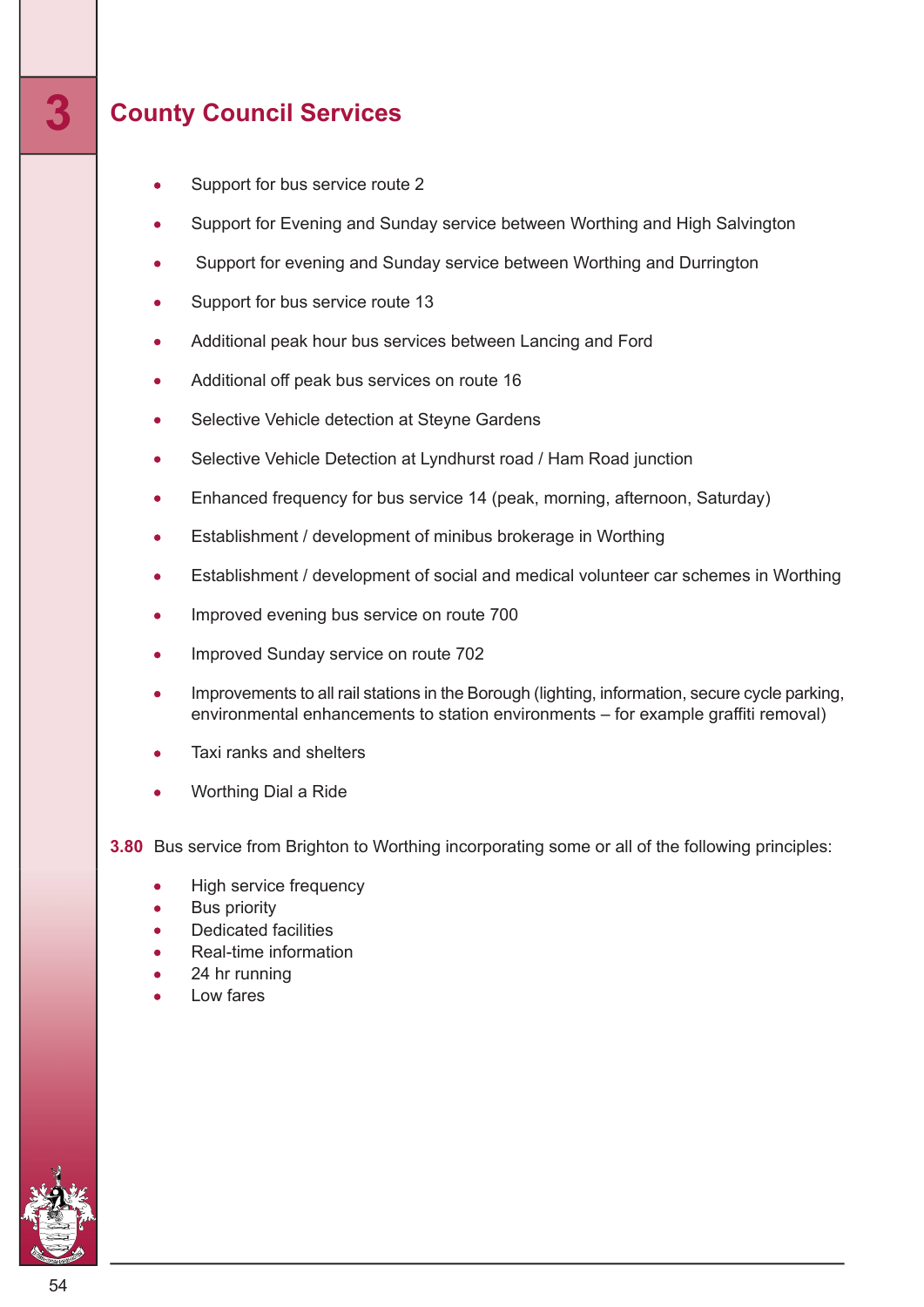### **Appendix <sup>1</sup> Policy Framework 1**

#### <span id="page-54-0"></span>**POLICY FRAMEWORK FROM THE CORE STRATEGY SUBMISSION DRAFT.**

#### **Policy 1**

#### *Affordable Housing COM1*

*The preferred approach is to require the provision of affordable housing on all but the smallest sites.*

- *on all sites of 6 to 10 dwellings, 10% affordable housing will be required via a financial contribution*
- *on all sites of 11 to 14 dwellings, 20% affordable housing will be required via a financial contribution*
- *on all sites of 15 dwellings or more, or 0.5 ha or more in size, 30% affordable housing will be required*

*The appropriate mix in terms of housing tenures and house sizes of affordable housing and spread within a development will be determined in response to identified needs, funding priorities and housing strategy targets at the time of the development.*

*The policy approach is to seek to secure on-site provision on sites of 15 dwellings or more. Where the Council accepts that there is robust justification, the affordable homes requirement may be secured through off-site provision or financial contributions. In these circumstances, the off-site provision or financial contribution must contribute to the creation of mixed communities.*

#### **Policy 2**

#### **New Development and Community Infrastructure COM4**

*Development will be permitted if the infrastructure required in association with it exists already to an acceptable level or will be provided in time for occupation of the development, either in it entirety or in phases. Where appropriate, developers will be required to provide infrastructure directly required by their development either on-site or through a contribution to off site provision. This will be achieved through planning conditions or planning agreements.*

*Proposals for new or enhanced infrastructure to meet the needs of the existing community or new development will be supported.*

*Further guidance on this will be set out in a Planning Contributions Supplementary Planning Document, (SPD).*

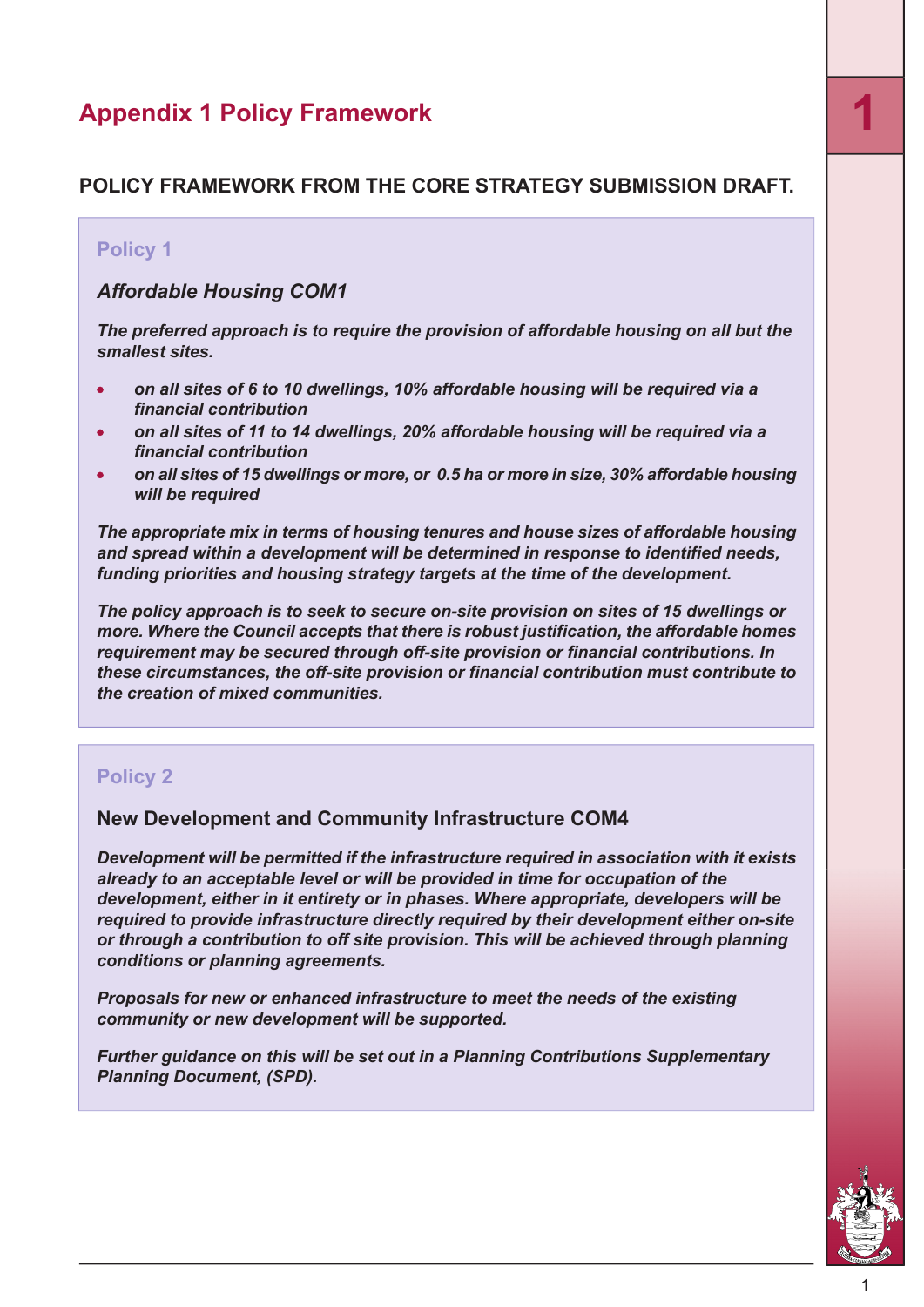# **Appendix <sup>1</sup> Policy Framework**

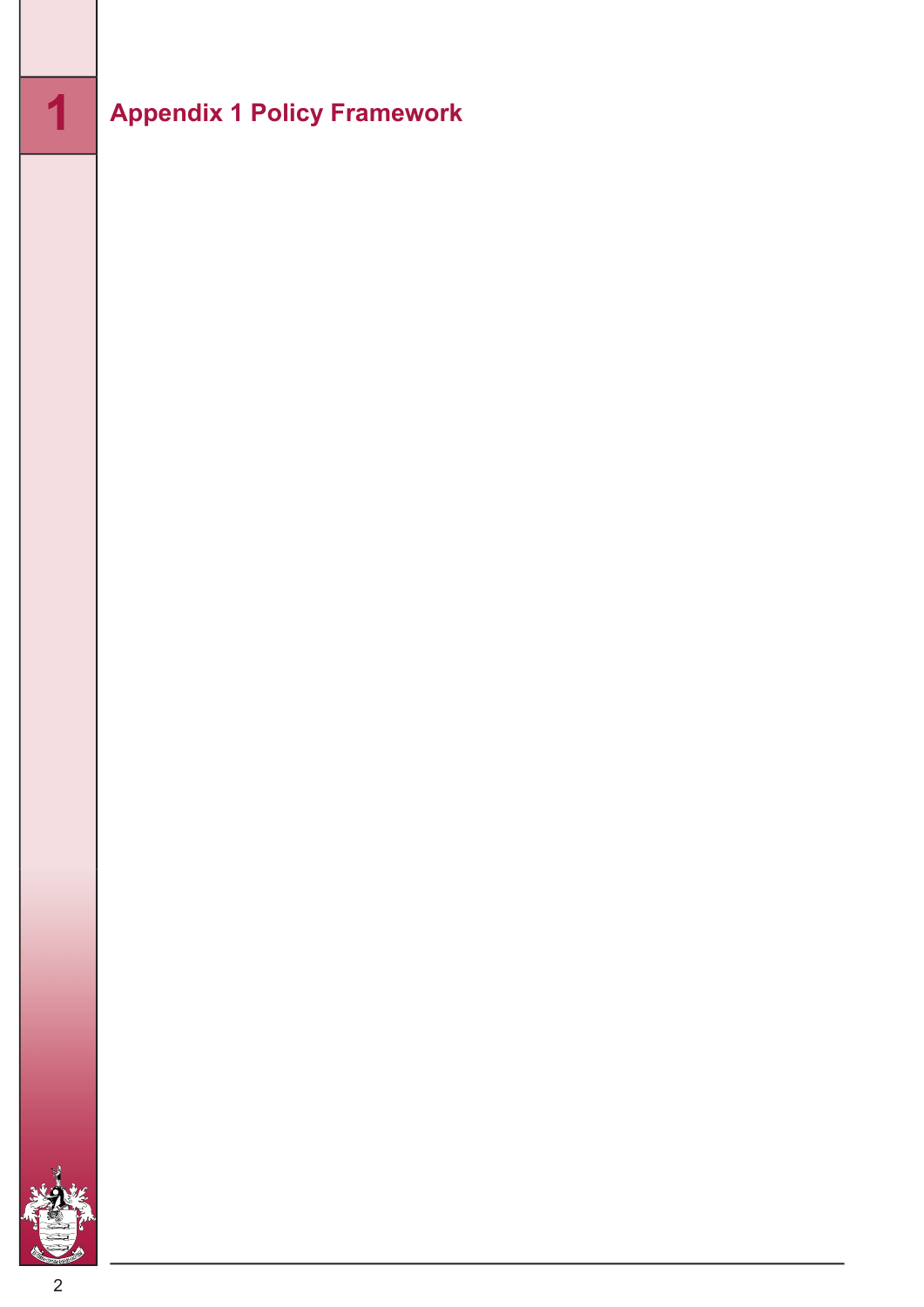|              | <b>Example</b>                                                                                                          |
|--------------|-------------------------------------------------------------------------------------------------------------------------|
| <b>DATED</b> | 2007                                                                                                                    |
|              | UNILATERAL UNDERTAKING                                                                                                  |
|              | by                                                                                                                      |
|              | <b>AND</b>                                                                                                              |
|              | <b>Relating to</b>                                                                                                      |
|              | <b>West Sussex</b>                                                                                                      |
|              | <b>THIS UNILATERAL UNDERTAKING</b> is made the<br>day of<br>Two thousand and                                            |
| <b>BY</b>    | (the Owner) and                                                                                                         |
|              | (the mortgagee)                                                                                                         |
|              | (to be completed by any other party with a interest in the land, such as a Bank with a mortgage<br>on the property) and |
|              | <b>RECITALS:-</b>                                                                                                       |
| А.           | The owner is the owner of the land known as                                                                             |
|              | (registered at the H M Land Registry under Title Number<br>) shown                                                      |
|              | edged red on the plan attached hereto                                                                                   |
| В.           | Worthing Borough Council (the Council) the Local Planning Authority for                                                 |
|              | the purposes of the Act and for the Administrative Area in which the land is                                            |
| situated     |                                                                                                                         |
| C.           | The owner and<br>has/have now made an                                                                                   |
|              | application to the Council for Planning Permission and Planning Reference                                               |
|              | Number WB                                                                                                               |
| D.           | The owner considers that the land should be bound by this Planning obligation in<br>the manner hereinafter contained.   |
|              | <b>DEFINITIONS</b>                                                                                                      |
| 1.           | In this Deed the following words and expressions shall where the context so<br>admits have the following meanings:      |
| 1.1          | The Act means the Town and Country Planning Act 1990 as amended                                                         |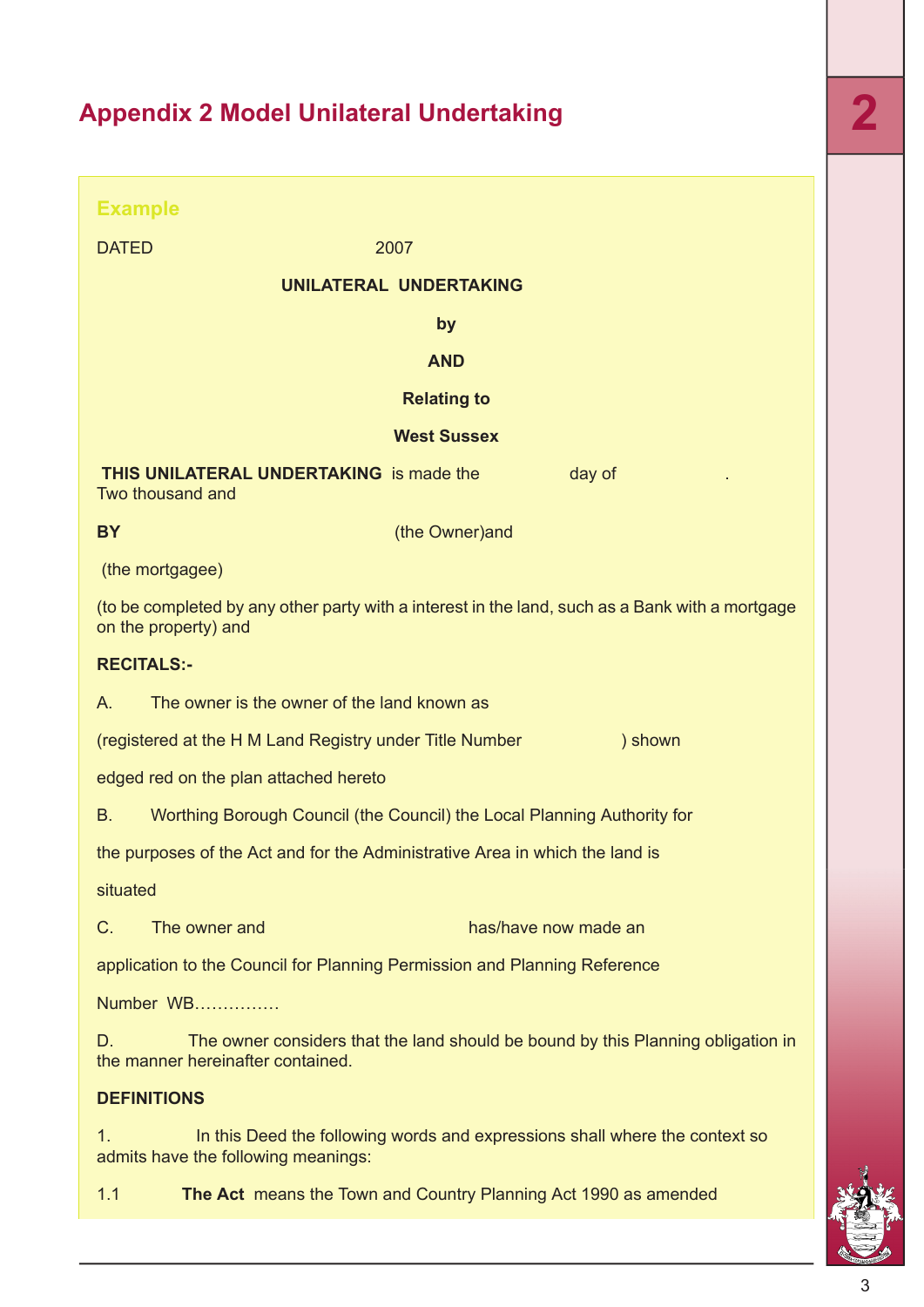1.2 **All requisite Consents** means all Consents Orders or Agreements Authorisations Licences or Permissions necessary to implement the development.

1.3 **Application** means Planning Application allocated reference No. ……. by the Council to the land ……..

1.4 **Development** means the construction of

1.5 **Commencement of the Development** means implementation by the carrying out of a material operation as defined in Section 56(4) of the Act

1.6 **The Owner** shall include its successors in title and assigns

1.7 **The Plan** means the plan annexed hereto

1.8 **The Land** means All That land being

1.9 **The Planning Obligation** means the Planning Obligation set out in the Schedule to this Agreement

1.10 **The Planning Permission** is the Permission granted under Application Number WB……….

#### **MAIN OPERATIVE CLAUSES**

2.1 **THIS** Undertaking is an Agreement made pursuant to Section 106 of the Town and Country Planning Act 1990 (as amended), Section 111 of the Local Government Act 1972 and all other powers and enactments thereby enabling and which may be relevant for the purposes of the enforcement of covenants and or obligations contained herein to the intent that it shall bind the Owner and its successors in title and assigns, each and every part of the land

2.2 **THE** Owner hereby covenants with the Council that it will in all respects comply with the conditions that may be contained in the Planning Permission and that it will comply in all respects with Planning Obligations set out and contained in the Schedule hereto to the effect that the land and every part thereof shall be permanently subject thereto.

2.3 **THE** Mortgagee confirms its consent to the Owner entering into this Deed of Unilateral Undertaking

2.4 **THIS** Planning Obligation is conditional upon and shall be of no effect until the Planning Permission has been granted. If the Planning Permission is cancelled, revoked or otherwise withdrawn this Deed shall cease to have effect.

2.5 **A** person (other than the Council) who is not a party to this Deed shall have no right under the Contracts (Rights of Third Parties) Act 1999 to enforce any term of this Deed.

2.6 **THIS** Deed is a Local Land Charge and is registerable as such by the Council.

2.7 **THIS** Deed shall be governed by and construed in accordance with the Laws of England and each of the parties hereby submits to the exclusive jurisdiction of the English Courts.

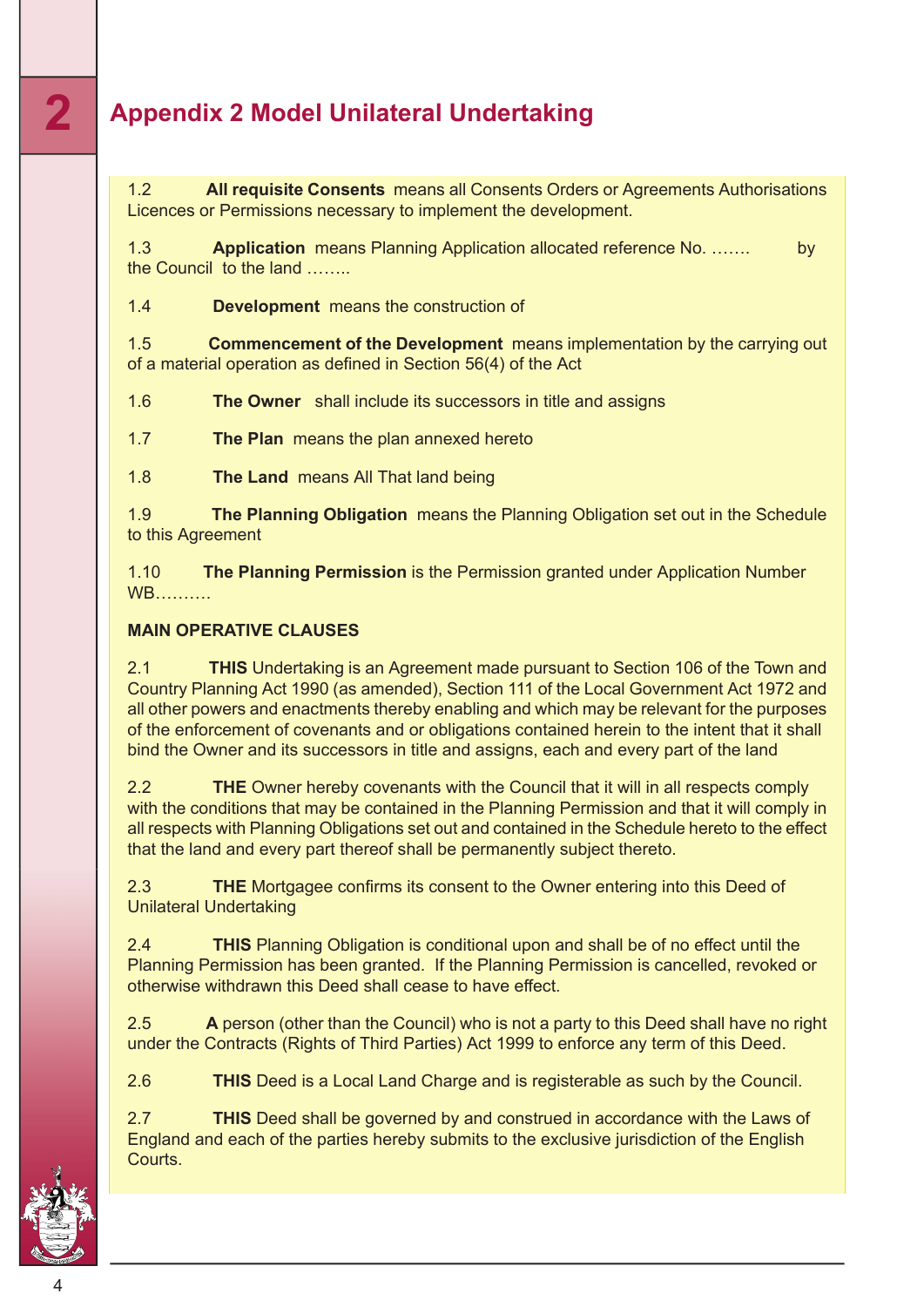2.8 **ANY** notice, consent or approval required to be given under this Agreement shall be in writing and shall be delivered personally, or sent by prepaid first class recorded delivery post, telex or facsimile transmission. The address for service of any such notice consent or approval as aforesaid shall in the case of the parties be the address given in the above hereto or such address for service as shall have previously been notified by the party in the case of the Council be Worthing Borough Council Town Hall Chapel Road Worthing West Sussex BN11 1H

2.9 **THE** Owner agrees to paying the Council's reasonable legal costs in checking the contents of this agreement is correct and the Owners title valid.

**[**2.10 **THE** Owner hereby covenants to use all reasonable endeavours to register his title to the land with the H M Land Registry at Portsmouth and to provide the Council with documentary evidence thereof at the earliest possible opportunity and in any event within thirty days of the commencement of development**]** (To be added if the land is not registered)

#### **THE SCHEDULE**

1. The Owner hereby covenants with the Council that it will at the date hereof / within seven days of the commencement of the development ............. (detail obligations)

2. (i) (in relation to the provisions of pay the sum

of to the Council.

 $(ii)$  (and in relation to the provisions of pay the

sum of to the Council

making a total of

3.

(Delete as appropriate)

**PROVIDED THAT** where the date for payment of the sums in respect of transport and/or open space, sport and recreation and/or the Education Contribution and/or the Affordable Housing contribution and/or the Community Facilities contribution and/or the Community Safety contribution is after the date of this Deed then that payment or payments shall be increased by an amount equal to the proportionate increase in the All-in Tender Price Index published by the Building Costs Information Service of the Royal Institution of Chartered Surveyors between the quarter preceding the date of this Agreement and the quarter preceding the Operative Date

| <b>SIGNED by</b>   |                                                              |
|--------------------|--------------------------------------------------------------|
|                    |                                                              |
|                    |                                                              |
|                    | <b>Owner/Company Secretary/Director/Authorised Signatory</b> |
| In the presence of |                                                              |



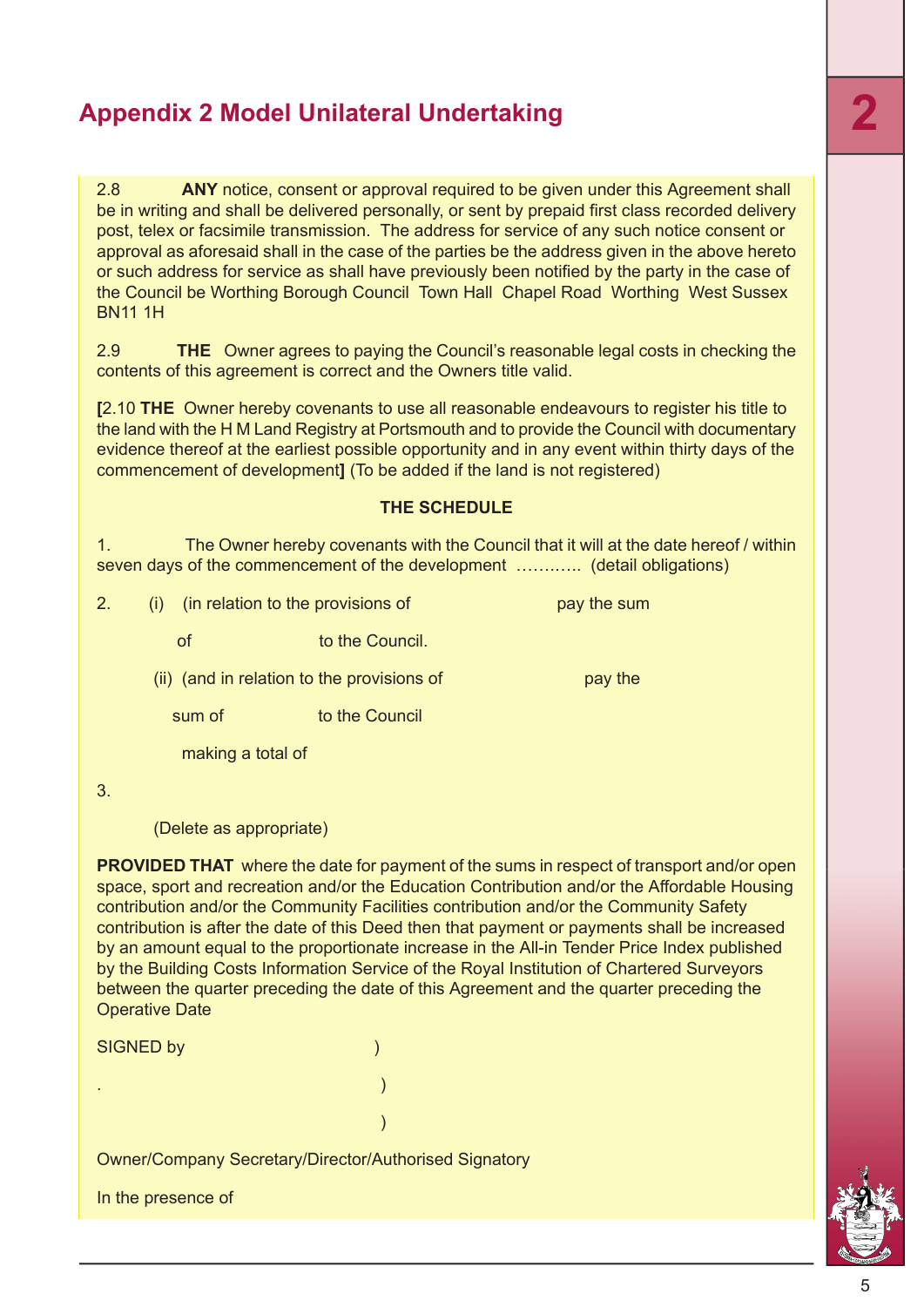| Witness name                                              |               |  |  |  |
|-----------------------------------------------------------|---------------|--|--|--|
| <b>Address</b>                                            |               |  |  |  |
| Occupation                                                |               |  |  |  |
| <b>SIGNED by</b>                                          | $\mathcal{E}$ |  |  |  |
|                                                           | $\mathcal{E}$ |  |  |  |
|                                                           |               |  |  |  |
| Mortgagee/Company Secretary/Director/Authorised Signatory |               |  |  |  |
| In the presence of                                        |               |  |  |  |
| Witness name                                              |               |  |  |  |
| <b>Address</b>                                            |               |  |  |  |
| Occupation                                                |               |  |  |  |
|                                                           |               |  |  |  |

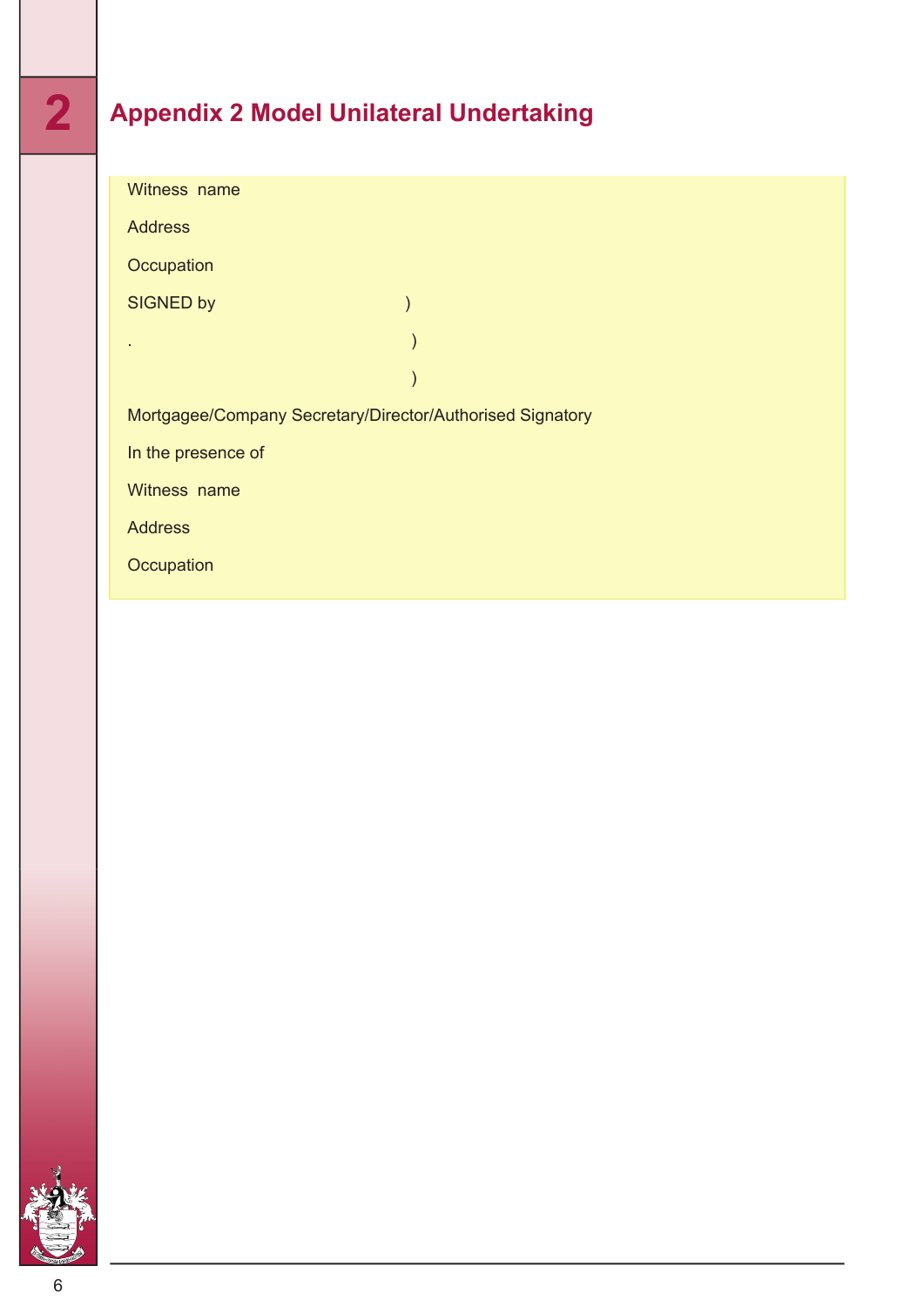# **Appendix 3 Standard Costings for Open Space, Sport & Recreation Contributions 3**

<span id="page-60-0"></span>

| Sports Field Construction - Site with Two Senior Football Pitches and One Cricket Square |                                                                                                          |             |  |  |
|------------------------------------------------------------------------------------------|----------------------------------------------------------------------------------------------------------|-------------|--|--|
| Example Site - Northbrook Recreation Ground<br>(Not Including Play Area) - 37865.78 M2   |                                                                                                          |             |  |  |
| Item                                                                                     | Item Description                                                                                         | Cost        |  |  |
| 1                                                                                        | <b>SECTION ONE - Site</b><br>Clearance - All<br>Landscaped/Sports<br>Areas                               | £7,641.82   |  |  |
| $\overline{2}$                                                                           | <b>SECTION TWO -</b><br>Construction of<br>Outfield/Pitches                                              | £164,389.30 |  |  |
| 3                                                                                        | <b>SECTION THREE -</b><br><b>Construction of Cricket</b><br>Square                                       | £20,853.65  |  |  |
| $\overline{4}$                                                                           | SECTION FOUR -<br>Buildings, Parking and<br><b>General Hard Surfaces</b><br>Etc.                         | £378,540.00 |  |  |
| 5                                                                                        | <b>SECTION FIVE - Site</b><br>Infrastructure                                                             | £151,991.50 |  |  |
| 6                                                                                        | SECTION SIX-<br>Landscaping - Soft<br>Landscaping of Site<br>including Tree, Hedge<br>and Shrub Planting | £22,266.05  |  |  |
| $\overline{7}$                                                                           | SECTION SEVEN-<br><b>Initial Layout</b>                                                                  | £1,227.40   |  |  |
|                                                                                          | <b>Sports Field</b><br><b>Construction Total Cost</b>                                                    | £746,909.71 |  |  |
|                                                                                          | Cost Per M2                                                                                              | £19.73      |  |  |
|                                                                                          |                                                                                                          |             |  |  |

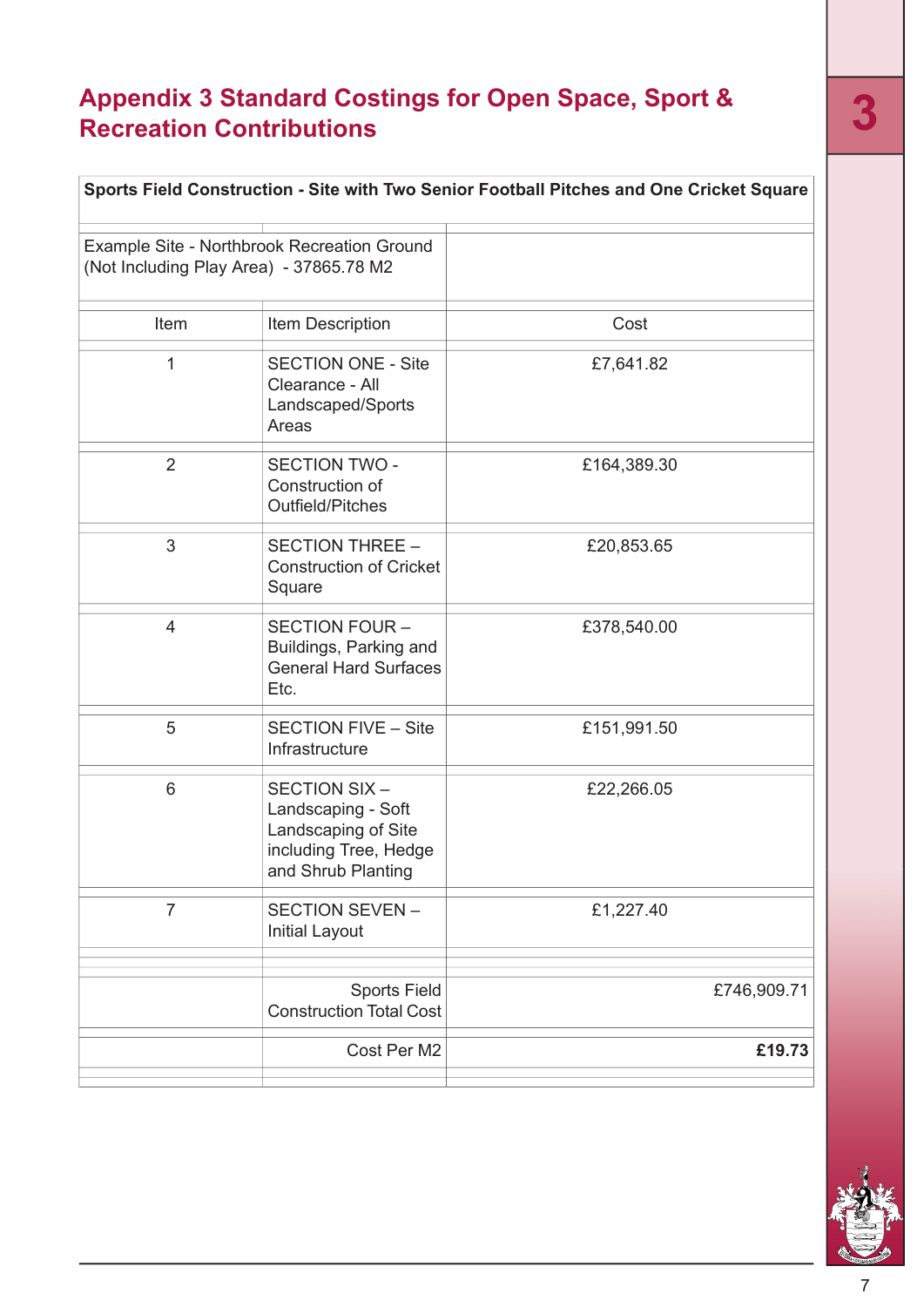### **Appendix 3 Standard Costings for Open Space, Sport & 3 Recreation Contributions**

#### **Sports Field Construction - Site with Two Senior Football Pitches and One Cricket Square**

#### **Amenity Green Space Site Construction - Other General Open Space & Natural/Semi Natural Green Space**

| Example Site - Lyons Farm Open Space (Not Including Play Area) - 11830<br>M <sub>2</sub> |                                                                                                                                                                                                                                                                                                                                                     |             |  |
|------------------------------------------------------------------------------------------|-----------------------------------------------------------------------------------------------------------------------------------------------------------------------------------------------------------------------------------------------------------------------------------------------------------------------------------------------------|-------------|--|
| Item                                                                                     | Item Description                                                                                                                                                                                                                                                                                                                                    | Cost        |  |
| 1                                                                                        | <b>SECTION ONE - Site Clearance - All</b><br><b>Landscaped Areas</b>                                                                                                                                                                                                                                                                                | £3,091.87   |  |
| $\overline{2}$                                                                           | <b>SECTION TWO - Seeding Grass Areas</b>                                                                                                                                                                                                                                                                                                            | £17,094.55  |  |
| 3                                                                                        | SECTION THREE - General Hard Surfaces Etc.                                                                                                                                                                                                                                                                                                          | £34,500.00  |  |
| 4                                                                                        | <b>SECTION FOUR - Site Infrastructure</b>                                                                                                                                                                                                                                                                                                           | £88,109.52  |  |
| 5                                                                                        | SECTION SIX – Landscaping - Soft Landscaping<br>of Site including Tree, Hedge and Shrub Planting                                                                                                                                                                                                                                                    | £15,888.44  |  |
|                                                                                          | Amenity Green Space Site Construction Total<br>Cost                                                                                                                                                                                                                                                                                                 | £158,684.37 |  |
|                                                                                          | Cost Per M2                                                                                                                                                                                                                                                                                                                                         | £13.41      |  |
|                                                                                          | (Note) General Open Spaces & Natural/Semi Natural Green Spaces are<br>estimated at the same cost as Amenity Green Space with regard to<br>construction. It is assumed that these sites would be compacted, so they<br>would need construction from a blank canvas and would require all the<br>elements that the Amenity Green Space would require. |             |  |

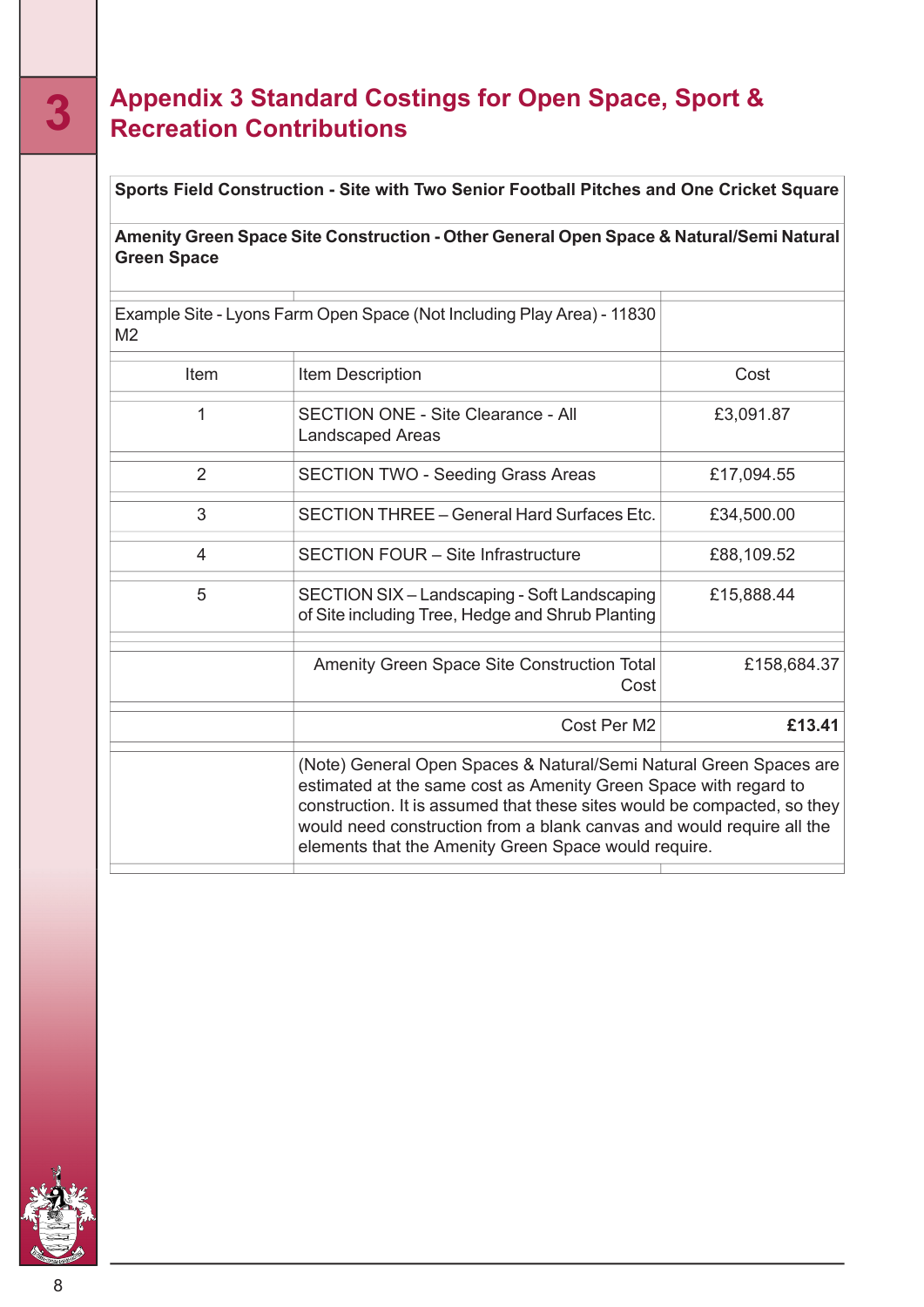# **Appendix 3 Standard Costings for Open Space, Sport & Recreation Contributions 3**

| Item                                                           | No. /Area<br>Required    | Purchase<br>Cost          | Installation Surfacing<br>Cost | <b>Area</b>    | Surfacing<br>Cost | <b>Total Cost</b> | Notes                                                 |
|----------------------------------------------------------------|--------------------------|---------------------------|--------------------------------|----------------|-------------------|-------------------|-------------------------------------------------------|
| Typical from Proludic<br>Sprung Mobiles<br>Range               | $\mathbf{\Omega}$        | 550.00                    | 175.00                         | $\frac{6}{1}$  | 89.00             | 2,874.00          | £45 - 40mm Cont's + £44 - 100mm base<br>works         |
| Roundabout - Proludic<br>Speed Gyro                            |                          | 1,700.00                  | 375.00                         | 24             | 89.00             | 4,211.00          | - 100mm base<br>$-40$ mm Cont's + £44<br>works<br>£45 |
| See Saw - Proludic<br>Quatro                                   | ᡪ                        | 1,400.00                  | 345.00                         | $\frac{2}{3}$  | 89.00             | 2,813.00          | £45 - 40mm Cont's + £44 - 100mm base<br>works         |
| Set Junior Swings -<br>Proludic single Bay<br>2.4m anti wrap   | $\overline{\phantom{0}}$ | 1,650.00                  | 510.00                         | 22             | 91.00             | 4,162.00          | £47 - 50mm Cont's + £44 - 100mm base<br>works         |
| Proludic 2.0m single<br>Set Cradle Swings<br>bay, anti wrap    | ᠇                        | 8<br>1,800.               | 510.00                         | $\overline{2}$ | 91.00             | 4,221.00          | £47 - 50mm Cont's + £44 - 100mm base<br>works         |
| Proludic Bilbox<br>Multiplay Unit -<br>Younger Kids-<br>J45105 | ٢                        | $\mathsf{S}$<br>6,400.    | 1,400.00                       | $\frac{4}{4}$  | 103.00            | 12,332.00         | £59 - 100mm Cont's + £44 - 100mm base<br>works        |
| Kids - Proludic Biibox<br>Multiplay Unit - Older<br>J45109     | ᠇                        | 10,500.00                 | 2,300.00                       | 63             | 103.00            | 19,289.00         | £59 - 100mm Cont's + £44 - 100mm base<br>works        |
| <b>Teen Shelter</b>                                            | ᡪ                        | 8<br>3,518.               | 585.00                         |                | 1,662.00          | 5,765.00          | SMP Meeting Point (3 Cell)                            |
| Rodeo Board - Proludic                                         |                          | $\overline{S}$<br>2,574.0 | 395.00                         | 23             | 89.00             | 5,016.00          | £45 - 40mm Cont's + £44 - 100mm base<br>works         |
| Aero Skate - Proludic                                          |                          | 3,756.00                  | 811.00                         | 25             | 91.00             | 6,842.00          | £47 - 50mm Cont's + £44 - 100mm base<br>works         |
| Gyro Spiral - Proludic                                         |                          | 1,883.00                  | 406.00                         | 26             |                   | 2,289.00          | £47 - 50mm Cont's + £44 - 100mm base<br>works         |

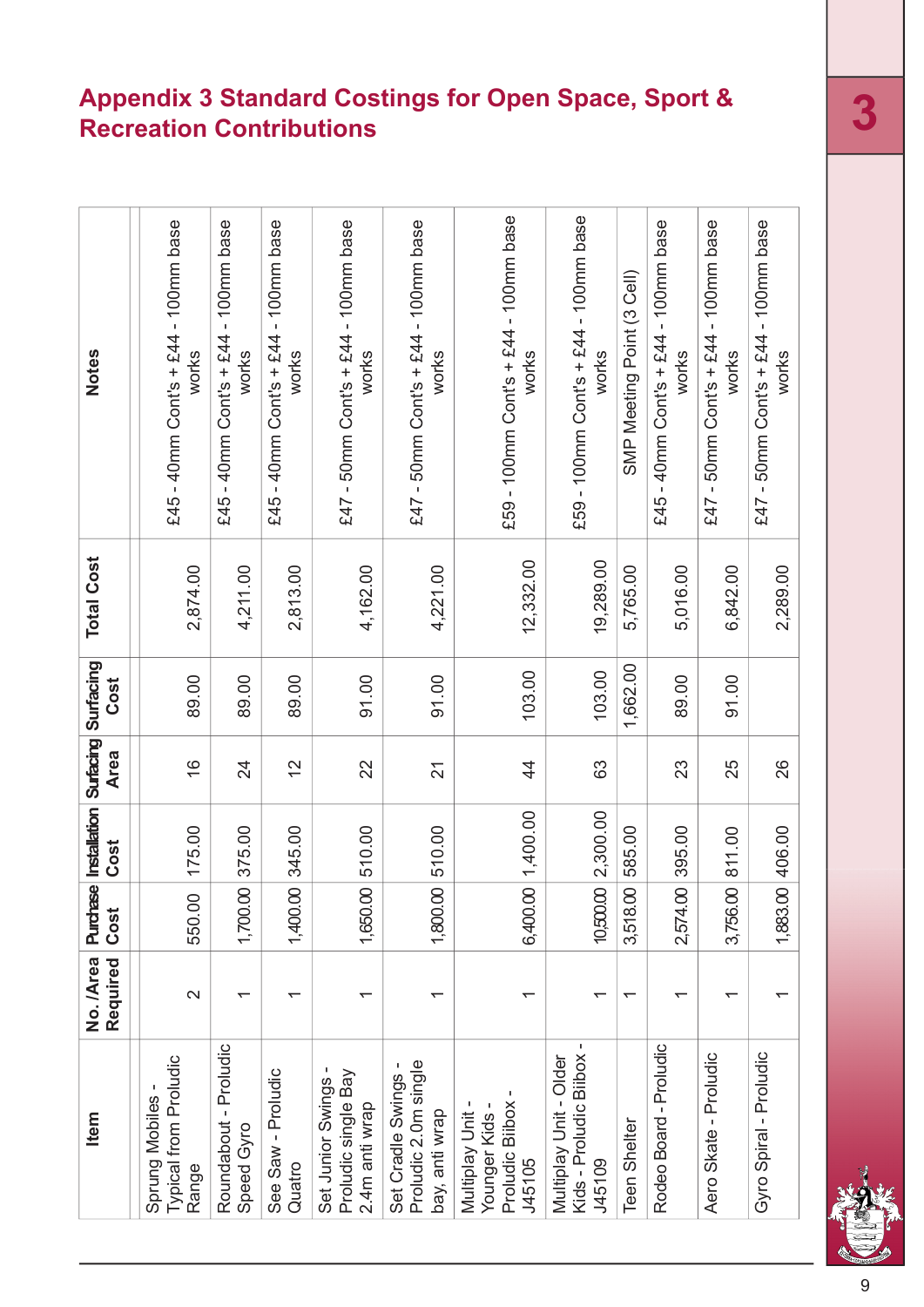### **Appendix 3 Standard Costings for Open Space, Sport & 3 Recreation Contributions**

Purchase and Installation Incl'd in this price = 127 Purchase and Installation Incl'd in this price Purchase price + Installation Cost Installation Cost Double Gate with Locking Point Double Gate with Locking Point Type 4 Sides Costings From Engineers Costings From Engineers Self Closing Mono Hinge x= 31.62 **Notes** ⋝ .<br>ت Purchase price 1,000 M2 - Sq Rte **109,420.06 Total Cost** 29,495.50 3,556.00 3,266.84 350.00 400.00 960.72 462.00 275.00 840.00 **109.42 Surfacing Cost Surfacing Area** 276 **Installation** 80.00 79.00 **Cost Purchase** 383.00 350.00 400.00 195.00 480.36 280.00 28.00 21.78 **Cost No. /Area Required** 1,000 1000 150 127  $\infty$  $\overline{\mathsf{C}}$  $\overline{a}$  $\overline{a}$  $\overline{ }$  $\overline{\phantom{0}}$ Total Cost Total Area (M2) = & Install) Bench Seating Colwyn Bench Seating Colwyn Tarmac Surfacing and Total Total  $\overline{\phantom{a}}$ Ogilvie - Balmoral Bin Tarmac Surfacing and Ogilvie - Balmoral Bin Double Maintenance Preparation for Safer Preparation for Safer Double Maintenance Total Area (M2) Area Single Access Gate Single Access Gate Zone - M2 Costings Zone - M2 Costings Average Area for a supplied by Parks) Cycle Rack - SMP Shrub/Tree Buffer supplied by Parks) Cycle Rack - SMP Shrub/Tree Buffer Litter Bin - David Average Area for Cost Divided by  $_{\rm II}$ Litter Bin - David ⋝ Surfacing - M2 Cost per M2 Operator Sign **Item** Fencing - Lin. Gate (Supply Bench Seat LEAP:- Ciclos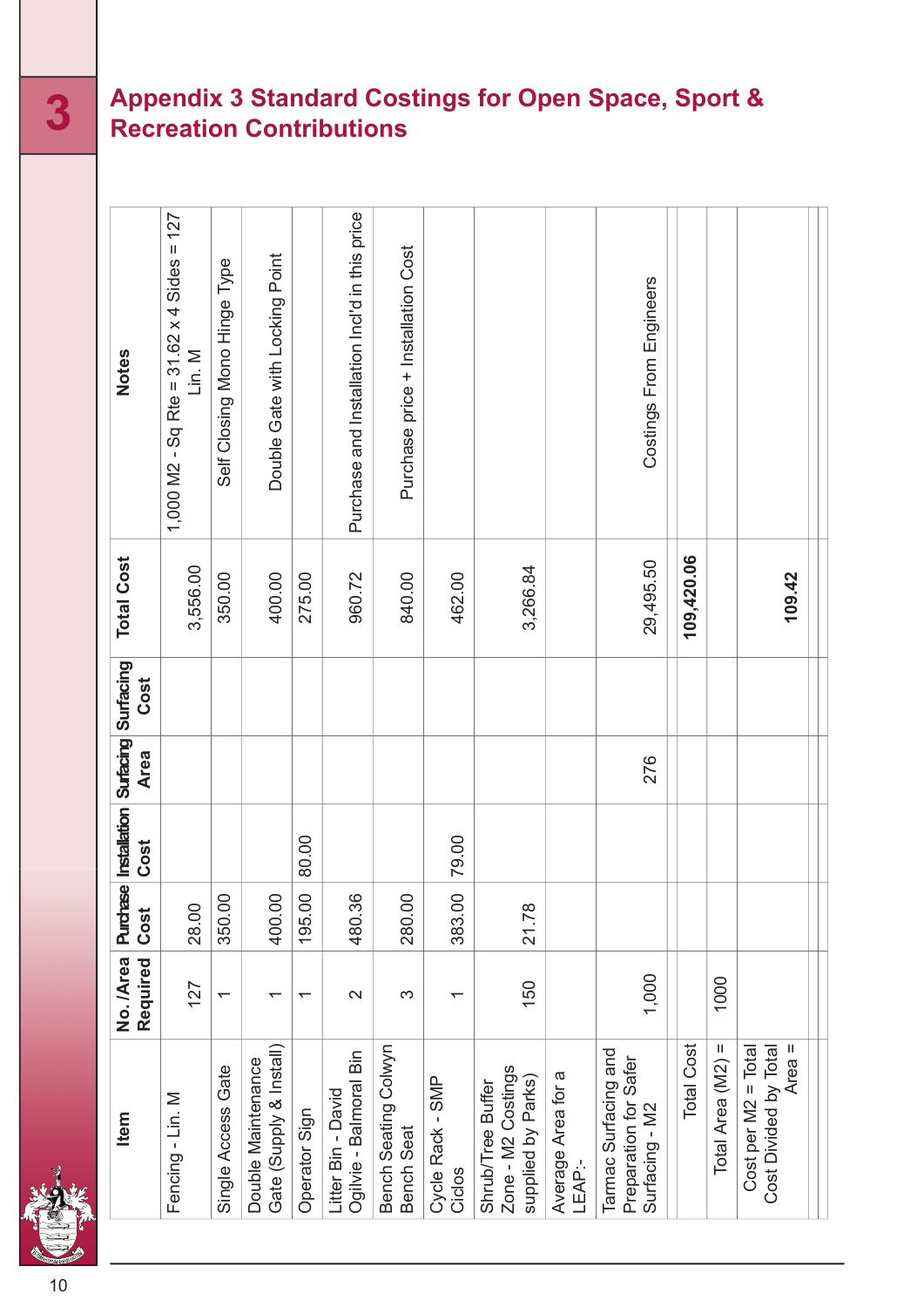# **Appendix 3 Standard Costings for Open Space, Sport & Recreation Contributions 3**

| Votes                                              |                                     |                                                                  |
|----------------------------------------------------|-------------------------------------|------------------------------------------------------------------|
| <b>Total Cost</b>                                  |                                     |                                                                  |
| Installation Surfacing Surfacing<br>Cost Area Cost |                                     |                                                                  |
|                                                    |                                     |                                                                  |
|                                                    |                                     |                                                                  |
|                                                    |                                     |                                                                  |
| No. /Area Purchase<br>Required Cost                | 115.69                              | 112.55                                                           |
| <b>Item</b>                                        | Cost per M2 Taken<br>from LEAP Page | Average Cost per M2<br><b>ILEAP plus NEAP</b><br>divided by 2) £ |